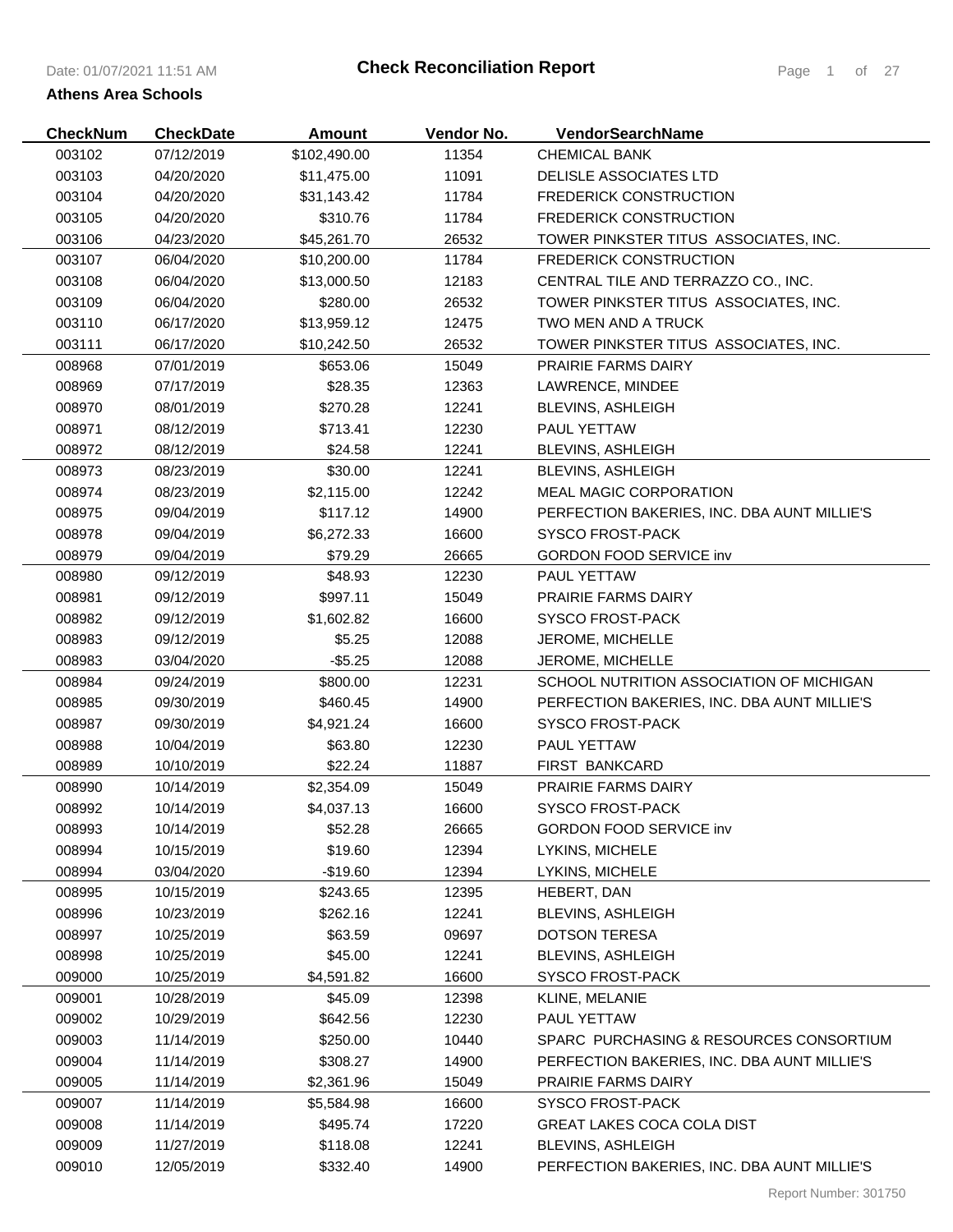| <b>CheckNum</b> | <b>CheckDate</b> | Amount     | Vendor No. | VendorSearchName                              |
|-----------------|------------------|------------|------------|-----------------------------------------------|
| 009012          | 12/05/2019       | \$6,105.68 | 16600      | <b>SYSCO FROST-PACK</b>                       |
| 009013          | 12/05/2019       | \$586.84   | 17220      | <b>GREAT LAKES COCA COLA DIST</b>             |
| 009014          | 12/10/2019       | \$2,181.44 | 15049      | PRAIRIE FARMS DAIRY                           |
| 009015          | 12/10/2019       | \$63.80    | 12230      | PAUL YETTAW                                   |
| 009016          | 12/18/2019       | \$249.53   | 14900      | PERFECTION BAKERIES, INC. DBA AUNT MILLIE'S   |
| 009017          | 12/18/2019       | \$3,717.00 | 16600      | <b>SYSCO FROST-PACK</b>                       |
| 009018          | 12/18/2019       | \$58.72    | 26665      | <b>GORDON FOOD SERVICE inv</b>                |
| 009019          | 12/19/2019       | \$576.02   | 16600      | <b>SYSCO FROST-PACK</b>                       |
| 009020          | 01/08/2020       | \$7,478.00 | 12404      | <b>GREAT LAKES WEST Attn: Kyle VanderBeek</b> |
| 009021          | 01/08/2020       | \$1,709.65 | 15049      | PRAIRIE FARMS DAIRY                           |
| 009022          | 01/10/2020       | \$63.59    | 11719      | <b>TASSELL. TRUDY</b>                         |
| 009023          | 01/10/2020       | \$2,184.19 | 16600      | <b>SYSCO FROST-PACK</b>                       |
| 009024          | 01/14/2020       | \$130.00   | 12404      | <b>GREAT LAKES WEST Attn: Kyle VanderBeek</b> |
| 009025          | 01/23/2020       | \$2,090.28 | 16600      | <b>SYSCO FROST-PACK</b>                       |
| 009026          | 01/23/2020       | \$1,498.83 | 16600      | <b>SYSCO FROST-PACK</b>                       |
| 009027          | 01/27/2020       | \$166.50   | 12231      | SCHOOL NUTRITION ASSOCIATION OF MICHIGAN      |
| 009028          | 01/27/2020       | \$70.00    | 12288      | SNA LOCKBOX - Credentialing                   |
| 009029          | 01/30/2020       | \$346.07   | 14900      | PERFECTION BAKERIES, INC. DBA AUNT MILLIE'S   |
| 009030          | 01/30/2020       | \$1,644.75 | 16600      | <b>SYSCO FROST-PACK</b>                       |
| 009031          | 01/30/2020       | \$111.07   | 26665      | <b>GORDON FOOD SERVICE inv</b>                |
| 009032          | 02/04/2020       | \$108.67   | 12230      | PAUL YETTAW                                   |
| 009033          | 02/14/2020       | \$1,959.30 | 15049      | <b>PRAIRIE FARMS DAIRY</b>                    |
| 009035          | 02/14/2020       | \$3,974.23 | 16600      | <b>SYSCO FROST-PACK</b>                       |
| 009036          | 02/21/2020       | \$23.88    | 11887      | <b>FIRST BANKCARD</b>                         |
| 009037          | 02/21/2020       | \$1,063.89 | 16600      | <b>SYSCO FROST-PACK</b>                       |
| 009038          | 02/24/2020       | \$63.25    | 12230      | PAUL YETTAW                                   |
| 009039          | 02/24/2020       | \$36.96    | 26665      | <b>GORDON FOOD SERVICE inv</b>                |
| 009040          | 02/28/2020       | \$2,736.00 | 25040      | HOBART SALES & SERVICE FOOD EQUIPMENT         |
| 009041          | 03/11/2020       | \$1,102.00 | 03412      | CALHOUN COUNTY HEALTH DEPT                    |
| 009042          | 03/11/2020       | \$257.39   | 14900      | PERFECTION BAKERIES, INC. DBA AUNT MILLIE'S   |
| 009043          | 03/11/2020       | \$1,594.32 | 15049      | <b>PRAIRIE FARMS DAIRY</b>                    |
| 009045          | 03/11/2020       | \$2,629.54 | 16600      | <b>SYSCO FROST-PACK</b>                       |
| 009046          | 03/17/2020       | \$34.50    | 12230      | PAUL YETTAW                                   |
| 009047          | 03/17/2020       | \$130.64   | 14900      | PERFECTION BAKERIES, INC. DBA AUNT MILLIE'S   |
| 009048          | 03/17/2020       | \$2,073.48 | 16600      | <b>SYSCO FROST-PACK</b>                       |
| 009049          | 03/31/2020       | \$4,934.97 | 16600      | <b>SYSCO FROST-PACK</b>                       |
| 009050          | 04/06/2020       | \$2,982.17 | 16600      | <b>SYSCO FROST-PACK</b>                       |
| 009051          | 04/08/2020       | \$1,821.26 | 16600      | <b>SYSCO FROST-PACK</b>                       |
| 009052          | 04/09/2020       | \$2,481.69 | 15049      | <b>PRAIRIE FARMS DAIRY</b>                    |
| 009053          | 04/13/2020       | \$2,355.59 | 16600      | <b>SYSCO FROST-PACK</b>                       |
| 009054          | 04/14/2020       | \$5,459.51 | 16600      | <b>SYSCO FROST-PACK</b>                       |
| 009055          | 04/14/2020       | \$617.88   | 17220      | <b>GREAT LAKES COCA COLA DIST</b>             |
| 009056          | 04/16/2020       | \$96.35    | 12465      | <b>GABRIELLE FRANCE</b>                       |
| 009057          | 04/23/2020       | \$4,886.99 | 16600      | <b>SYSCO FROST-PACK</b>                       |
| 009058          | 04/27/2020       | \$4,159.10 | 16600      | <b>SYSCO FROST-PACK</b>                       |
| 009059          | 04/28/2020       | \$122.88   | 12230      | PAUL YETTAW                                   |
| 009060          | 04/30/2020       | \$1,142.90 | 16600      | <b>SYSCO FROST-PACK</b>                       |
| 009061          | 05/12/2020       | \$6,059.02 | 15049      | <b>PRAIRIE FARMS DAIRY</b>                    |
| 009062          | 05/12/2020       | \$7,760.45 | 16600      | <b>SYSCO FROST-PACK</b>                       |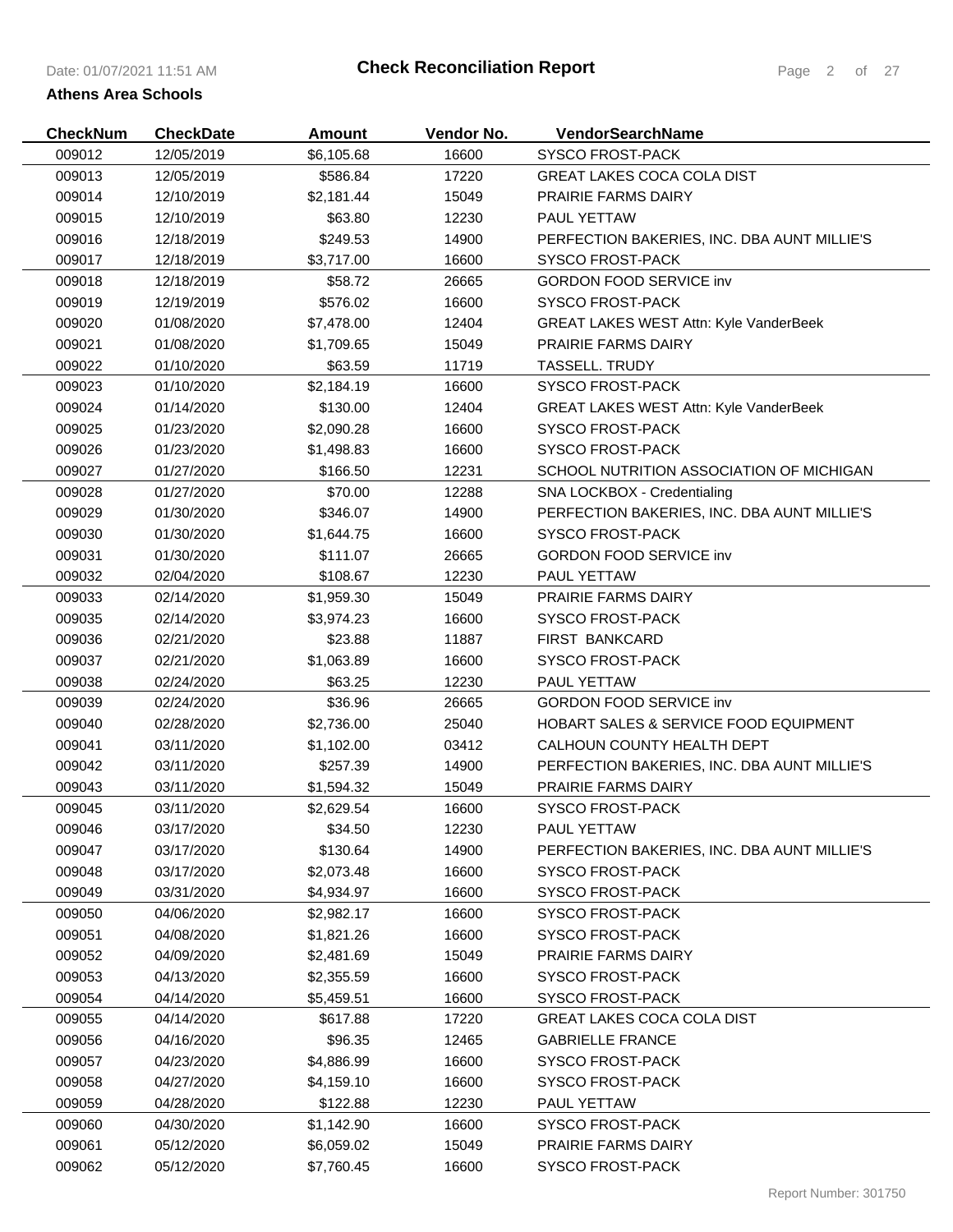| <b>CheckNum</b> | <b>CheckDate</b> | <b>Amount</b> | Vendor No. | VendorSearchName                                 |
|-----------------|------------------|---------------|------------|--------------------------------------------------|
| 009063          | 05/19/2020       | \$15,621.30   | 12477      | STAFFORD-SMITH, INC                              |
| 009064          | 05/19/2020       | \$10,721.35   | 16600      | <b>SYSCO FROST-PACK</b>                          |
| 009065          | 05/19/2020       | \$132.02      | 25040      | <b>HOBART SALES &amp; SERVICE FOOD EQUIPMENT</b> |
| 009066          | 05/29/2020       | \$4,067.17    | 16600      | <b>SYSCO FROST-PACK</b>                          |
| 009067          | 06/17/2020       | \$5,420.25    | 15049      | PRAIRIE FARMS DAIRY                              |
| 009068          | 06/17/2020       | \$7,092.24    | 16600      | <b>SYSCO FROST-PACK</b>                          |
| 009069          | 06/23/2020       | \$2,569.41    | 16600      | <b>SYSCO FROST-PACK</b>                          |
| 009070          | 06/23/2020       | \$22,629.15   | 12477      | STAFFORD-SMITH, INC                              |
| 009071          | 06/23/2020       | \$6,977.00    | 12491      | F & A FABRICATING                                |
| 011870          | 07/08/2019       | \$28.01       | 11887      | FIRST BANKCARD                                   |
| 011871          | 07/11/2019       | \$640.00      | 10700      | WESTERN MICHIGAN UNIVERSITY VOLLEYBALL CAMP      |
| 011871          | 07/12/2019       | -\$640.00     | 10700      | WESTERN MICHIGAN UNIVERSITY VOLLEYBALL CAMP      |
| 011872          | 07/12/2019       | \$560.00      | 10700      | WESTERN MICHIGAN UNIVERSITY VOLLEYBALL CAMP      |
| 011873          | 07/17/2019       | \$560.00      | 01193      | JACK PEARLS SPORT CENT                           |
| 011874          | 07/17/2019       | \$51.77       | 10856      | COLE JACY                                        |
| 011874          | 08/07/2019       | $-$ \$51.77   | 10856      | COLE JACY                                        |
| 011875          | 07/17/2019       | \$409.50      | 11424      | <b>LTW Apparel LLC</b>                           |
| 011876          | 07/17/2019       | \$385.00      | 11867      | <b>NASSP</b>                                     |
| 011877          | 08/06/2019       | \$51.77       | 10856      | COLE JACY                                        |
| 011878          | 08/06/2019       | \$20.00       | 25221      | <b>HULCE KELLY</b>                               |
| 011879          | 08/08/2019       | \$1,155.63    | 11887      | FIRST BANKCARD                                   |
| 011880          | 08/08/2019       | \$43.00       | 11910      | <b>HOMETOWN GAZETTE</b>                          |
| 011881          | 08/08/2019       | \$22.23       | 19370      | HARVEY SUSAN                                     |
| 011882          | 08/23/2019       | \$35.30       | 11904      | <b>MARVIN TAYLOR</b>                             |
| 011883          | 08/23/2019       | \$31.33       | 12123      | <b>JAIME KATZ</b>                                |
| 011884          | 08/23/2019       | \$11,095.00   | 12367      | Penchura L.L.C.                                  |
| 011885          | 08/23/2019       | \$2,430.00    | 17820      | RENAISSANCE LEARNING                             |
| 011886          | 08/23/2019       | \$26.50       | 26421      | <b>BANNISTER DESIGNS</b>                         |
| 011887          | 08/23/2019       | \$393.16      | 26669      | POSITIVIE PROMOTIONS                             |
| 011888          | 08/29/2019       | \$3,000.00    | 11756      | BRINK WOOD PRODUCTS, INC.                        |
| 011889          | 08/29/2019       | \$420.00      | 11902      | SURFS UP, BATTLE CREEK., LLC                     |
| 011890          | 09/05/2019       | \$2,625.00    | 11039      | Walsworth Publishing Co.                         |
| 011891          | 09/05/2019       | \$260.95      | 11798      | NORMAN CAMERA                                    |
| 011892          | 09/12/2019       | \$420.00      | 11248      | Kalamazoo Wings Attn: Education Day              |
| 011893          | 09/12/2019       | \$200.00      | 11595      | Pro DJ's                                         |
| 011894          | 09/12/2019       | \$146.40      | 11708      | LIJEWSKI, KIM                                    |
| 011895          | 09/12/2019       | \$605.74      | 11887      | FIRST BANKCARD                                   |
| 011896          | 09/24/2019       | \$25.00       | 11740      | Smith's Flower Shop                              |
| 011897          | 09/24/2019       | \$71.14       | 26750      | OSWALT DARCY                                     |
| 011898          | 09/26/2019       | \$13.52       | 11708      | LIJEWSKI, KIM                                    |
| 011899          | 09/26/2019       | \$55.46       | 20390      | SCHOOL SPECIALTIES INC                           |
| 011900          | 09/27/2019       | \$26.11       | 12123      | <b>JAIME KATZ</b>                                |
| 011901          | 10/04/2019       | \$1,950.00    | 12391      | THORNAPPLE TRAVEL                                |
| 011902          | 10/07/2019       | \$434.00      | 11248      | Kalamazoo Wings Attn: Education Day              |
| 011903          | 10/07/2019       | \$33.97       | 11708      | LIJEWSKI, KIM                                    |
| 011904          | 10/10/2019       | \$156.53      | 10856      | COLE JACY                                        |
| 011905          | 10/10/2019       | \$999.23      | 11887      | FIRST BANKCARD                                   |
| 011906          | 10/10/2019       | \$35.64       | 12041      | <b>GESINK ALLISON</b>                            |
| 011907          | 10/10/2019       | \$160.00      | 12223      | Denney, Hayley                                   |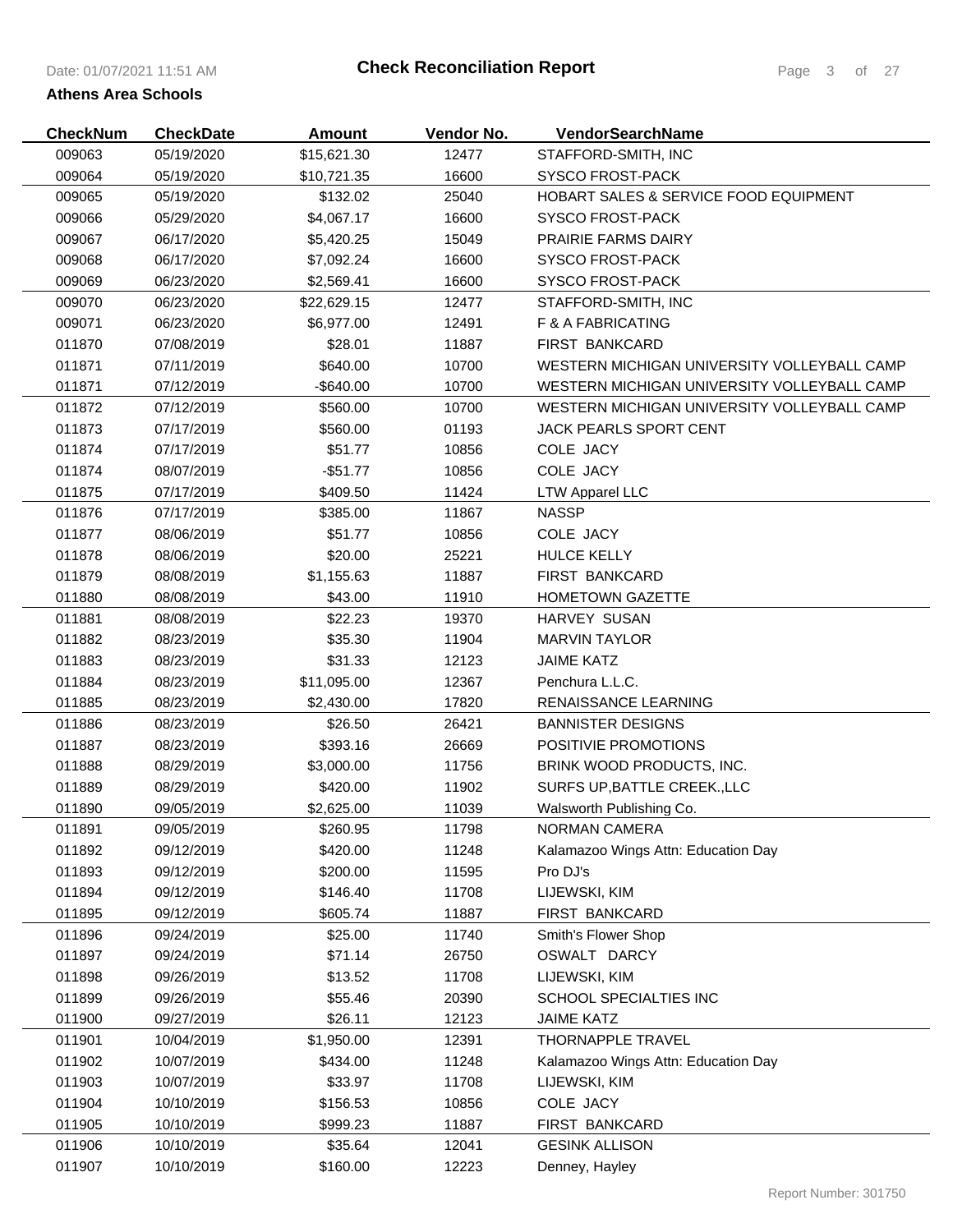| <b>CheckNum</b> | <b>CheckDate</b> | <b>Amount</b> | Vendor No. | <b>VendorSearchName</b>                          |
|-----------------|------------------|---------------|------------|--------------------------------------------------|
| 011908          | 10/10/2019       | \$55.46       | 20390      | SCHOOL SPECIALTIES INC                           |
| 011909          | 10/14/2019       | \$76.75       | 06349      | ATHENS AREA SCHOOLS-HL HOT LUNCH FUND            |
| 011910          | 10/14/2019       | \$2,228.80    | 11508      | LOUDER THAN WORDS APPAREL LLC                    |
| 011911          | 10/14/2019       | \$6,534.70    | 11623      | THE GOODIES FACTORY, INC                         |
| 011912          | 10/15/2019       | \$1,605.45    | 11039      | Walsworth Publishing Co.                         |
| 011913          | 10/15/2019       | \$256.00      | 11508      | LOUDER THAN WORDS APPAREL LLC                    |
| 011914          | 10/15/2019       | \$245.00      | 11508      | LOUDER THAN WORDS APPAREL LLC                    |
| 011915          | 10/15/2019       | \$227.10      | 26714      | THE LIBRARY STORE                                |
| 011916          | 10/22/2019       | \$330.00      | 12130      | MICHIGAN YOUTH in GOVERNMENT                     |
| 011917          | 10/22/2019       | \$600.00      | 15602      | DULYEA MELODI                                    |
| 011918          | 10/28/2019       | \$15.00       | 11508      | LOUDER THAN WORDS APPAREL LLC                    |
| 011919          | 10/28/2019       | \$69.25       | 20390      | SCHOOL SPECIALTIES INC                           |
| 011920          | 10/30/2019       | \$442.00      | 11573      | <b>HUDL</b>                                      |
| 011921          | 10/30/2019       | \$11.00       | 11904      | <b>MARVIN TAYLOR</b>                             |
| 011922          | 10/30/2019       | \$500.00      | 12397      | TREE ROOTS CULTURE CONSULTING AND CAMPS LLC      |
| 011923          | 11/06/2019       | \$1,715.59    | 10303      | SCHOLASTIC BOOK FAIRS                            |
| 011924          | 11/06/2019       | \$144.21      | 11904      | <b>MARVIN TAYLOR</b>                             |
| 011925          | 11/06/2019       | \$3,042.00    | 12391      | <b>THORNAPPLE TRAVEL</b>                         |
| 011926          | 11/06/2019       | \$12.95       | 25221      | <b>HULCE KELLY</b>                               |
| 011927          | 11/06/2019       | \$26.95       | 26665      | <b>GORDON FOOD SERVICE inv</b>                   |
| 011928          | 11/06/2019       | \$637.50      | 26883      | COPPER KETTLE RESTAURANT                         |
| 011929          | 11/14/2019       | \$27.56       | 10065      | <b>HAMLIN CONSTANCE</b>                          |
| 011930          | 11/14/2019       | \$314.33      | 11887      | <b>FIRST BANKCARD</b>                            |
| 011931          | 11/14/2019       | \$291.00      | 12402      | <b>GRAND RAPIDS PUBLIC MUSEUM</b>                |
| 011932          | 11/18/2019       | \$23.43       | 12230      | PAUL YETTAW                                      |
| 011933          | 11/18/2019       | \$16.98       | 26145      | <b>DOWD SHIRLEY</b>                              |
| 011934          | 11/20/2019       | \$16.99       | 10065      | <b>HAMLIN CONSTANCE</b>                          |
| 011935          | 11/20/2019       | \$3,446.24    | 11637      | Pee Jays Fresh Fruit                             |
| 011936          | 11/20/2019       | \$10.00       | 12041      | <b>GESINK ALLISON</b>                            |
| 011937          | 11/20/2019       | \$61.70       | 20390      | SCHOOL SPECIALTIES INC                           |
| 011938          | 11/22/2019       | \$200.95      | 11408      | VANDERWAAL, MACIE                                |
| 011939          | 11/22/2019       | \$25.70       | 12241      | <b>BLEVINS, ASHLEIGH</b>                         |
| 011940          | 11/22/2019       | \$84.16       | 15961      | <b>MORGAN MARY</b>                               |
| 011941          | 11/22/2019       | \$300.00      | 23383      | <b>MELISSA HAMILTON</b>                          |
| 011942          | 11/27/2019       | \$1,050.00    | 01193      | <b>JACK PEARLS SPORT CENT</b>                    |
| 011943          | 11/27/2019       | \$250.00      | 12406      | ATHENS ROCKET FOOTBALL PROGRAM                   |
| 011943          | 03/05/2020       | -\$250.00     | 12406      | ATHENS ROCKET FOOTBALL PROGRAM                   |
| 011944          | 12/10/2019       | \$47.36       | 06349      | ATHENS AREA SCHOOLS-HL HOT LUNCH FUND            |
| 011945          | 12/10/2019       | \$399.99      | 10684      | J W PEPPER & SON, INC.                           |
| 011946          | 12/10/2019       | \$967.56      | 10863      | LEUKEMIA & LYMPHOMA SOCIETY Attn: Student Series |
| 011947          | 12/10/2019       | \$91.98       | 11408      | VANDERWAAL, MACIE                                |
| 011948          | 12/10/2019       | \$196.95      | 12127      | <b>SCIENCE OLYMPIAD ORDERS</b>                   |
| 011949          | 12/13/2019       | \$500.00      | 12397      | TREE ROOTS CULTURE CONSULTING AND CAMPS LLC      |
| 011950          | 12/16/2019       | \$10.00       | 03121      | <b>KRESA</b>                                     |
| 011951          | 12/16/2019       | \$3,273.67    | 10408      | CENTURY RESOURCES INC                            |
| 011952          | 12/16/2019       | \$37.12       | 12042      | BITTNER, JENNIFER                                |
| 011953          | 12/19/2019       | \$48.00       | 10863      | LEUKEMIA & LYMPHOMA SOCIETY Attn: Student Series |
| 011954          | 12/19/2019       | \$1,160.00    | 12130      | MICHIGAN YOUTH in GOVERNMENT                     |
| 011955          | 12/19/2019       | \$990.00      | 12411      | <b>BIG TEAMS</b>                                 |

Report Number: 301750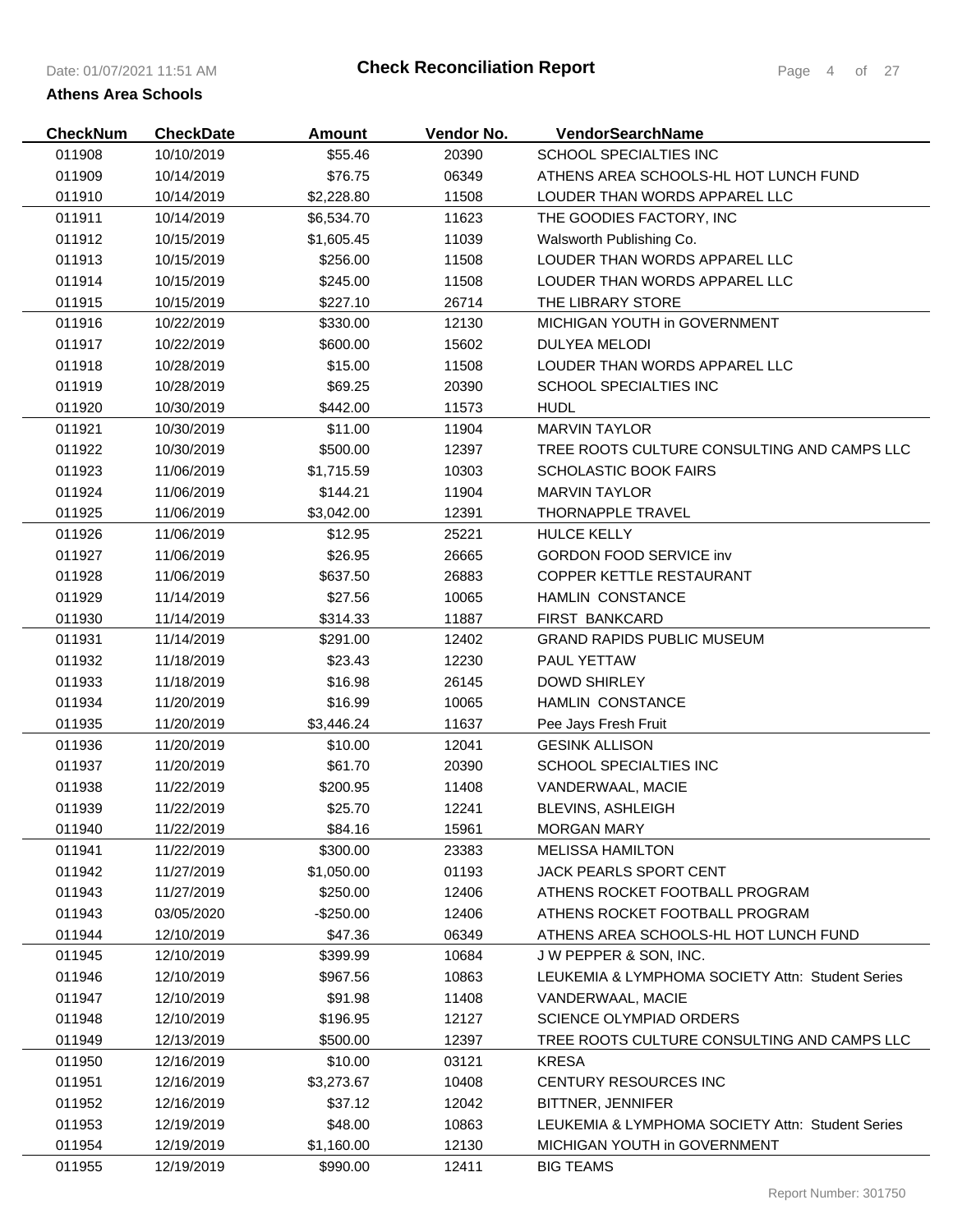| <b>CheckNum</b> | <b>CheckDate</b> | <b>Amount</b>          | Vendor No. | <b>VendorSearchName</b>                    |
|-----------------|------------------|------------------------|------------|--------------------------------------------|
| 011956          | 12/19/2019       | \$358.00               | 12412      | ATHENS AREA PTSO                           |
| 011957          | 01/08/2020       | \$191.24               | 11638      | <b>GROTH MUSIC COMPANY</b>                 |
| 011958          | 01/08/2020       | \$394.59               | 11659      | <b>Ward's Science</b>                      |
| 011959          | 01/08/2020       | \$55.99                | 23383      | <b>MELISSA HAMILTON</b>                    |
| 011960          | 01/10/2020       | \$107.53               | 10408      | CENTURY RESOURCES INC                      |
| 011961          | 01/10/2020       | \$275.83               | 10966      | <b>MEYER MUSIC</b>                         |
| 011962          | 01/10/2020       | \$3,248.00             | 12391      | THORNAPPLE TRAVEL                          |
| 011963          | 01/23/2020       | \$34.18                | 20390      | SCHOOL SPECIALTIES INC                     |
| 011964          | 01/28/2020       | \$331.00               | 11424      | <b>LTW Apparel LLC</b>                     |
| 011965          | 02/04/2020       | \$2,000.00             | 11499      | <b>BEACON ATHLETICS</b>                    |
| 011966          | 02/04/2020       | \$2,013.00             | 12419      | Rudis                                      |
| 011967          | 02/07/2020       | \$200.00               | 11595      | Pro DJ's                                   |
| 011968          | 02/14/2020       | \$150.00               | 10441      | HALO BRANDED SOLUTIONS, INC.               |
| 011969          | 02/14/2020       | \$225.00               | 10856      | COLE JACY                                  |
| 011970          | 02/14/2020       | \$30.74                | 11408      | VANDERWAAL, MACIE                          |
| 011971          | 02/14/2020       | \$281.39               | 11659      | <b>Ward's Science</b>                      |
| 011972          | 02/21/2020       | \$104.45               | 06349      | ATHENS AREA SCHOOLS-HL HOT LUNCH FUND      |
| 011973          | 02/21/2020       | \$25.00                | 11740      | Smith's Flower Shop                        |
| 011974          | 02/21/2020       | \$32.00                | 11876      | <b>MFAC</b>                                |
| 011975          | 02/21/2020       | \$84.79                | 11887      | <b>FIRST BANKCARD</b>                      |
| 011976          | 02/21/2020       | \$300.00               | 12177      | CHIEF MOGUAGO VETERANS GOLF OUTING Matthew |
| 011977          | 02/21/2020       | \$102.93               | 26750      | OSWALT DARCY                               |
| 011978          | 02/28/2020       |                        | 10303      | <b>SCHOLASTIC BOOK FAIRS</b>               |
|                 | 02/28/2020       | \$1,591.25<br>\$278.00 |            |                                            |
| 011979          |                  |                        | 11424      | <b>LTW Apparel LLC</b>                     |
| 011980          | 02/28/2020       | \$195.00               | 12208      | WEST MICHIGAN OFFICE INTERIORS             |
| 011981          | 02/28/2020       | \$100.00               | 14590      | ADAMS/REMCO INC PO BOX 3968                |
| 011982          | 03/05/2020       | \$250.00               | 12431      | AACF-ATYFTB                                |
| 011983          | 03/06/2020       | \$2,500.00             | 12435      | ATHENS YOUTH COUNCIL ATT: KACIE BRUNNER    |
| 011984          | 03/13/2020       | \$36.99                | 12436      | ATHENS COMMUNITY LIBRARY                   |
| 011985          | 03/13/2020       | \$1,329.50             | 10512      | CARDINAL BUSES, LLC                        |
| 011986          | 03/06/2020       | \$179.63               | 12432      | UPTON, CORY                                |
| 011987          | 03/06/2020       | \$100.00               | 12433      | <b>DEAN WILSON</b>                         |
| 011988          | 03/10/2020       | \$69.50                | 11670      | The Parent Institute                       |
| 011989          | 03/10/2020       | \$2,250.00             | 12130      | MICHIGAN YOUTH in GOVERNMENT               |
| 011989          | 05/19/2020       | $-$2,250.00$           | 12130      | MICHIGAN YOUTH in GOVERNMENT               |
| 011990          | 03/10/2020       | \$37.50                | 12171      | PHOTOGRAPHY BY CHAR                        |
| 011991          | 03/17/2020       | \$350.99               | 10684      | J W PEPPER & SON, INC.                     |
| 011992          | 03/19/2020       | \$164.96               | 10684      | J W PEPPER & SON, INC.                     |
| 011993          | 04/02/2020       | \$57.45                | 20390      | <b>SCHOOL SPECIALTIES INC</b>              |
| 011994          | 04/06/2020       | \$60.00                | 10684      | J W PEPPER & SON, INC.                     |
| 011995          | 04/06/2020       | \$65.00                | 10684      | J W PEPPER & SON, INC.                     |
| 011996          | 04/06/2020       | \$3,240.00             | 11039      | Walsworth Publishing Co.                   |
| 011997          | 04/06/2020       | \$26.00                | 12439      | <b>LORETTA DRAKE</b>                       |
| 011998          | 04/08/2020       | \$300.00               | 01193      | <b>JACK PEARLS SPORT CENT</b>              |
| 011999          | 04/08/2020       | \$20.00                | 11312      | LUCY ROACH                                 |
| 012000          | 04/08/2020       | \$475.39               | 11707      | KATHY PARLIN                               |
| 012001          | 04/08/2020       | \$41.00                | 11886      | KATIE BRODOCK                              |
| 012002          | 04/08/2020       | \$62.00                | 12040      | VALERIE GANDY                              |
| 012003          | 04/08/2020       | \$20.00                | 12440      | <b>MICHAEL BYERS</b>                       |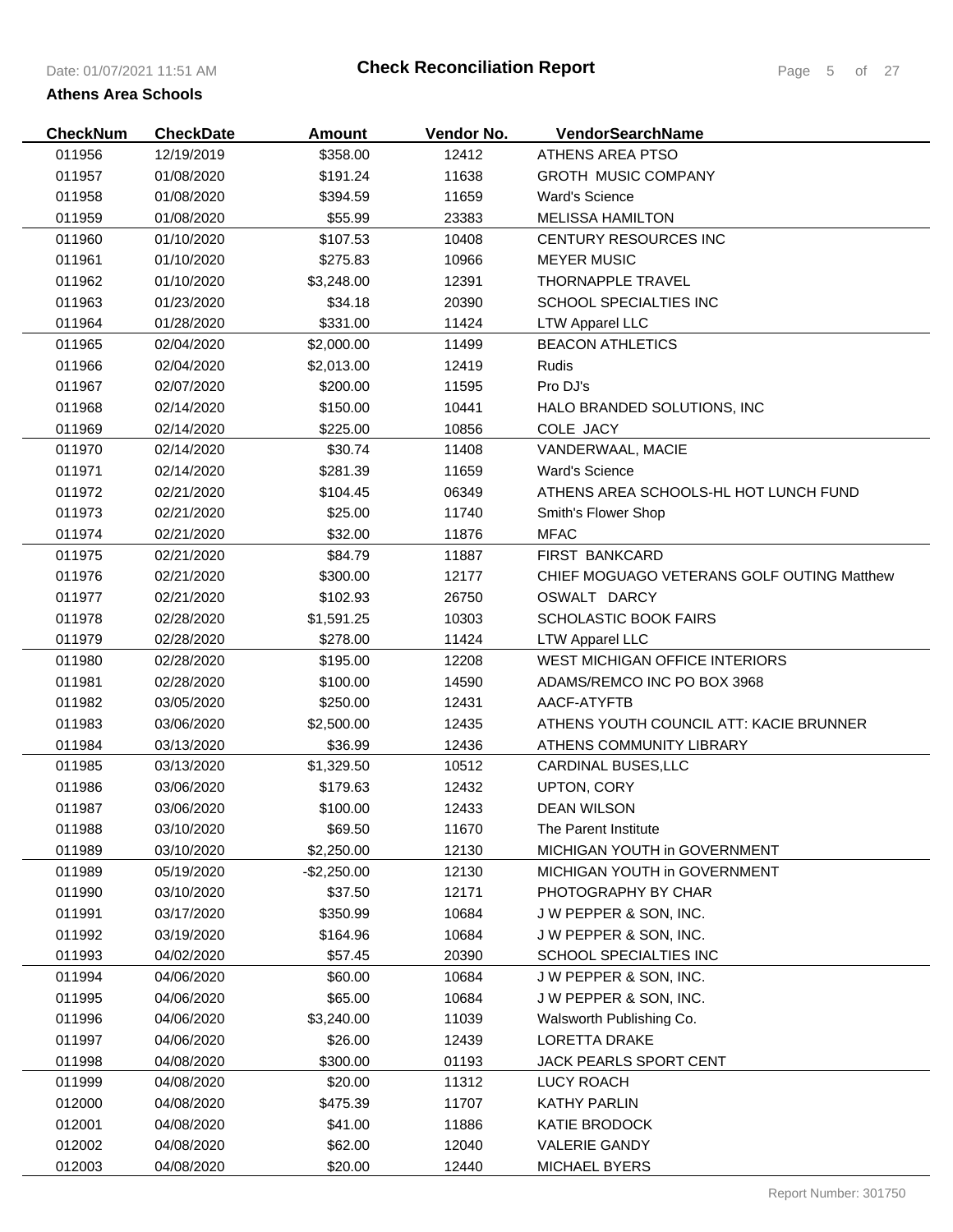| <b>CheckNum</b> | <b>CheckDate</b> | Amount     | Vendor No. | VendorSearchName                        |
|-----------------|------------------|------------|------------|-----------------------------------------|
| 012004          | 04/08/2020       | \$20.00    | 12443      | DORA LOPEZ                              |
| 012005          | 04/08/2020       | \$62.00    | 12444      | MR OR MRS DENNEY                        |
| 012006          | 04/08/2020       | \$102.00   | 12445      | <b>AMY FOREMAN</b>                      |
| 012007          | 04/08/2020       | \$41.00    | 12447      | <b>KELLY HENCKEL</b>                    |
| 012008          | 04/08/2020       | \$41.00    | 12448      | <b>KELLY GOWELL</b>                     |
| 012009          | 04/08/2020       | \$62.00    | 12449      | <b>JAMIE GRENFELL</b>                   |
| 012010          | 04/08/2020       | \$62.00    | 12450      | CARLA HATHAWAY                          |
| 012011          | 04/08/2020       | \$62.00    | 12451      | <b>JILLON GILLASPIE</b>                 |
| 012012          | 04/08/2020       | \$41.00    | 12452      | AMY BOSTON                              |
| 012013          | 04/08/2020       | \$41.00    | 12453      | JON OR VICKIE KINNEY                    |
| 012014          | 04/08/2020       | \$41.00    | 12453      | JON OR VICKIE KINNEY                    |
| 012015          | 04/08/2020       | \$20.00    | 12454      | <b>SHAWN LAKE</b>                       |
| 012016          | 04/08/2020       | \$41.00    | 12455      | <b>KERI ROE</b>                         |
| 012017          | 04/08/2020       | \$20.00    | 12456      | <b>TENEKA ZECH</b>                      |
| 012018          | 04/08/2020       | \$20.00    | 12457      | NICHOLAS ENLOW                          |
| 012019          | 04/08/2020       | \$20.00    | 12458      | <b>TAMMI MORGAN</b>                     |
| 012020          | 04/08/2020       | \$62.00    | 12460      | <b>BROOKE BRONSINK</b>                  |
| 012021          | 04/08/2020       | \$41.00    | 12462      | TAMARA ARDREY                           |
| 012022          | 04/08/2020       | \$20.00    | 12463      | <b>SUSAN BROWN</b>                      |
| 012023          | 04/08/2020       | \$20.00    | 12464      | <b>THALIA PIERSON</b>                   |
| 012024          | 04/08/2020       | \$41.00    | 12465      | <b>GABRIELLE FRANCE</b>                 |
| 012025          | 04/08/2020       | \$20.00    | 12466      | <b>SHANNON KEENER</b>                   |
| 012026          | 04/08/2020       | \$41.00    | 12467      | <b>MONICA GARDNER</b>                   |
| 012027          | 04/08/2020       | \$62.00    | 12469      | <b>KATHRYN PALMITER</b>                 |
| 012028          | 04/08/2020       | \$41.00    | 12470      | <b>DAMIAN STECKBAUER</b>                |
| 012029          | 04/08/2020       | \$1,010.64 | 17220      | <b>GREAT LAKES COCA COLA DIST</b>       |
| 012030          | 04/09/2020       | \$620.00   | 11763      | <b>CYNTHIA PRATT</b>                    |
| 012031          | 04/23/2020       | \$207.00   | 12473      | LISA CAMP                               |
| 012032          | 05/11/2020       | \$375.49   | 11887      | <b>FIRST BANKCARD</b>                   |
| 012033          | 05/11/2020       | \$2,500.00 | 12435      | ATHENS YOUTH COUNCIL ATT: KACIE BRUNNER |
| 012034          | 05/11/2020       | \$56.36    | 10126      | JONES SCHOOL SUPPLIES INC.              |
| 012035          | 05/12/2020       | \$60.30    | 12478      | The Auto Club Group Traffic Safety      |
| 012036          | 05/28/2020       | \$406.56   | 10966      | <b>MEYER MUSIC</b>                      |
| 012037          | 05/28/2020       | \$20.00    | 12481      | <b>HEATHER VOLSTROMER</b>               |
| 012038          | 05/28/2020       | \$602.00   | 12482      | <b>BRIAN COSTIE</b>                     |
| 012039          | 05/28/2020       | \$94.90    | 15321      | <b>STACHIA BAGLEY</b>                   |
| 012040          | 05/29/2020       | \$300.00   | 12483      | AMY HEATH                               |
| 012041          | 05/29/2020       | \$300.00   | 12484      | ALEXIS WOOD-PENNOCK                     |
| 012042          | 05/29/2020       | \$300.00   | 12485      | <b>TONIE MCMASTER</b>                   |
| 012043          | 05/29/2020       | \$0.00     | 12486      | DOREEN SCHOLLY                          |
| 012044          | 05/29/2020       | \$0.00     | 12487      | <b>JIM VANARMAN</b>                     |
| 012045          | 05/29/2020       | \$0.00     | 12489      | <b>BROOKLYNNE TURNER</b>                |
| 012046          | 05/29/2020       | \$300.00   | 12486      | DOREEN SCHOLLY                          |
| 012047          | 05/29/2020       | \$300.00   | 12487      | <b>JIM VANARMAN</b>                     |
| 012048          | 05/29/2020       | \$200.00   | 12489      | <b>BROOKLYNNE TURNER</b>                |
| 012049          | 06/22/2020       | \$24.25    | 10966      | <b>MEYER MUSIC</b>                      |
| 012050          | 06/22/2020       | \$476.26   | 11101      | HUEPENBECKER, JOE                       |
| 049999          | 07/01/2019       | \$71.00    | 10755      | CALHOUN COUNTY OFFICE OF THE SHERIFF    |
| 050000          | 07/02/2019       | \$1,178.00 | 10248      | <b>GERALD ANDERSON</b>                  |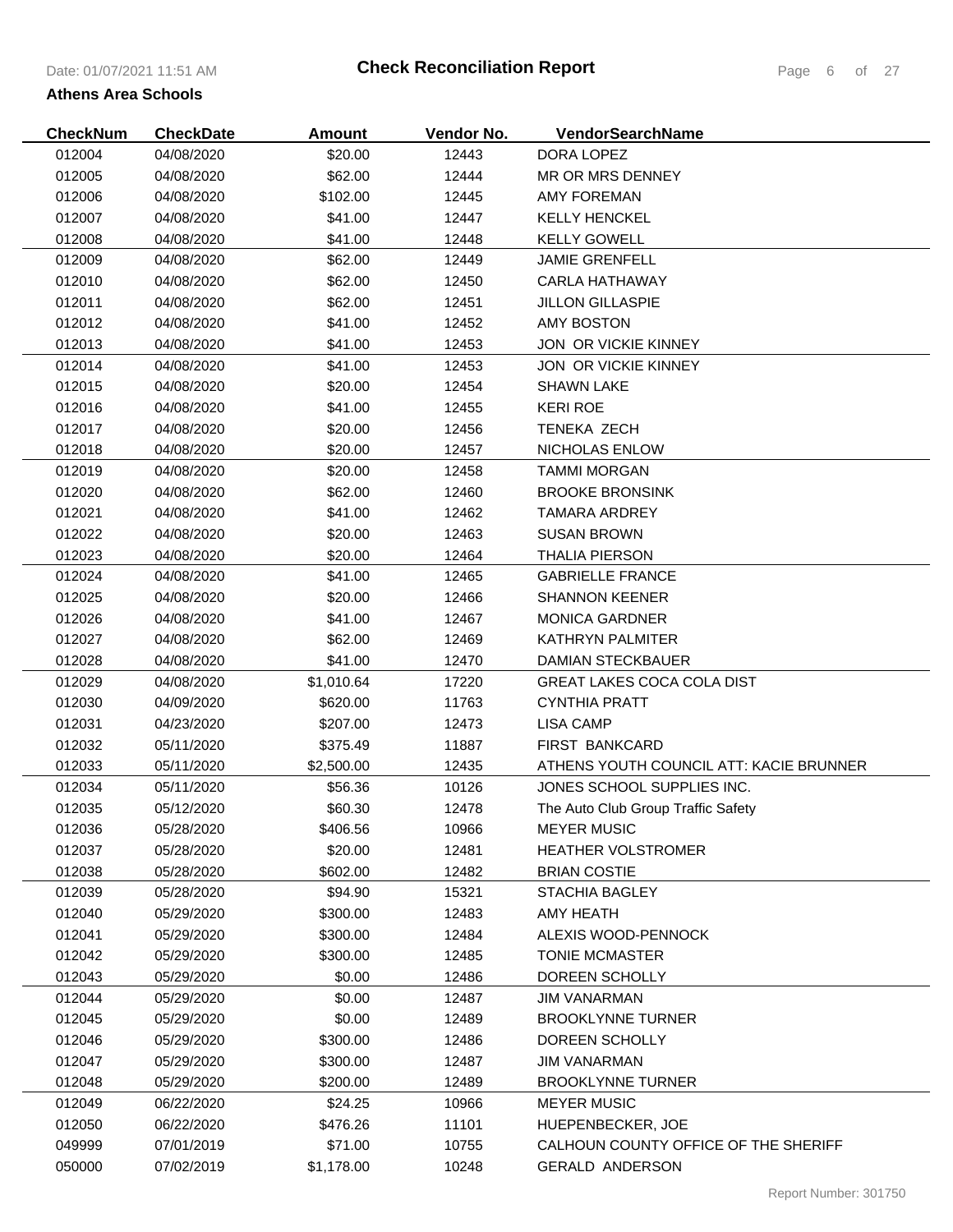| <b>CheckNum</b> | <b>CheckDate</b> | Amount      | Vendor No. | VendorSearchName                               |
|-----------------|------------------|-------------|------------|------------------------------------------------|
| 050001          | 07/03/2019       | \$3,443.33  | 12216      | OAKLAWN HOSPITAL ATTN: FINANCE DEPT            |
| 050002          | 07/03/2019       | \$3,443.33  | 12216      | OAKLAWN HOSPITAL ATTN: FINANCE DEPT            |
| 050003          | 07/08/2019       | \$4,765.75  | 01530      | MESSA DEPT 217901                              |
| 050004          | 07/08/2019       | \$1,110.00  | 10033      | <b>MEMSPA</b>                                  |
| 050005          | 07/08/2019       | \$1,178.34  | 10044      | HONEYWELL BUILDING INTERNATIONAL INC. BUILDING |
| 050006          | 07/08/2019       | \$678.76    | 10212      | REPUBLIC SERVICE OF KALAMAZOO, MI              |
| 050007          | 07/08/2019       | \$50.00     | 11316      | ELITE FUND, INC.                               |
| 050008          | 07/08/2019       | \$727.00    | 11754      | SEG WORKERS COMPENSATION FUND                  |
| 050009          | 07/08/2019       | \$43,576.00 | 11846      | MASB-SEG Property/Casualty Pool, Inc.          |
| 050010          | 07/08/2019       | \$566.00    | 15006      | <b>FIRST AGENCY</b>                            |
| 050011          | 07/08/2019       | \$377.24    | 15250      | <b>MISDU</b>                                   |
| 050012          | 07/08/2019       | \$1,853.00  | 15364      | MICHIGAN ASSOCIATION OF SCHOOL BOARDS          |
| 050013          | 07/08/2019       | \$50.00     | 15973      | ATHENS COMMUNITY FOUNDATION                    |
| 050014          | 07/08/2019       | \$80.00     | 26850      | <b>BCAM</b>                                    |
| 050015          | 07/08/2019       | \$25.50     | 11887      | <b>FIRST BANKCARD</b>                          |
| 050016          | 07/08/2019       | \$400.00    | 11887      | <b>FIRST BANKCARD</b>                          |
| 050017          | 07/09/2019       | \$1,354.74  | 04992      | MICHIGAN ASSOCIATION O SCHOOL ADMINISTRATORS   |
| 050018          | 07/09/2019       | \$148.00    | 10216      | <b>STATE OF MICHIGAN</b>                       |
| 050019          | 07/09/2019       | \$20.00     | 17190      | <b>MHSAA</b>                                   |
| 050020          | 07/12/2019       | \$27.48     | 00220      | <b>VILLAGE OF ATHENS</b>                       |
| 050022          | 07/12/2019       | \$7,191.91  | 00502      | <b>CONSUMERS ENERGY PAYMENT CENTER</b>         |
| 050023          | 07/12/2019       | \$241.22    | 01521      | AT&T                                           |
| 050024          | 07/12/2019       | \$81.67     | 08740      | AIRGAS INC. AIRGAS USA, LLC                    |
| 050025          | 07/12/2019       | \$2,084.92  | 09785      | ATHENS AUTO SUPPLY                             |
| 050026          | 07/12/2019       | \$2,100.00  | 11554      | LOEW LAWN CARE % KRISTIN M. LOEW               |
| 050027          | 07/12/2019       | \$595.08    | 11905      | <b>KRISTIN LOEW</b>                            |
| 050028          | 07/12/2019       | \$270.00    | 12257      | <b>GENESEE INTERMEDIATE SCHOOL DISTRICT</b>    |
| 050029          | 07/12/2019       | \$25.97     | 15340      | AT & T LONG DISTANCE                           |
| 050030          | 07/12/2019       | \$272.02    | 22570      | <b>DRAHEIM CRAIG</b>                           |
| 050031          | 07/12/2019       | \$2,625.00  | 26841      | <b>JOHN R BRUNNER</b>                          |
| 050032          | 07/15/2019       | \$170.04    | 10161      | PITNEY BOWES INC.                              |
| 050033          | 07/16/2019       | \$71.00     | 11339      | CALHOUN COUNTY SHERIFF'S OFFICE                |
| 050034          | 07/16/2019       | \$161.88    | 11421      | <b>VERIZONWIRELESS</b>                         |
| 050035          | 07/17/2019       | \$4,957.82  | 00422      | CISD-CALHOUN INTERMEDI ATE SCHOOL DISTRICT     |
| 050036          | 07/17/2019       | \$3,541.95  | 00422      | CISD-CALHOUN INTERMEDI ATE SCHOOL DISTRICT     |
| 050037          | 07/17/2019       | \$102.10    | 00502      | <b>CONSUMERS ENERGY PAYMENT CENTER</b>         |
| 050038          | 07/17/2019       | \$135.00    | 03412      | CALHOUN COUNTY HEALTH DEPT                     |
| 050039          | 07/17/2019       | \$110.00    | 08230      | <b>RECOGNITION INC</b>                         |
| 050040          | 07/17/2019       | \$150.00    | 11302      | MID-AMERICA APPRAISAL CO.                      |
| 050041          | 07/17/2019       | \$41.95     | 12156      | D.M. BURR GROUP                                |
| 050042          | 07/17/2019       | \$175.67    | 24710      | <b>SEMCO ENERGY GAS COMPANY</b>                |
| 050043          | 07/17/2019       | \$37.79     | 26392      | LOWE'S BUSINESS ACCOUNT                        |
| 050044          | 07/17/2019       | \$5,733.57  | 05573      | STATE OF MICHIGAN 38-6000745                   |
| 050045          | 07/17/2019       | \$58.00     | 10003      | <b>MOLLY FULLER</b>                            |
| 050046          | 07/17/2019       | \$69.13     | 10015      | CITY OF BATTLE CREEK                           |
| 050047          | 07/17/2019       | \$2,000.00  | 10072      | <b>PURCHASE POWER</b>                          |
| 050048          | 07/17/2019       | \$4.50      | 11551      | U.S. OMNI ATTN: REMITTANCE DEPARTMENT          |
| 050049          | 07/17/2019       | \$229.71    | 12361      | <b>ACSI</b>                                    |
| 050050          | 07/17/2019       | \$92.44     | 12362      | EDWARDS INDUSTRIAL SALES, INC.                 |
|                 |                  |             |            |                                                |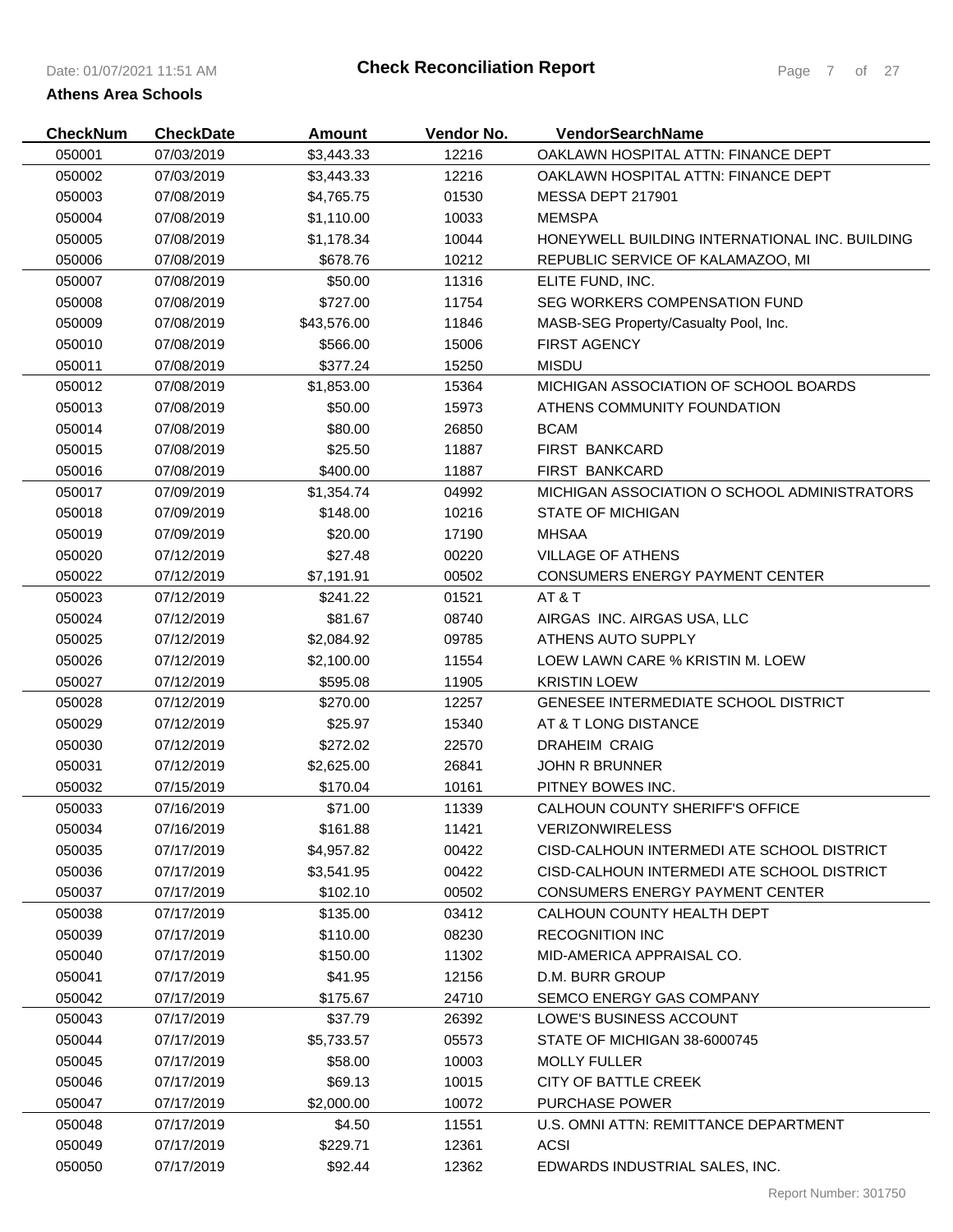| <b>CheckNum</b> | <b>CheckDate</b> | Amount      | Vendor No. | <b>VendorSearchName</b>                    |
|-----------------|------------------|-------------|------------|--------------------------------------------|
| 050051          | 07/17/2019       | \$377.24    | 15250      | <b>MISDU</b>                               |
| 050052          | 07/17/2019       | \$50.00     | 15973      | ATHENS COMMUNITY FOUNDATION                |
| 050053          | 07/17/2019       | \$13.37     | 22550      | <b>COLLEEN SWANK</b>                       |
| 050054          | 07/17/2019       | \$721.39    | 26598      | CRYSTAL FLASH PETROLEUM                    |
| 050055          | 07/17/2019       | \$85.00     | 26786      | <b>BRONSON HEALTHCARE GROUP</b>            |
| 050056          | 07/18/2019       | \$16,152.06 | 12156      | D.M. BURR GROUP                            |
| 050057          | 07/22/2019       | \$249.42    | 01521      | AT & T                                     |
| 050058          | 07/22/2019       | \$16,152.06 | 12156      | D.M. BURR GROUP                            |
| 050059          | 07/22/2019       | \$1,022.26  | 24160      | AFLAC ATTN: REMIT PROC SERV                |
| 050060          | 07/23/2019       | \$1,095.00  | 11573      | <b>HUDL</b>                                |
| 050061          | 07/30/2019       | \$2,191.00  | 12203      | <b>XENITH LLC</b>                          |
| 050062          | 08/01/2019       | \$71.00     | 11339      | CALHOUN COUNTY SHERIFF'S OFFICE            |
| 050063          | 08/01/2019       | \$229.71    | 12361      | <b>ACSI</b>                                |
| 050064          | 08/01/2019       | \$377.24    | 15250      | <b>MISDU</b>                               |
| 050065          | 08/01/2019       | \$30.00     | 15973      | ATHENS COMMUNITY FOUNDATION                |
| 050066          | 08/07/2019       | \$100.00    | 10216      | STATE OF MICHIGAN                          |
| 050067          | 08/06/2019       | \$44.98     | 10003      | <b>MOLLY FULLER</b>                        |
| 050068          | 08/06/2019       | \$2,318.00  | 10248      | <b>GERALD ANDERSON</b>                     |
| 050069          | 08/06/2019       | \$239.02    | 10798      | MCGRAW HILL SCHOOL EDUCATION HOLDINGS, LLC |
| 050070          | 08/06/2019       | \$209.00    | 10907      | <b>GRIFFIN PEST SOLUTIONS</b>              |
| 050071          | 08/06/2019       | \$1,996.96  | 10982      | FRONTLINE TECHNOLOGIES GROUP LLC           |
| 050072          | 08/06/2019       | \$2,321.00  | 11163      | <b>PMG</b>                                 |
| 050073          | 08/06/2019       | \$148.00    | 12365      | <b>EGLE CASHIERS OFFICE</b>                |
| 050074          | 08/06/2019       | \$3,353.22  | 14590      | ADAMS/REMCO INC PO BOX 3968                |
| 050075          | 08/06/2019       | \$514.83    | 23431      | MIDWEST TRANSIT EQUIPMENT, INC.            |
| 050076          | 08/06/2019       | \$8,194.35  | 25700      | FOLLETT SCHOOL SOLUTIONS, INC              |
| 050077          | 08/07/2019       | \$150.00    | 11604      | RW MERCER CO. INC.                         |
| 050079          | 08/08/2019       | \$7,035.10  | 00502      | <b>CONSUMERS ENERGY PAYMENT CENTER</b>     |
| 050080          | 08/08/2019       | \$1,045.00  | 01193      | <b>JACK PEARLS SPORT CENT</b>              |
| 050081          | 08/08/2019       | \$416.19    | 01521      | AT & T                                     |
| 050082          | 08/08/2019       | \$76.50     | 02161      | THRUN LAW FIRM P C P O BOX 2575            |
| 050083          | 08/08/2019       | \$271.48    | 09785      | ATHENS AUTO SUPPLY                         |
| 050084          | 08/08/2019       | \$674.89    | 10212      | REPUBLIC SERVICE OF KALAMAZOO, MI          |
| 050085          | 08/08/2019       | \$60.00     | 11302      | MID-AMERICA APPRAISAL CO.                  |
| 050086          | 08/08/2019       | \$820.00    | 11419      | <b>INACOMP TSG</b>                         |
| 050087          | 08/08/2019       | \$1.50      | 11551      | U.S. OMNI ATTN: REMITTANCE DEPARTMENT      |
| 050088          | 08/08/2019       | \$98.60     | 11804      | <b>PLANK ROAD PUBLISHING</b>               |
| 050089          | 08/08/2019       | \$113.78    | 11887      | <b>FIRST BANKCARD</b>                      |
| 050090          | 08/08/2019       | \$583.82    | 14570      | FLINN SCIENTIFIC INC                       |
| 050091          | 08/08/2019       | \$13.15     | 15340      | AT & T LONG DISTANCE                       |
| 050092          | 08/08/2019       | \$155.00    | 26307      | MIAAA %Karen Leinaar/Asst to Exec Dir      |
| 050093          | 08/09/2019       | \$297.50    | 12366      | KALAMAZOO FLAG CO.                         |
| 050094          | 08/09/2019       | \$1,486.14  | 21850      | <b>CEREAL CITY SCIENCE</b>                 |
| 050095          | 08/09/2019       | \$650.00    | 26171      | NEOLA INC SUITE 103                        |
| 050096          | 08/13/2019       | \$29.00     | 10003      | <b>MOLLY FULLER</b>                        |
| 050097          | 08/13/2019       | \$71.00     | 11339      | CALHOUN COUNTY SHERIFF'S OFFICE            |
| 050098          | 08/13/2019       | \$30.00     | 11899      | HILLSDALE ACADEMY                          |
| 050099          | 08/13/2019       | \$229.71    | 12361      | <b>ACSI</b>                                |
| 050100          | 08/13/2019       | \$377.24    | 15250      | <b>MISDU</b>                               |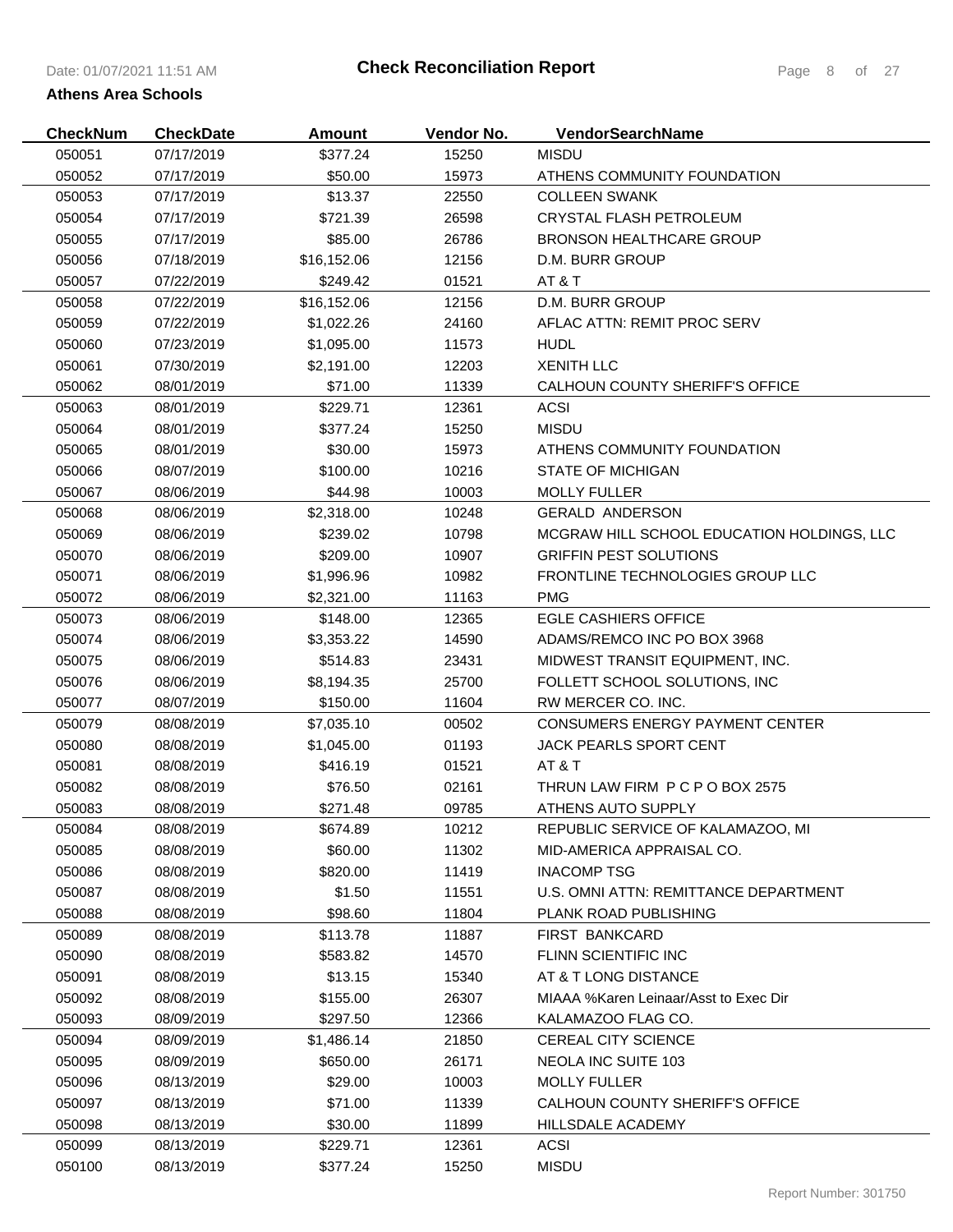| <b>CheckNum</b> | <b>CheckDate</b> | <b>Amount</b> | Vendor No. | VendorSearchName                     |
|-----------------|------------------|---------------|------------|--------------------------------------|
| 050101          | 08/13/2019       | \$0.00        | 15973      | ATHENS COMMUNITY FOUNDATION          |
| 050102          | 08/13/2019       | \$50.00       | 26786      | <b>BRONSON HEALTHCARE GROUP</b>      |
| 050103          | 08/13/2019       | \$50.00       | 15973      | ATHENS COMMUNITY FOUNDATION          |
| 050104          | 08/15/2019       | \$808.00      | 11573      | <b>HUDL</b>                          |
| 050105          | 08/19/2019       | \$71.00       | 10755      | CALHOUN COUNTY OFFICE OF THE SHERIFF |
| 050106          | 08/20/2019       | \$71.00       | 10755      | CALHOUN COUNTY OFFICE OF THE SHERIFF |
| 050107          | 08/20/2019       | \$71.00       | 10755      | CALHOUN COUNTY OFFICE OF THE SHERIFF |
| 050108          | 08/21/2019       | \$100.00      | 11031      | <b>HIGGINS DANA</b>                  |
| 050109          | 08/21/2019       | \$100.00      | 11533      | ROSE, J MICHAEL                      |
| 050110          | 08/21/2019       | \$100.00      | 11717      | SAXMAN, MICHAEL                      |
| 050111          | 08/21/2019       | \$100.00      | 11762      | MCCULLEM, ROBERT                     |
| 050112          | 08/21/2019       | \$100.00      | 11927      | SIEGEL, MIKE                         |
| 050113          | 08/22/2019       | \$100.00      | 12368      | STUCHELL, BRENDAN                    |
| 050113          | 09/03/2019       | $-$100.00$    | 12368      | STUCHELL, BRENDAN                    |
| 050114          | 08/22/2019       | \$100.00      | 12368      | STUCHELL, BRENDAN                    |
| 050115          | 08/23/2019       | \$992.88      | 01521      | AT&T                                 |
| 050116          | 08/23/2019       | \$83.86       | 08740      | AIRGAS INC. AIRGAS USA, LLC          |
| 050117          | 08/23/2019       | \$8,460.00    | 10080      | DATA IMAGE SYSTEMS, INC.             |
| 050118          | 08/23/2019       | \$500.83      | 10547      | <b>PRINTLINK</b>                     |
| 050119          | 08/23/2019       | \$2,104.22    | 11105      | <b>BRANCH COUNTY TREASURER</b>       |
| 050120          | 08/23/2019       | \$228.24      | 11191      | <b>WENDY CONVERSE</b>                |
| 050121          | 08/23/2019       | \$3,071.00    | 11304      | CEDAR CREEK FLOORING, INC.           |
| 050122          | 08/23/2019       | \$161.88      | 11421      | <b>VERIZONWIRELESS</b>               |
| 050123          | 08/23/2019       | \$40.71       | 11633      | KUBASIAK, MELANIE                    |
| 050124          | 08/23/2019       | \$727.00      | 11754      | SEG WORKERS COMPENSATION FUND        |
| 050125          | 08/23/2019       | \$19.95       | 11811      | QUIST, CALVIN                        |
| 050126          | 08/23/2019       | \$16,820.43   | 12156      | D.M. BURR GROUP                      |
| 050127          | 08/23/2019       | \$117.80      | 12360      | <b>MICHIGAN OFFICE SOLUTIONS</b>     |
| 050128          | 08/23/2019       | \$935.00      | 12364      | <b>HEINEMANN</b>                     |
| 050129          | 08/23/2019       | \$55.00       | 12369      | WILLIAMS, MELODY                     |
| 050130          | 08/23/2019       | \$407.60      | 12370      | K & H CONCRETE CUTTING               |
| 050131          | 08/23/2019       | \$549.00      | 14100      | <b>CALHOUN CTY TREASURER</b>         |
| 050132          | 08/23/2019       | \$184.24      | 14590      | ADAMS/REMCO INC PO BOX 3968          |
| 050133          | 08/23/2019       | \$452.10      | 15038      | <b>BARNES &amp; NOBLE INC</b>        |
| 050134          | 08/23/2019       | \$414.83      | 20390      | SCHOOL SPECIALTIES INC               |
| 050135          | 08/23/2019       | \$25.00       | 22550      | <b>COLLEEN SWANK</b>                 |
| 050136          | 08/23/2019       | \$19.95       | 23383      | <b>MELISSA HAMILTON</b>              |
| 050137          | 08/23/2019       | \$127.40      | 24710      | SEMCO ENERGY GAS COMPANY             |
| 050138          | 08/23/2019       | \$367.58      | 26392      | LOWE'S BUSINESS ACCOUNT              |
| 050139          | 08/23/2019       | \$596.21      | 26598      | CRYSTAL FLASH PETROLEUM              |
| 050140          | 08/23/2019       | \$5,535.00    | 26841      | <b>JOHN R BRUNNER</b>                |
| 050141          | 08/27/2019       | \$165.00      | 10380      | BATTLE CREEK AREA CATHOLIC SCHOOLS   |
| 050142          | 08/27/2019       | \$65.00       | 10401      | <b>KEVIN GARNDER</b>                 |
| 050143          | 08/27/2019       | \$65.00       | 10501      | <b>DRAPER BRIAN</b>                  |
| 050144          | 08/27/2019       | \$125.00      | 11173      | THREE RIVERS COMMUNITY SCHOOLS       |
| 050145          | 08/27/2019       | \$65.00       | 11390      | HAMMOND, TIM                         |
| 050146          | 08/27/2019       | \$65.00       | 11731      | ALDINGER, CHRIS                      |
| 050147          | 08/27/2019       | \$65.00       | 12229      | ANGLIN, ERIC                         |
| 050148          | 08/29/2019       | \$4,873.40    | 01530      | MESSA DEPT 217901                    |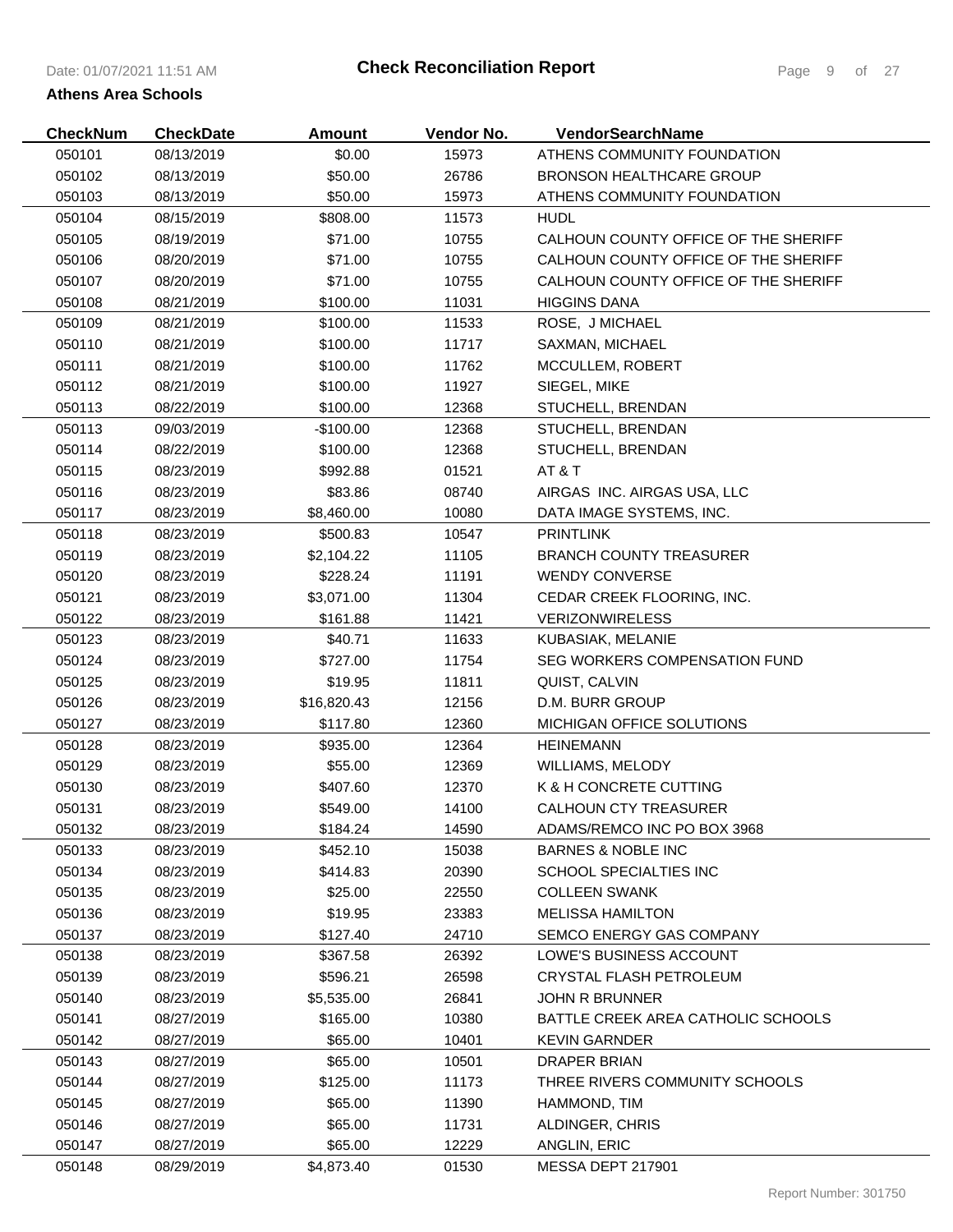| <b>CheckNum</b> | <b>CheckDate</b> | Amount      | Vendor No. | <b>VendorSearchName</b>                |
|-----------------|------------------|-------------|------------|----------------------------------------|
| 050149          | 08/29/2019       | \$8,741.45  | 05573      | STATE OF MICHIGAN 38-6000745           |
| 050150          | 08/29/2019       | \$79.22     | 10015      | <b>CITY OF BATTLE CREEK</b>            |
| 050151          | 08/29/2019       | \$209.00    | 10907      | <b>GRIFFIN PEST SOLUTIONS</b>          |
| 050152          | 08/29/2019       | \$26.17     | 11109      | <b>LAMOUR'S DRUG LLC</b>               |
| 050153          | 08/29/2019       | \$79.00     | 11922      | <b>EDUCATION WEEK</b>                  |
| 050154          | 08/29/2019       | \$60.00     | 12018      | <b>BURKETT SIGNS</b>                   |
| 050155          | 08/29/2019       | \$875.00    | 12167      | <b>SCAA</b>                            |
| 050156          | 08/29/2019       | \$249.65    | 12361      | <b>ACSI</b>                            |
| 050157          | 08/29/2019       | \$4,000.00  | 12372      | <b>BURROWS SEPTIC SERVICE</b>          |
| 050158          | 08/29/2019       | \$10.42     | 15340      | AT & T LONG DISTANCE                   |
| 050159          | 08/29/2019       | \$55.00     | 15973      | ATHENS COMMUNITY FOUNDATION            |
| 050160          | 08/29/2019       | \$20.00     | 17190      | <b>MHSAA</b>                           |
| 050161          | 08/29/2019       | \$30.00     | 17190      | <b>MHSAA</b>                           |
| 050162          | 08/29/2019       | \$1,533.39  | 24160      | AFLAC ATTN: REMIT PROC SERV            |
| 050164          | 09/04/2019       | \$7,299.19  | 00502      | <b>CONSUMERS ENERGY PAYMENT CENTER</b> |
| 050165          | 09/04/2019       | \$5,169.45  | 01530      | MESSA DEPT 217901                      |
| 050166          | 09/04/2019       | \$1,821.00  | 02161      | THRUN LAW FIRM P C P O BOX 2575        |
| 050167          | 09/04/2019       | \$956.87    | 09785      | ATHENS AUTO SUPPLY                     |
| 050168          | 09/04/2019       | \$682.48    | 10212      | REPUBLIC SERVICE OF KALAMAZOO, MI      |
| 050169          | 09/04/2019       | \$1,235.19  | 10507      | HUNTER PRELL CO.                       |
| 050170          | 09/04/2019       | \$3.00      | 11551      | U.S. OMNI ATTN: REMITTANCE DEPARTMENT  |
| 050171          | 09/04/2019       | \$65.00     | 11684      | STOPCZYNSKI, TIMOTHY                   |
| 050172          | 09/04/2019       | \$65.00     | 11714      | BALEY, JASON                           |
| 050173          | 09/04/2019       | \$250.00    | 11867      | <b>NASSP</b>                           |
| 050174          | 09/04/2019       | \$65.00     | 11928      | LINMAN, BOB                            |
| 050175          | 09/04/2019       | \$3,443.33  | 12216      | OAKLAWN HOSPITAL ATTN: FINANCE DEPT    |
| 050176          | 09/04/2019       | \$65.00     | 12375      | RHODABECK, KEITH                       |
| 050177          | 09/04/2019       | \$65.00     | 12377      | JONES, KYLE                            |
| 050178          | 09/04/2019       | \$130.00    | 12378      | <b>J &amp; K GASKET GUYS</b>           |
| 050179          | 09/04/2019       | \$1,035.00  | 14100      | CALHOUN CTY TREASURER                  |
| 050180          | 09/04/2019       | \$156.03    | 14100      | <b>CALHOUN CTY TREASURER</b>           |
| 050181          | 09/04/2019       | \$175.00    | 21070      | CONCORD COMMUNITY SCHL                 |
| 050182          | 09/04/2019       | \$1,090.00  | 21850      | <b>CEREAL CITY SCIENCE</b>             |
| 050183          | 09/04/2019       | \$114.39    | 26621      | <b>CURRICULUM ASSOCIATES</b>           |
| 050184          | 09/05/2019       | \$70.00     | 10664      | <b>BORTELL RUSS</b>                    |
| 050185          | 09/05/2019       | \$16,374.85 | 12156      | D.M. BURR GROUP                        |
| 050186          | 09/05/2019       | \$15.68     | 25221      | <b>HULCE KELLY</b>                     |
| 050187          | 09/05/2019       | \$70.00     | 26711      | <b>CHUCK HOBBS</b>                     |
| 050188          | 09/09/2019       | \$190.00    | 06808      | HOMER COMMUNITY SCHOOL                 |
| 050189          | 09/09/2019       | \$80.00     | 10180      | <b>KIMBALL CAMP</b>                    |
| 050190          | 09/09/2019       | \$160.00    | 11832      | LAKEVIEW SCHOOLS                       |
| 050190          | 09/16/2019       | $-$160.00$  | 11832      | LAKEVIEW SCHOOLS                       |
| 050191          | 09/09/2019       | \$130.00    | 12012      | CAMDEN FRONTIER SCHOOLS                |
| 050192          | 09/09/2019       | \$130.00    | 15100      | SPRINGPORT COMM SCHLS                  |
| 050193          | 09/11/2019       | \$71.00     | 11339      | CALHOUN COUNTY SHERIFF'S OFFICE        |
| 050194          | 09/11/2019       | \$65.00     | 11434      | <b>JUHAS, JASON</b>                    |
| 050195          | 09/11/2019       | \$65.00     | 12047      | CUTHRELL, DAVID                        |
| 050196          | 09/11/2019       | \$65.00     | 12266      | <b>MORRIS, GARRETT</b>                 |
| 050197          | 09/11/2019       | \$65.00     | 12379      | CERVANTES, JOSE                        |
|                 |                  |             |            |                                        |

Report Number: 301750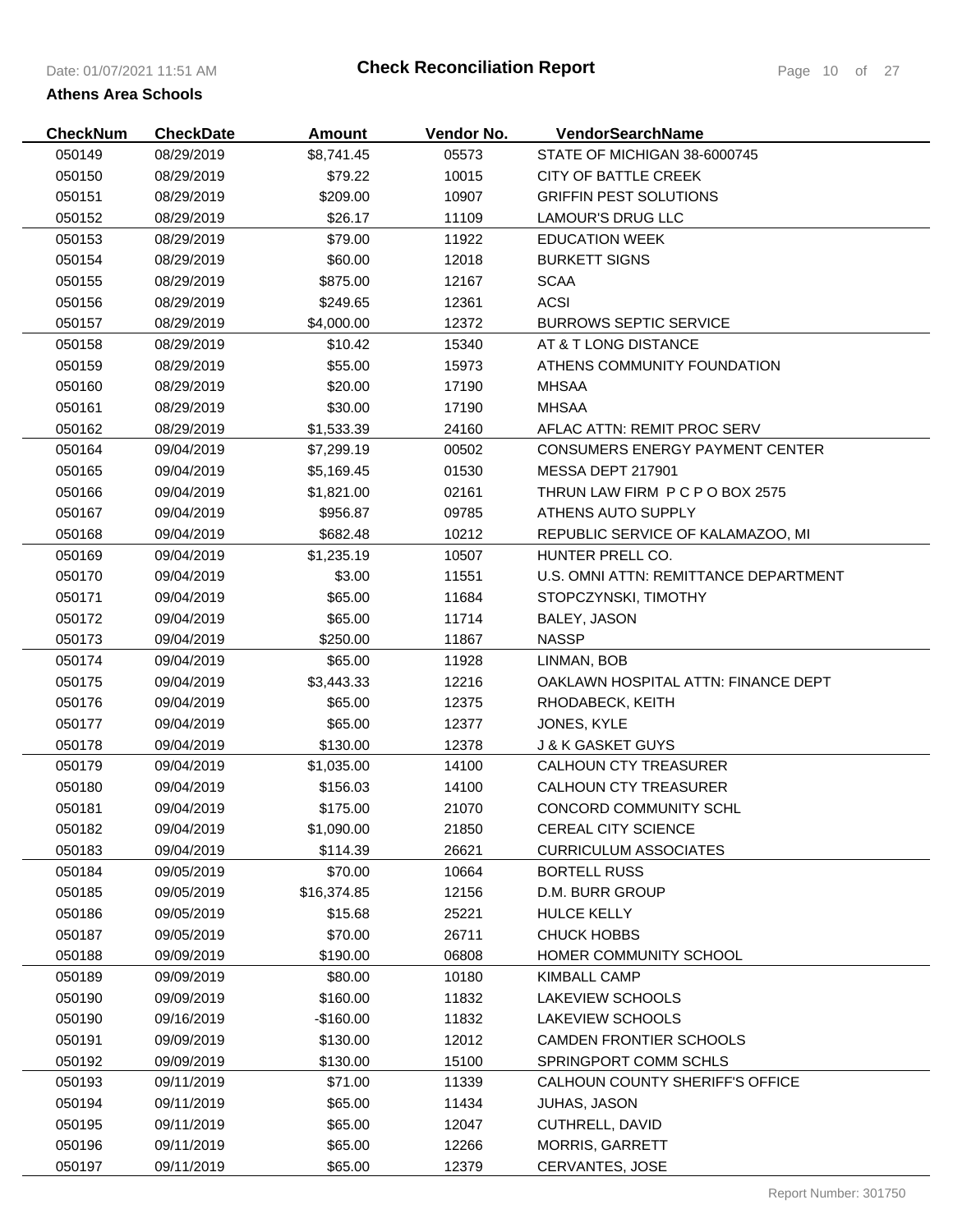| <b>CheckNum</b> | <b>CheckDate</b> | <b>Amount</b> | Vendor No. | VendorSearchName                           |
|-----------------|------------------|---------------|------------|--------------------------------------------|
| 050198          | 09/11/2019       | \$65.00       | 12380      | MCCARTHY, MICHAEL                          |
| 050199          | 09/12/2019       | \$855.00      | 01193      | JACK PEARLS SPORT CENT                     |
| 050200          | 09/12/2019       | \$316.00      | 10988      | Scholastic Book Clubs Inc.                 |
| 050201          | 09/12/2019       | \$134.56      | 11707      | <b>KATHY PARLIN</b>                        |
| 050202          | 09/12/2019       | \$109.75      | 11868      | BAILEY, LINDA                              |
| 050203          | 09/12/2019       | \$384.74      | 11887      | FIRST BANKCARD                             |
| 050204          | 09/12/2019       | \$630.00      | 11910      | <b>HOMETOWN GAZETTE</b>                    |
| 050205          | 09/12/2019       | \$237.38      | 12361      | <b>ACSI</b>                                |
| 050206          | 09/12/2019       | \$497.15      | 12373      | <b>SCHOLASTIC</b>                          |
| 050207          | 09/12/2019       | \$55.00       | 15973      | ATHENS COMMUNITY FOUNDATION                |
| 050208          | 09/12/2019       | \$156.82      | 24710      | SEMCO ENERGY GAS COMPANY                   |
| 050209          | 09/12/2019       | \$0.00        | 26392      | LOWE'S BUSINESS ACCOUNT                    |
| 050210          | 09/12/2019       | \$241.22      | 01521      | AT & T                                     |
| 050211          | 09/12/2019       | \$841.12      | 12360      | MICHIGAN OFFICE SOLUTIONS                  |
| 050212          | 09/12/2019       | \$198.00      | 12382      | ROSE PEST SOLUTIONS                        |
| 050213          | 09/12/2019       | \$1,921.10    | 26392      | LOWE'S BUSINESS ACCOUNT                    |
| 050214          | 09/12/2019       | \$170.00      | 26786      | <b>BRONSON HEALTHCARE GROUP</b>            |
| 050215          | 09/12/2019       | \$217.00      | 10507      | HUNTER PRELL CO.                           |
| 050216          | 09/16/2019       | \$160.00      | 00967      | HARPER CREEK COMM SCHL                     |
| 050217          | 09/16/2019       | \$150.00      | 07827      | UNION CITY COMMUNITY SCHOOLS               |
| 050218          | 09/16/2019       | \$70.00       | 11791      | <b>KLEIN, SHARON</b>                       |
| 050219          | 09/16/2019       | \$70.00       | 26711      | CHUCK HOBBS                                |
| 050220          | 09/16/2019       | \$125.00      | 26721      | <b>MENDON COMMUNITY SCHOOLS</b>            |
| 050221          | 09/17/2019       | \$65.00       | 11714      | BALEY, JASON                               |
| 050222          | 09/17/2019       | \$65.00       | 12375      | RHODABECK, KEITH                           |
| 050223          | 09/17/2019       | \$65.00       | 12377      | JONES, KYLE                                |
| 050224          | 09/17/2019       | \$65.00       | 12383      | ELLIOTT, ROBERT                            |
| 050225          | 09/17/2019       | \$65.00       | 12385      | FITZGERALD, JOHN                           |
| 050226          | 09/24/2019       | \$1,530.00    | 00422      | CISD-CALHOUN INTERMEDI ATE SCHOOL DISTRICT |
| 050227          | 09/24/2019       | \$600.52      | 00502      | CONSUMERS ENERGY PAYMENT CENTER            |
| 050228          | 09/24/2019       | \$797.00      | 01521      | AT & T                                     |
| 050229          | 09/24/2019       | \$4,760.74    | 01530      | MESSA DEPT 217901                          |
| 050230          | 09/24/2019       | \$83.86       | 08740      | AIRGAS INC. AIRGAS USA, LLC                |
| 050231          | 09/24/2019       | \$170.04      | 10161      | PITNEY BOWES INC.                          |
| 050232          | 09/24/2019       | \$70.00       | 10664      | <b>BORTELL RUSS</b>                        |
| 050233          | 09/24/2019       | \$70.00       | 10992      | <b>BLUM RANDY</b>                          |
| 050234          | 09/24/2019       | \$1,470.00    | 12052      | <b>USA TODAY NETWORK</b>                   |
| 050235          | 09/24/2019       | \$297.86      | 12156      | D.M. BURR GROUP                            |
| 050236          | 09/24/2019       | \$139.80      | 12261      | ASSETGENIE, INC.                           |
| 050237          | 09/24/2019       | \$958.92      | 12360      | <b>MICHIGAN OFFICE SOLUTIONS</b>           |
| 050238          | 09/24/2019       | \$6.50        | 23387      | NAY MARY JO                                |
| 050239          | 09/24/2019       | \$2,100.00    | 26841      | <b>JOHN R BRUNNER</b>                      |
| 050240          | 09/26/2019       | \$484.85      | 03121      | <b>KRESA</b>                               |
| 050241          | 09/26/2019       | \$160.00      | 05231      | BATTLE CREEK PUB SCHLS                     |
| 050242          | 09/26/2019       | \$6,735.93    | 05573      | STATE OF MICHIGAN 38-6000745               |
| 050243          | 09/26/2019       | \$144.98      | 10003      | <b>MOLLY FULLER</b>                        |
| 050244          | 09/26/2019       | \$76.20       | 10015      | CITY OF BATTLE CREEK                       |
| 050245          | 09/26/2019       | \$50.00       | 10456      | <b>DEBRA ROHRER</b>                        |
| 050246          | 09/26/2019       | \$369.38      | 10898      | <b>BATTERIES PLUS</b>                      |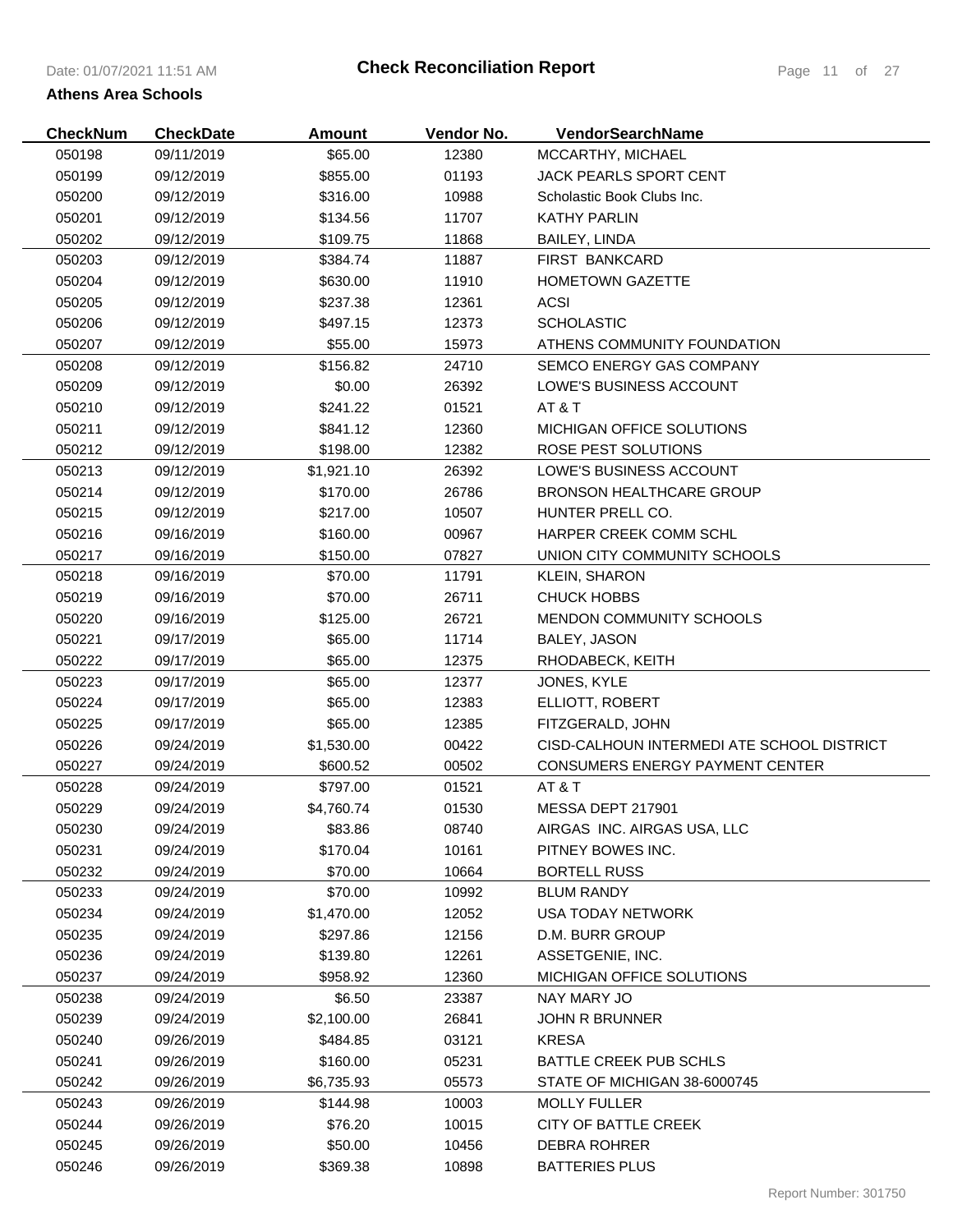# Date: 01/07/2021 11:51 AM **Athens Area Schools**

| <b>CheckNum</b> | <b>CheckDate</b> | <b>Amount</b> | Vendor No. | <b>VendorSearchName</b>                   |
|-----------------|------------------|---------------|------------|-------------------------------------------|
| 050247          | 09/26/2019       | \$75.00       | 10905      | <b>JEFF THERRIAN</b>                      |
| 050248          | 09/26/2019       | \$38.10       | 10967      | SECREST, WARDLE, LYNCH, HAMPTON, TRUEX, & |
| 050249          | 09/26/2019       | \$1,007.78    | 10982      | FRONTLINE TECHNOLOGIES GROUP LLC          |
| 050250          | 09/26/2019       | \$839.50      | 11008      | BEST ONE TIRE OF CENTRAL MICHIGAN         |
| 050251          | 09/26/2019       | \$161.88      | 11421      | <b>VERIZONWIRELESS</b>                    |
| 050252          | 09/26/2019       | \$34.50       | 12114      | A Z KEY SHOP                              |
| 050253          | 09/26/2019       | \$100.00      | 12217      | FRACASSI, Gregg                           |
| 050254          | 09/26/2019       | \$180.96      | 12313      | <b>RENEE SHAVER</b>                       |
| 050255          | 09/26/2019       | \$237.38      | 12361      | <b>ACSI</b>                               |
| 050256          | 09/26/2019       | \$49.98       | 12381      | VANMIDDLESWORTH, ROBERT                   |
| 050257          | 09/26/2019       | \$180.00      | 15087      | PITTSFORD AREA SCHOOLS                    |
| 050258          | 09/26/2019       | \$20.45       | 15340      | AT & T LONG DISTANCE                      |
| 050259          | 09/26/2019       | \$55.00       | 15973      | ATHENS COMMUNITY FOUNDATION               |
| 050260          | 09/26/2019       | \$269.46      | 23431      | MIDWEST TRANSIT EQUIPMENT, INC.           |
| 050261          | 09/26/2019       | \$150.00      | 25250      | COLON COMMUNITY SCHOOL                    |
| 050262          | 09/26/2019       | \$500.53      | 26598      | CRYSTAL FLASH PETROLEUM                   |
| 050263          | 09/27/2019       | \$71.00       | 11339      | CALHOUN COUNTY SHERIFF'S OFFICE           |
| 050264          | 09/27/2019       | \$71.00       | 11339      | CALHOUN COUNTY SHERIFF'S OFFICE           |
| 050265          | 09/27/2019       | \$70.00       | 12388      | <b>BELOTE, MELISSA</b>                    |
| 050268          | 09/27/2019       | \$6,588.81    | 20390      | <b>SCHOOL SPECIALTIES INC</b>             |
| 050269          | 09/30/2019       | \$70.00       | 10583      | MUELLER, LAURIE                           |
| 050270          | 09/30/2019       | \$350.00      | 12389      | VANDENPOL, JAKE                           |
| 050271          | 09/30/2019       | \$75.00       | 22570      | <b>DRAHEIM CRAIG</b>                      |
| 050272          | 09/30/2019       | \$1,089.81    | 24160      | AFLAC ATTN: REMIT PROC SERV               |
| 050273          | 09/30/2019       | \$70.00       | 26711      | <b>CHUCK HOBBS</b>                        |
| 050274          | 09/30/2019       | \$2,698.00    | 10248      | <b>GERALD ANDERSON</b>                    |
| 050275          | 10/04/2019       | \$38.28       | 11707      | <b>KATHY PARLIN</b>                       |
| 050276          | 10/07/2019       | \$165.00      | 00967      | HARPER CREEK COMM SCHL                    |
| 050277          | 10/07/2019       | \$76.50       | 02161      | THRUN LAW FIRM P C P O BOX 2575           |
| 050278          | 10/07/2019       | \$300.00      | 07827      | UNION CITY COMMUNITY SCHOOLS              |
| 050279          | 10/07/2019       | \$70.00       | 10361      | <b>CARY GRANT</b>                         |
| 050280          | 10/07/2019       | \$70.00       | 10583      | MUELLER, LAURIE                           |
| 050281          | 10/07/2019       | \$70.00       | 10664      | <b>BORTELL RUSS</b>                       |
| 050282          | 10/07/2019       | \$70.00       | 10992      | <b>BLUM RANDY</b>                         |
| 050283          | 10/07/2019       | \$697.72      | 11238      | <b>BOSKER BRICK COMPANY</b>               |
| 050284          | 10/07/2019       | \$140.00      | 11610      | <b>HUDSON AREA SCHOOLS</b>                |
| 050285          | 10/07/2019       | \$82.50       | 12114      | A Z KEY SHOP                              |
| 050286          | 10/07/2019       | \$100.00      | 12259      | KUCERA, ERIN                              |
| 050287          | 10/07/2019       | \$119.99      | 12387      | CHIVIS, GRACE                             |
| 050288          | 10/07/2019       | \$160.00      | 26599      | <b>COLDWATER SCHOOLS</b>                  |
| 050289          | 10/07/2019       | \$70.00       | 26711      | <b>CHUCK HOBBS</b>                        |
| 050290          | 10/10/2019       | \$1,179.62    | 00220      | <b>VILLAGE OF ATHENS</b>                  |
| 050292          | 10/10/2019       | \$7,555.10    | 00502      | CONSUMERS ENERGY PAYMENT CENTER           |
| 050293          | 10/10/2019       | \$241.22      | 01521      | AT&T                                      |
| 050294          | 10/10/2019       | \$81.67       | 08740      | AIRGAS INC. AIRGAS USA, LLC               |
| 050295          | 10/10/2019       | \$920.79      | 09785      | ATHENS AUTO SUPPLY                        |
| 050296          | 10/10/2019       | \$299.00      | 10033      | <b>MEMSPA</b>                             |
| 050297          | 10/10/2019       | \$121.45      | 10077      | JOHN DEERE FINANCIAL                      |
| 050298          | 10/10/2019       | \$680.47      | 10212      | REPUBLIC SERVICE OF KALAMAZOO, MI         |
|                 |                  |               |            |                                           |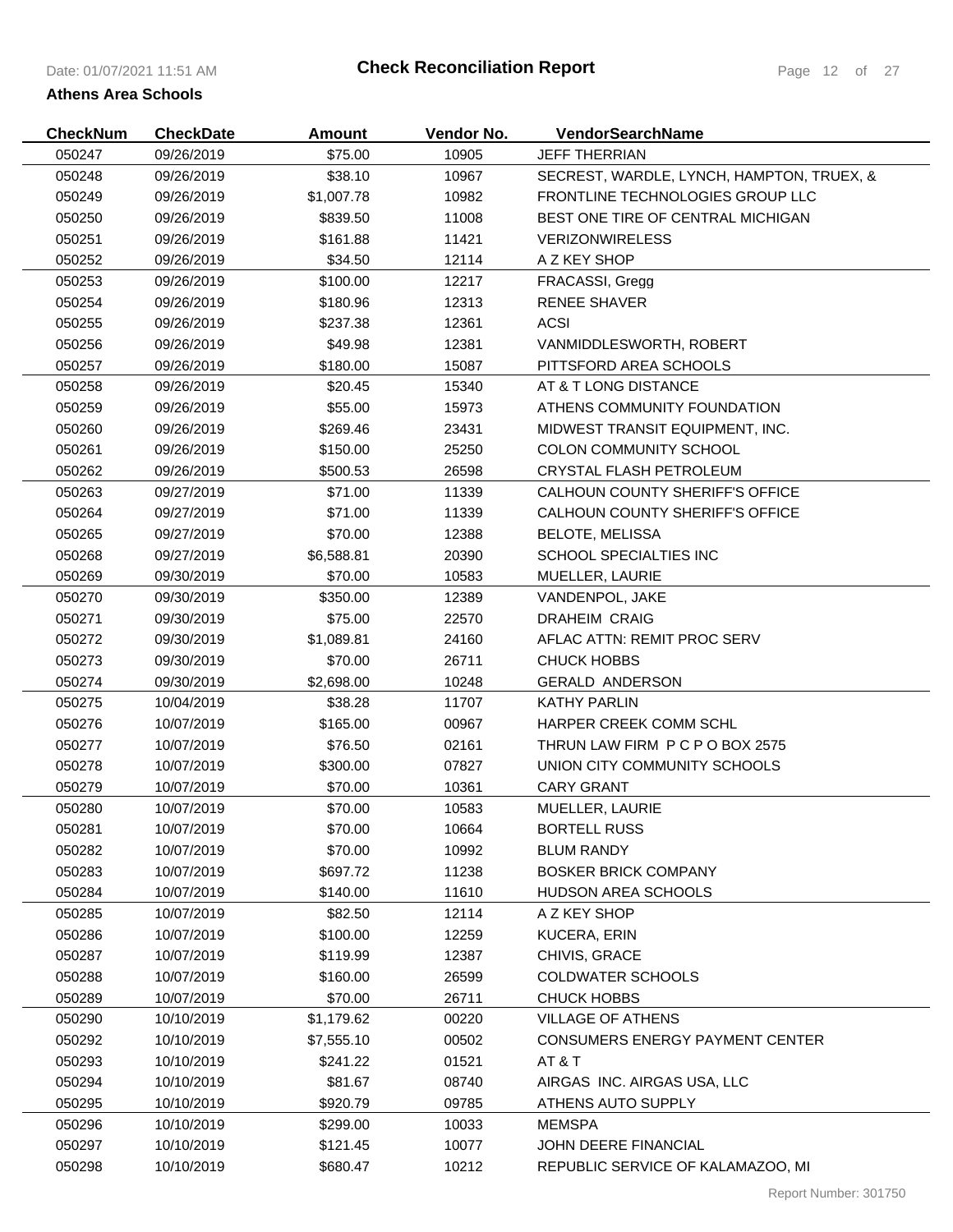| 050299<br>10/10/2019<br>\$65.00<br>10993<br><b>FROHRIEP ERIC</b><br>050300<br>10/10/2019<br>\$65.00<br>11684<br>STOPCZYNSKI, TIMOTHY<br>050301<br>10/10/2019<br>\$70.00<br>11882<br><b>HEDRINGTON, TANGI</b><br>050303<br>11887<br>10/10/2019<br>\$1,353.53<br><b>FIRST BANKCARD</b><br>050304<br>10/10/2019<br>12190<br>DAN HERSHBERGER CONSTRUCTION<br>\$3,650.00<br>050305<br>10/10/2019<br>\$3,443.33<br>12216<br>OAKLAWN HOSPITAL ATTN: FINANCE DEPT<br>050306<br>\$65.00<br>12266<br>10/10/2019<br><b>MORRIS, GARRETT</b><br>\$841.12<br>050307<br>10/10/2019<br>12360<br>MICHIGAN OFFICE SOLUTIONS<br><b>ACSI</b><br>050308<br>10/10/2019<br>\$241.38<br>12361<br><b>FROHRIEP, TANIS</b><br>050309<br>10/10/2019<br>\$65.00<br>12392<br>ATHENS COMMUNITY FOUNDATION<br>050310<br>10/10/2019<br>\$55.00<br>15973<br>050311<br>\$6.50<br>10/10/2019<br>23387<br>NAY MARY JO<br>050312<br>\$168.04<br>24710<br>SEMCO ENERGY GAS COMPANY<br>10/10/2019<br>050313<br>10/10/2019<br>\$70.00<br>26711<br><b>CHUCK HOBBS</b><br>11625<br>PARMA WESTERN HIGH SCHOOL<br>050314<br>10/15/2019<br>\$185.00<br>050315<br>10/15/2019<br>\$120.00<br>12374<br>Generation Genius, Inc.<br>12396<br>050316<br>10/15/2019<br>\$47.50<br>MICHIGAN CHAMBER SERVICES, INC.<br>15067<br><b>CLIMAX SCOTTS SCHOOLS</b><br>050317<br>10/15/2019<br>\$175.00<br>Gabriel Richard High School Booster Club % fgr Cross<br>050318<br>10/15/2019<br>\$168.00<br>11333<br>AT&T<br>050319<br>10/18/2019<br>\$434.77<br>01521<br>050320<br>10/18/2019<br>\$70.00<br>10992<br><b>BLUM RANDY</b><br>050321<br>10/18/2019<br>\$70.00<br>11684<br>STOPCZYNSKI, TIMOTHY<br>050322<br>10/18/2019<br>\$70.00<br>26711<br><b>CHUCK HOBBS</b><br>050323<br>10/25/2019<br>\$538.92<br>00502<br><b>CONSUMERS ENERGY PAYMENT CENTER</b><br>050324<br>10/25/2019<br>\$240.00<br>01193<br><b>JACK PEARLS SPORT CENT</b><br>MESSA DEPT 217901<br>050325<br>10/25/2019<br>\$4,880.48<br>01530<br><b>CITY OF BATTLE CREEK</b><br>050326<br>10/25/2019<br>\$74.82<br>10015<br>\$0.00<br>10216<br><b>STATE OF MICHIGAN</b><br>050327<br>10/25/2019<br>\$25.00<br>050328<br>10/25/2019<br>10456<br><b>DEBRA ROHRER</b><br>050329<br>10/25/2019<br>\$944.00<br>10507<br>HUNTER PRELL CO.<br><b>VERIZONWIRELESS</b><br>050330<br>10/25/2019<br>\$161.96<br>11421<br>10/25/2019<br>12361<br><b>ACSI</b><br>050331<br>\$244.30<br>050332<br>10/25/2019<br>\$183.50<br>12373<br><b>SCHOLASTIC</b><br>050333<br>\$6.50<br>13600<br>10/25/2019<br><b>PEGGY FULLER</b><br>\$55.00<br>050334<br>10/25/2019<br>15973<br>ATHENS COMMUNITY FOUNDATION<br>\$1,480.78<br>16600<br><b>SYSCO FROST-PACK</b><br>050335<br>10/25/2019<br><b>COLLEEN SWANK</b><br>050336<br>10/25/2019<br>\$37.50<br>22550<br>KOCHEM, INC. DBA POWER ENGINEERING & SUPPLY<br>050337<br>10/25/2019<br>\$468.75<br>23100<br>050338<br>10/25/2019<br>\$455.35<br>23431<br>MIDWEST TRANSIT EQUIPMENT, INC.<br>050339<br>10/25/2019<br>\$558.28<br>26598<br>CRYSTAL FLASH PETROLEUM<br>050340<br>10/25/2019<br>\$215.00<br>11627<br><b>GOBLES HIGH SCHOOL</b><br>CISD-CALHOUN INTERMEDI ATE SCHOOL DISTRICT<br>050341<br>10/14/2019<br>\$31,232.07<br>00422<br>050342<br>10/14/2019<br>\$458.75<br>01193<br><b>JACK PEARLS SPORT CENT</b><br>050343<br>10/14/2019<br>\$22,856.75<br>06402<br><b>KELLOGG COMMUNITY COLL</b><br><b>RECOGNITION INC</b><br>050344<br>10/14/2019<br>\$15.00<br>08230<br>050345<br>10/14/2019<br>\$50.00<br>10456<br><b>DEBRA ROHRER</b><br>050346<br>10/14/2019<br>\$187.60<br>10898<br><b>BATTERIES PLUS</b><br>11008<br>BEST ONE TIRE OF CENTRAL MICHIGAN<br>050347<br>10/14/2019<br>\$1,040.40<br>11058<br>050348<br>10/14/2019<br>\$450.00 | <b>CheckNum</b> | <b>CheckDate</b> | <b>Amount</b> | Vendor No. | VendorSearchName     |
|--------------------------------------------------------------------------------------------------------------------------------------------------------------------------------------------------------------------------------------------------------------------------------------------------------------------------------------------------------------------------------------------------------------------------------------------------------------------------------------------------------------------------------------------------------------------------------------------------------------------------------------------------------------------------------------------------------------------------------------------------------------------------------------------------------------------------------------------------------------------------------------------------------------------------------------------------------------------------------------------------------------------------------------------------------------------------------------------------------------------------------------------------------------------------------------------------------------------------------------------------------------------------------------------------------------------------------------------------------------------------------------------------------------------------------------------------------------------------------------------------------------------------------------------------------------------------------------------------------------------------------------------------------------------------------------------------------------------------------------------------------------------------------------------------------------------------------------------------------------------------------------------------------------------------------------------------------------------------------------------------------------------------------------------------------------------------------------------------------------------------------------------------------------------------------------------------------------------------------------------------------------------------------------------------------------------------------------------------------------------------------------------------------------------------------------------------------------------------------------------------------------------------------------------------------------------------------------------------------------------------------------------------------------------------------------------------------------------------------------------------------------------------------------------------------------------------------------------------------------------------------------------------------------------------------------------------------------------------------------------------------------------------------------------------------------------------------------------------------------------------------------------------------------------------------------------------------------------------------------------------------------------------------------------------------------------------------------------------------------------------------------------------------------------------------------------------------------------------------------------------------------------------------------------------------------------------------------------------------------------------------------------------------------------------------------|-----------------|------------------|---------------|------------|----------------------|
|                                                                                                                                                                                                                                                                                                                                                                                                                                                                                                                                                                                                                                                                                                                                                                                                                                                                                                                                                                                                                                                                                                                                                                                                                                                                                                                                                                                                                                                                                                                                                                                                                                                                                                                                                                                                                                                                                                                                                                                                                                                                                                                                                                                                                                                                                                                                                                                                                                                                                                                                                                                                                                                                                                                                                                                                                                                                                                                                                                                                                                                                                                                                                                                                                                                                                                                                                                                                                                                                                                                                                                                                                                                                                      |                 |                  |               |            |                      |
|                                                                                                                                                                                                                                                                                                                                                                                                                                                                                                                                                                                                                                                                                                                                                                                                                                                                                                                                                                                                                                                                                                                                                                                                                                                                                                                                                                                                                                                                                                                                                                                                                                                                                                                                                                                                                                                                                                                                                                                                                                                                                                                                                                                                                                                                                                                                                                                                                                                                                                                                                                                                                                                                                                                                                                                                                                                                                                                                                                                                                                                                                                                                                                                                                                                                                                                                                                                                                                                                                                                                                                                                                                                                                      |                 |                  |               |            |                      |
|                                                                                                                                                                                                                                                                                                                                                                                                                                                                                                                                                                                                                                                                                                                                                                                                                                                                                                                                                                                                                                                                                                                                                                                                                                                                                                                                                                                                                                                                                                                                                                                                                                                                                                                                                                                                                                                                                                                                                                                                                                                                                                                                                                                                                                                                                                                                                                                                                                                                                                                                                                                                                                                                                                                                                                                                                                                                                                                                                                                                                                                                                                                                                                                                                                                                                                                                                                                                                                                                                                                                                                                                                                                                                      |                 |                  |               |            |                      |
|                                                                                                                                                                                                                                                                                                                                                                                                                                                                                                                                                                                                                                                                                                                                                                                                                                                                                                                                                                                                                                                                                                                                                                                                                                                                                                                                                                                                                                                                                                                                                                                                                                                                                                                                                                                                                                                                                                                                                                                                                                                                                                                                                                                                                                                                                                                                                                                                                                                                                                                                                                                                                                                                                                                                                                                                                                                                                                                                                                                                                                                                                                                                                                                                                                                                                                                                                                                                                                                                                                                                                                                                                                                                                      |                 |                  |               |            |                      |
|                                                                                                                                                                                                                                                                                                                                                                                                                                                                                                                                                                                                                                                                                                                                                                                                                                                                                                                                                                                                                                                                                                                                                                                                                                                                                                                                                                                                                                                                                                                                                                                                                                                                                                                                                                                                                                                                                                                                                                                                                                                                                                                                                                                                                                                                                                                                                                                                                                                                                                                                                                                                                                                                                                                                                                                                                                                                                                                                                                                                                                                                                                                                                                                                                                                                                                                                                                                                                                                                                                                                                                                                                                                                                      |                 |                  |               |            |                      |
|                                                                                                                                                                                                                                                                                                                                                                                                                                                                                                                                                                                                                                                                                                                                                                                                                                                                                                                                                                                                                                                                                                                                                                                                                                                                                                                                                                                                                                                                                                                                                                                                                                                                                                                                                                                                                                                                                                                                                                                                                                                                                                                                                                                                                                                                                                                                                                                                                                                                                                                                                                                                                                                                                                                                                                                                                                                                                                                                                                                                                                                                                                                                                                                                                                                                                                                                                                                                                                                                                                                                                                                                                                                                                      |                 |                  |               |            |                      |
|                                                                                                                                                                                                                                                                                                                                                                                                                                                                                                                                                                                                                                                                                                                                                                                                                                                                                                                                                                                                                                                                                                                                                                                                                                                                                                                                                                                                                                                                                                                                                                                                                                                                                                                                                                                                                                                                                                                                                                                                                                                                                                                                                                                                                                                                                                                                                                                                                                                                                                                                                                                                                                                                                                                                                                                                                                                                                                                                                                                                                                                                                                                                                                                                                                                                                                                                                                                                                                                                                                                                                                                                                                                                                      |                 |                  |               |            |                      |
|                                                                                                                                                                                                                                                                                                                                                                                                                                                                                                                                                                                                                                                                                                                                                                                                                                                                                                                                                                                                                                                                                                                                                                                                                                                                                                                                                                                                                                                                                                                                                                                                                                                                                                                                                                                                                                                                                                                                                                                                                                                                                                                                                                                                                                                                                                                                                                                                                                                                                                                                                                                                                                                                                                                                                                                                                                                                                                                                                                                                                                                                                                                                                                                                                                                                                                                                                                                                                                                                                                                                                                                                                                                                                      |                 |                  |               |            |                      |
|                                                                                                                                                                                                                                                                                                                                                                                                                                                                                                                                                                                                                                                                                                                                                                                                                                                                                                                                                                                                                                                                                                                                                                                                                                                                                                                                                                                                                                                                                                                                                                                                                                                                                                                                                                                                                                                                                                                                                                                                                                                                                                                                                                                                                                                                                                                                                                                                                                                                                                                                                                                                                                                                                                                                                                                                                                                                                                                                                                                                                                                                                                                                                                                                                                                                                                                                                                                                                                                                                                                                                                                                                                                                                      |                 |                  |               |            |                      |
|                                                                                                                                                                                                                                                                                                                                                                                                                                                                                                                                                                                                                                                                                                                                                                                                                                                                                                                                                                                                                                                                                                                                                                                                                                                                                                                                                                                                                                                                                                                                                                                                                                                                                                                                                                                                                                                                                                                                                                                                                                                                                                                                                                                                                                                                                                                                                                                                                                                                                                                                                                                                                                                                                                                                                                                                                                                                                                                                                                                                                                                                                                                                                                                                                                                                                                                                                                                                                                                                                                                                                                                                                                                                                      |                 |                  |               |            |                      |
|                                                                                                                                                                                                                                                                                                                                                                                                                                                                                                                                                                                                                                                                                                                                                                                                                                                                                                                                                                                                                                                                                                                                                                                                                                                                                                                                                                                                                                                                                                                                                                                                                                                                                                                                                                                                                                                                                                                                                                                                                                                                                                                                                                                                                                                                                                                                                                                                                                                                                                                                                                                                                                                                                                                                                                                                                                                                                                                                                                                                                                                                                                                                                                                                                                                                                                                                                                                                                                                                                                                                                                                                                                                                                      |                 |                  |               |            |                      |
|                                                                                                                                                                                                                                                                                                                                                                                                                                                                                                                                                                                                                                                                                                                                                                                                                                                                                                                                                                                                                                                                                                                                                                                                                                                                                                                                                                                                                                                                                                                                                                                                                                                                                                                                                                                                                                                                                                                                                                                                                                                                                                                                                                                                                                                                                                                                                                                                                                                                                                                                                                                                                                                                                                                                                                                                                                                                                                                                                                                                                                                                                                                                                                                                                                                                                                                                                                                                                                                                                                                                                                                                                                                                                      |                 |                  |               |            |                      |
|                                                                                                                                                                                                                                                                                                                                                                                                                                                                                                                                                                                                                                                                                                                                                                                                                                                                                                                                                                                                                                                                                                                                                                                                                                                                                                                                                                                                                                                                                                                                                                                                                                                                                                                                                                                                                                                                                                                                                                                                                                                                                                                                                                                                                                                                                                                                                                                                                                                                                                                                                                                                                                                                                                                                                                                                                                                                                                                                                                                                                                                                                                                                                                                                                                                                                                                                                                                                                                                                                                                                                                                                                                                                                      |                 |                  |               |            |                      |
|                                                                                                                                                                                                                                                                                                                                                                                                                                                                                                                                                                                                                                                                                                                                                                                                                                                                                                                                                                                                                                                                                                                                                                                                                                                                                                                                                                                                                                                                                                                                                                                                                                                                                                                                                                                                                                                                                                                                                                                                                                                                                                                                                                                                                                                                                                                                                                                                                                                                                                                                                                                                                                                                                                                                                                                                                                                                                                                                                                                                                                                                                                                                                                                                                                                                                                                                                                                                                                                                                                                                                                                                                                                                                      |                 |                  |               |            |                      |
|                                                                                                                                                                                                                                                                                                                                                                                                                                                                                                                                                                                                                                                                                                                                                                                                                                                                                                                                                                                                                                                                                                                                                                                                                                                                                                                                                                                                                                                                                                                                                                                                                                                                                                                                                                                                                                                                                                                                                                                                                                                                                                                                                                                                                                                                                                                                                                                                                                                                                                                                                                                                                                                                                                                                                                                                                                                                                                                                                                                                                                                                                                                                                                                                                                                                                                                                                                                                                                                                                                                                                                                                                                                                                      |                 |                  |               |            |                      |
|                                                                                                                                                                                                                                                                                                                                                                                                                                                                                                                                                                                                                                                                                                                                                                                                                                                                                                                                                                                                                                                                                                                                                                                                                                                                                                                                                                                                                                                                                                                                                                                                                                                                                                                                                                                                                                                                                                                                                                                                                                                                                                                                                                                                                                                                                                                                                                                                                                                                                                                                                                                                                                                                                                                                                                                                                                                                                                                                                                                                                                                                                                                                                                                                                                                                                                                                                                                                                                                                                                                                                                                                                                                                                      |                 |                  |               |            |                      |
|                                                                                                                                                                                                                                                                                                                                                                                                                                                                                                                                                                                                                                                                                                                                                                                                                                                                                                                                                                                                                                                                                                                                                                                                                                                                                                                                                                                                                                                                                                                                                                                                                                                                                                                                                                                                                                                                                                                                                                                                                                                                                                                                                                                                                                                                                                                                                                                                                                                                                                                                                                                                                                                                                                                                                                                                                                                                                                                                                                                                                                                                                                                                                                                                                                                                                                                                                                                                                                                                                                                                                                                                                                                                                      |                 |                  |               |            |                      |
|                                                                                                                                                                                                                                                                                                                                                                                                                                                                                                                                                                                                                                                                                                                                                                                                                                                                                                                                                                                                                                                                                                                                                                                                                                                                                                                                                                                                                                                                                                                                                                                                                                                                                                                                                                                                                                                                                                                                                                                                                                                                                                                                                                                                                                                                                                                                                                                                                                                                                                                                                                                                                                                                                                                                                                                                                                                                                                                                                                                                                                                                                                                                                                                                                                                                                                                                                                                                                                                                                                                                                                                                                                                                                      |                 |                  |               |            |                      |
|                                                                                                                                                                                                                                                                                                                                                                                                                                                                                                                                                                                                                                                                                                                                                                                                                                                                                                                                                                                                                                                                                                                                                                                                                                                                                                                                                                                                                                                                                                                                                                                                                                                                                                                                                                                                                                                                                                                                                                                                                                                                                                                                                                                                                                                                                                                                                                                                                                                                                                                                                                                                                                                                                                                                                                                                                                                                                                                                                                                                                                                                                                                                                                                                                                                                                                                                                                                                                                                                                                                                                                                                                                                                                      |                 |                  |               |            |                      |
|                                                                                                                                                                                                                                                                                                                                                                                                                                                                                                                                                                                                                                                                                                                                                                                                                                                                                                                                                                                                                                                                                                                                                                                                                                                                                                                                                                                                                                                                                                                                                                                                                                                                                                                                                                                                                                                                                                                                                                                                                                                                                                                                                                                                                                                                                                                                                                                                                                                                                                                                                                                                                                                                                                                                                                                                                                                                                                                                                                                                                                                                                                                                                                                                                                                                                                                                                                                                                                                                                                                                                                                                                                                                                      |                 |                  |               |            |                      |
|                                                                                                                                                                                                                                                                                                                                                                                                                                                                                                                                                                                                                                                                                                                                                                                                                                                                                                                                                                                                                                                                                                                                                                                                                                                                                                                                                                                                                                                                                                                                                                                                                                                                                                                                                                                                                                                                                                                                                                                                                                                                                                                                                                                                                                                                                                                                                                                                                                                                                                                                                                                                                                                                                                                                                                                                                                                                                                                                                                                                                                                                                                                                                                                                                                                                                                                                                                                                                                                                                                                                                                                                                                                                                      |                 |                  |               |            |                      |
|                                                                                                                                                                                                                                                                                                                                                                                                                                                                                                                                                                                                                                                                                                                                                                                                                                                                                                                                                                                                                                                                                                                                                                                                                                                                                                                                                                                                                                                                                                                                                                                                                                                                                                                                                                                                                                                                                                                                                                                                                                                                                                                                                                                                                                                                                                                                                                                                                                                                                                                                                                                                                                                                                                                                                                                                                                                                                                                                                                                                                                                                                                                                                                                                                                                                                                                                                                                                                                                                                                                                                                                                                                                                                      |                 |                  |               |            |                      |
|                                                                                                                                                                                                                                                                                                                                                                                                                                                                                                                                                                                                                                                                                                                                                                                                                                                                                                                                                                                                                                                                                                                                                                                                                                                                                                                                                                                                                                                                                                                                                                                                                                                                                                                                                                                                                                                                                                                                                                                                                                                                                                                                                                                                                                                                                                                                                                                                                                                                                                                                                                                                                                                                                                                                                                                                                                                                                                                                                                                                                                                                                                                                                                                                                                                                                                                                                                                                                                                                                                                                                                                                                                                                                      |                 |                  |               |            |                      |
|                                                                                                                                                                                                                                                                                                                                                                                                                                                                                                                                                                                                                                                                                                                                                                                                                                                                                                                                                                                                                                                                                                                                                                                                                                                                                                                                                                                                                                                                                                                                                                                                                                                                                                                                                                                                                                                                                                                                                                                                                                                                                                                                                                                                                                                                                                                                                                                                                                                                                                                                                                                                                                                                                                                                                                                                                                                                                                                                                                                                                                                                                                                                                                                                                                                                                                                                                                                                                                                                                                                                                                                                                                                                                      |                 |                  |               |            |                      |
|                                                                                                                                                                                                                                                                                                                                                                                                                                                                                                                                                                                                                                                                                                                                                                                                                                                                                                                                                                                                                                                                                                                                                                                                                                                                                                                                                                                                                                                                                                                                                                                                                                                                                                                                                                                                                                                                                                                                                                                                                                                                                                                                                                                                                                                                                                                                                                                                                                                                                                                                                                                                                                                                                                                                                                                                                                                                                                                                                                                                                                                                                                                                                                                                                                                                                                                                                                                                                                                                                                                                                                                                                                                                                      |                 |                  |               |            |                      |
|                                                                                                                                                                                                                                                                                                                                                                                                                                                                                                                                                                                                                                                                                                                                                                                                                                                                                                                                                                                                                                                                                                                                                                                                                                                                                                                                                                                                                                                                                                                                                                                                                                                                                                                                                                                                                                                                                                                                                                                                                                                                                                                                                                                                                                                                                                                                                                                                                                                                                                                                                                                                                                                                                                                                                                                                                                                                                                                                                                                                                                                                                                                                                                                                                                                                                                                                                                                                                                                                                                                                                                                                                                                                                      |                 |                  |               |            |                      |
|                                                                                                                                                                                                                                                                                                                                                                                                                                                                                                                                                                                                                                                                                                                                                                                                                                                                                                                                                                                                                                                                                                                                                                                                                                                                                                                                                                                                                                                                                                                                                                                                                                                                                                                                                                                                                                                                                                                                                                                                                                                                                                                                                                                                                                                                                                                                                                                                                                                                                                                                                                                                                                                                                                                                                                                                                                                                                                                                                                                                                                                                                                                                                                                                                                                                                                                                                                                                                                                                                                                                                                                                                                                                                      |                 |                  |               |            |                      |
|                                                                                                                                                                                                                                                                                                                                                                                                                                                                                                                                                                                                                                                                                                                                                                                                                                                                                                                                                                                                                                                                                                                                                                                                                                                                                                                                                                                                                                                                                                                                                                                                                                                                                                                                                                                                                                                                                                                                                                                                                                                                                                                                                                                                                                                                                                                                                                                                                                                                                                                                                                                                                                                                                                                                                                                                                                                                                                                                                                                                                                                                                                                                                                                                                                                                                                                                                                                                                                                                                                                                                                                                                                                                                      |                 |                  |               |            |                      |
|                                                                                                                                                                                                                                                                                                                                                                                                                                                                                                                                                                                                                                                                                                                                                                                                                                                                                                                                                                                                                                                                                                                                                                                                                                                                                                                                                                                                                                                                                                                                                                                                                                                                                                                                                                                                                                                                                                                                                                                                                                                                                                                                                                                                                                                                                                                                                                                                                                                                                                                                                                                                                                                                                                                                                                                                                                                                                                                                                                                                                                                                                                                                                                                                                                                                                                                                                                                                                                                                                                                                                                                                                                                                                      |                 |                  |               |            |                      |
|                                                                                                                                                                                                                                                                                                                                                                                                                                                                                                                                                                                                                                                                                                                                                                                                                                                                                                                                                                                                                                                                                                                                                                                                                                                                                                                                                                                                                                                                                                                                                                                                                                                                                                                                                                                                                                                                                                                                                                                                                                                                                                                                                                                                                                                                                                                                                                                                                                                                                                                                                                                                                                                                                                                                                                                                                                                                                                                                                                                                                                                                                                                                                                                                                                                                                                                                                                                                                                                                                                                                                                                                                                                                                      |                 |                  |               |            |                      |
|                                                                                                                                                                                                                                                                                                                                                                                                                                                                                                                                                                                                                                                                                                                                                                                                                                                                                                                                                                                                                                                                                                                                                                                                                                                                                                                                                                                                                                                                                                                                                                                                                                                                                                                                                                                                                                                                                                                                                                                                                                                                                                                                                                                                                                                                                                                                                                                                                                                                                                                                                                                                                                                                                                                                                                                                                                                                                                                                                                                                                                                                                                                                                                                                                                                                                                                                                                                                                                                                                                                                                                                                                                                                                      |                 |                  |               |            |                      |
|                                                                                                                                                                                                                                                                                                                                                                                                                                                                                                                                                                                                                                                                                                                                                                                                                                                                                                                                                                                                                                                                                                                                                                                                                                                                                                                                                                                                                                                                                                                                                                                                                                                                                                                                                                                                                                                                                                                                                                                                                                                                                                                                                                                                                                                                                                                                                                                                                                                                                                                                                                                                                                                                                                                                                                                                                                                                                                                                                                                                                                                                                                                                                                                                                                                                                                                                                                                                                                                                                                                                                                                                                                                                                      |                 |                  |               |            |                      |
|                                                                                                                                                                                                                                                                                                                                                                                                                                                                                                                                                                                                                                                                                                                                                                                                                                                                                                                                                                                                                                                                                                                                                                                                                                                                                                                                                                                                                                                                                                                                                                                                                                                                                                                                                                                                                                                                                                                                                                                                                                                                                                                                                                                                                                                                                                                                                                                                                                                                                                                                                                                                                                                                                                                                                                                                                                                                                                                                                                                                                                                                                                                                                                                                                                                                                                                                                                                                                                                                                                                                                                                                                                                                                      |                 |                  |               |            |                      |
|                                                                                                                                                                                                                                                                                                                                                                                                                                                                                                                                                                                                                                                                                                                                                                                                                                                                                                                                                                                                                                                                                                                                                                                                                                                                                                                                                                                                                                                                                                                                                                                                                                                                                                                                                                                                                                                                                                                                                                                                                                                                                                                                                                                                                                                                                                                                                                                                                                                                                                                                                                                                                                                                                                                                                                                                                                                                                                                                                                                                                                                                                                                                                                                                                                                                                                                                                                                                                                                                                                                                                                                                                                                                                      |                 |                  |               |            |                      |
|                                                                                                                                                                                                                                                                                                                                                                                                                                                                                                                                                                                                                                                                                                                                                                                                                                                                                                                                                                                                                                                                                                                                                                                                                                                                                                                                                                                                                                                                                                                                                                                                                                                                                                                                                                                                                                                                                                                                                                                                                                                                                                                                                                                                                                                                                                                                                                                                                                                                                                                                                                                                                                                                                                                                                                                                                                                                                                                                                                                                                                                                                                                                                                                                                                                                                                                                                                                                                                                                                                                                                                                                                                                                                      |                 |                  |               |            |                      |
|                                                                                                                                                                                                                                                                                                                                                                                                                                                                                                                                                                                                                                                                                                                                                                                                                                                                                                                                                                                                                                                                                                                                                                                                                                                                                                                                                                                                                                                                                                                                                                                                                                                                                                                                                                                                                                                                                                                                                                                                                                                                                                                                                                                                                                                                                                                                                                                                                                                                                                                                                                                                                                                                                                                                                                                                                                                                                                                                                                                                                                                                                                                                                                                                                                                                                                                                                                                                                                                                                                                                                                                                                                                                                      |                 |                  |               |            |                      |
|                                                                                                                                                                                                                                                                                                                                                                                                                                                                                                                                                                                                                                                                                                                                                                                                                                                                                                                                                                                                                                                                                                                                                                                                                                                                                                                                                                                                                                                                                                                                                                                                                                                                                                                                                                                                                                                                                                                                                                                                                                                                                                                                                                                                                                                                                                                                                                                                                                                                                                                                                                                                                                                                                                                                                                                                                                                                                                                                                                                                                                                                                                                                                                                                                                                                                                                                                                                                                                                                                                                                                                                                                                                                                      |                 |                  |               |            |                      |
|                                                                                                                                                                                                                                                                                                                                                                                                                                                                                                                                                                                                                                                                                                                                                                                                                                                                                                                                                                                                                                                                                                                                                                                                                                                                                                                                                                                                                                                                                                                                                                                                                                                                                                                                                                                                                                                                                                                                                                                                                                                                                                                                                                                                                                                                                                                                                                                                                                                                                                                                                                                                                                                                                                                                                                                                                                                                                                                                                                                                                                                                                                                                                                                                                                                                                                                                                                                                                                                                                                                                                                                                                                                                                      |                 |                  |               |            |                      |
|                                                                                                                                                                                                                                                                                                                                                                                                                                                                                                                                                                                                                                                                                                                                                                                                                                                                                                                                                                                                                                                                                                                                                                                                                                                                                                                                                                                                                                                                                                                                                                                                                                                                                                                                                                                                                                                                                                                                                                                                                                                                                                                                                                                                                                                                                                                                                                                                                                                                                                                                                                                                                                                                                                                                                                                                                                                                                                                                                                                                                                                                                                                                                                                                                                                                                                                                                                                                                                                                                                                                                                                                                                                                                      |                 |                  |               |            |                      |
|                                                                                                                                                                                                                                                                                                                                                                                                                                                                                                                                                                                                                                                                                                                                                                                                                                                                                                                                                                                                                                                                                                                                                                                                                                                                                                                                                                                                                                                                                                                                                                                                                                                                                                                                                                                                                                                                                                                                                                                                                                                                                                                                                                                                                                                                                                                                                                                                                                                                                                                                                                                                                                                                                                                                                                                                                                                                                                                                                                                                                                                                                                                                                                                                                                                                                                                                                                                                                                                                                                                                                                                                                                                                                      |                 |                  |               |            |                      |
|                                                                                                                                                                                                                                                                                                                                                                                                                                                                                                                                                                                                                                                                                                                                                                                                                                                                                                                                                                                                                                                                                                                                                                                                                                                                                                                                                                                                                                                                                                                                                                                                                                                                                                                                                                                                                                                                                                                                                                                                                                                                                                                                                                                                                                                                                                                                                                                                                                                                                                                                                                                                                                                                                                                                                                                                                                                                                                                                                                                                                                                                                                                                                                                                                                                                                                                                                                                                                                                                                                                                                                                                                                                                                      |                 |                  |               |            |                      |
|                                                                                                                                                                                                                                                                                                                                                                                                                                                                                                                                                                                                                                                                                                                                                                                                                                                                                                                                                                                                                                                                                                                                                                                                                                                                                                                                                                                                                                                                                                                                                                                                                                                                                                                                                                                                                                                                                                                                                                                                                                                                                                                                                                                                                                                                                                                                                                                                                                                                                                                                                                                                                                                                                                                                                                                                                                                                                                                                                                                                                                                                                                                                                                                                                                                                                                                                                                                                                                                                                                                                                                                                                                                                                      |                 |                  |               |            |                      |
|                                                                                                                                                                                                                                                                                                                                                                                                                                                                                                                                                                                                                                                                                                                                                                                                                                                                                                                                                                                                                                                                                                                                                                                                                                                                                                                                                                                                                                                                                                                                                                                                                                                                                                                                                                                                                                                                                                                                                                                                                                                                                                                                                                                                                                                                                                                                                                                                                                                                                                                                                                                                                                                                                                                                                                                                                                                                                                                                                                                                                                                                                                                                                                                                                                                                                                                                                                                                                                                                                                                                                                                                                                                                                      |                 |                  |               |            |                      |
|                                                                                                                                                                                                                                                                                                                                                                                                                                                                                                                                                                                                                                                                                                                                                                                                                                                                                                                                                                                                                                                                                                                                                                                                                                                                                                                                                                                                                                                                                                                                                                                                                                                                                                                                                                                                                                                                                                                                                                                                                                                                                                                                                                                                                                                                                                                                                                                                                                                                                                                                                                                                                                                                                                                                                                                                                                                                                                                                                                                                                                                                                                                                                                                                                                                                                                                                                                                                                                                                                                                                                                                                                                                                                      |                 |                  |               |            |                      |
|                                                                                                                                                                                                                                                                                                                                                                                                                                                                                                                                                                                                                                                                                                                                                                                                                                                                                                                                                                                                                                                                                                                                                                                                                                                                                                                                                                                                                                                                                                                                                                                                                                                                                                                                                                                                                                                                                                                                                                                                                                                                                                                                                                                                                                                                                                                                                                                                                                                                                                                                                                                                                                                                                                                                                                                                                                                                                                                                                                                                                                                                                                                                                                                                                                                                                                                                                                                                                                                                                                                                                                                                                                                                                      |                 |                  |               |            |                      |
|                                                                                                                                                                                                                                                                                                                                                                                                                                                                                                                                                                                                                                                                                                                                                                                                                                                                                                                                                                                                                                                                                                                                                                                                                                                                                                                                                                                                                                                                                                                                                                                                                                                                                                                                                                                                                                                                                                                                                                                                                                                                                                                                                                                                                                                                                                                                                                                                                                                                                                                                                                                                                                                                                                                                                                                                                                                                                                                                                                                                                                                                                                                                                                                                                                                                                                                                                                                                                                                                                                                                                                                                                                                                                      |                 |                  |               |            |                      |
|                                                                                                                                                                                                                                                                                                                                                                                                                                                                                                                                                                                                                                                                                                                                                                                                                                                                                                                                                                                                                                                                                                                                                                                                                                                                                                                                                                                                                                                                                                                                                                                                                                                                                                                                                                                                                                                                                                                                                                                                                                                                                                                                                                                                                                                                                                                                                                                                                                                                                                                                                                                                                                                                                                                                                                                                                                                                                                                                                                                                                                                                                                                                                                                                                                                                                                                                                                                                                                                                                                                                                                                                                                                                                      |                 |                  |               |            |                      |
|                                                                                                                                                                                                                                                                                                                                                                                                                                                                                                                                                                                                                                                                                                                                                                                                                                                                                                                                                                                                                                                                                                                                                                                                                                                                                                                                                                                                                                                                                                                                                                                                                                                                                                                                                                                                                                                                                                                                                                                                                                                                                                                                                                                                                                                                                                                                                                                                                                                                                                                                                                                                                                                                                                                                                                                                                                                                                                                                                                                                                                                                                                                                                                                                                                                                                                                                                                                                                                                                                                                                                                                                                                                                                      |                 |                  |               |            |                      |
|                                                                                                                                                                                                                                                                                                                                                                                                                                                                                                                                                                                                                                                                                                                                                                                                                                                                                                                                                                                                                                                                                                                                                                                                                                                                                                                                                                                                                                                                                                                                                                                                                                                                                                                                                                                                                                                                                                                                                                                                                                                                                                                                                                                                                                                                                                                                                                                                                                                                                                                                                                                                                                                                                                                                                                                                                                                                                                                                                                                                                                                                                                                                                                                                                                                                                                                                                                                                                                                                                                                                                                                                                                                                                      |                 |                  |               |            | <b>Library World</b> |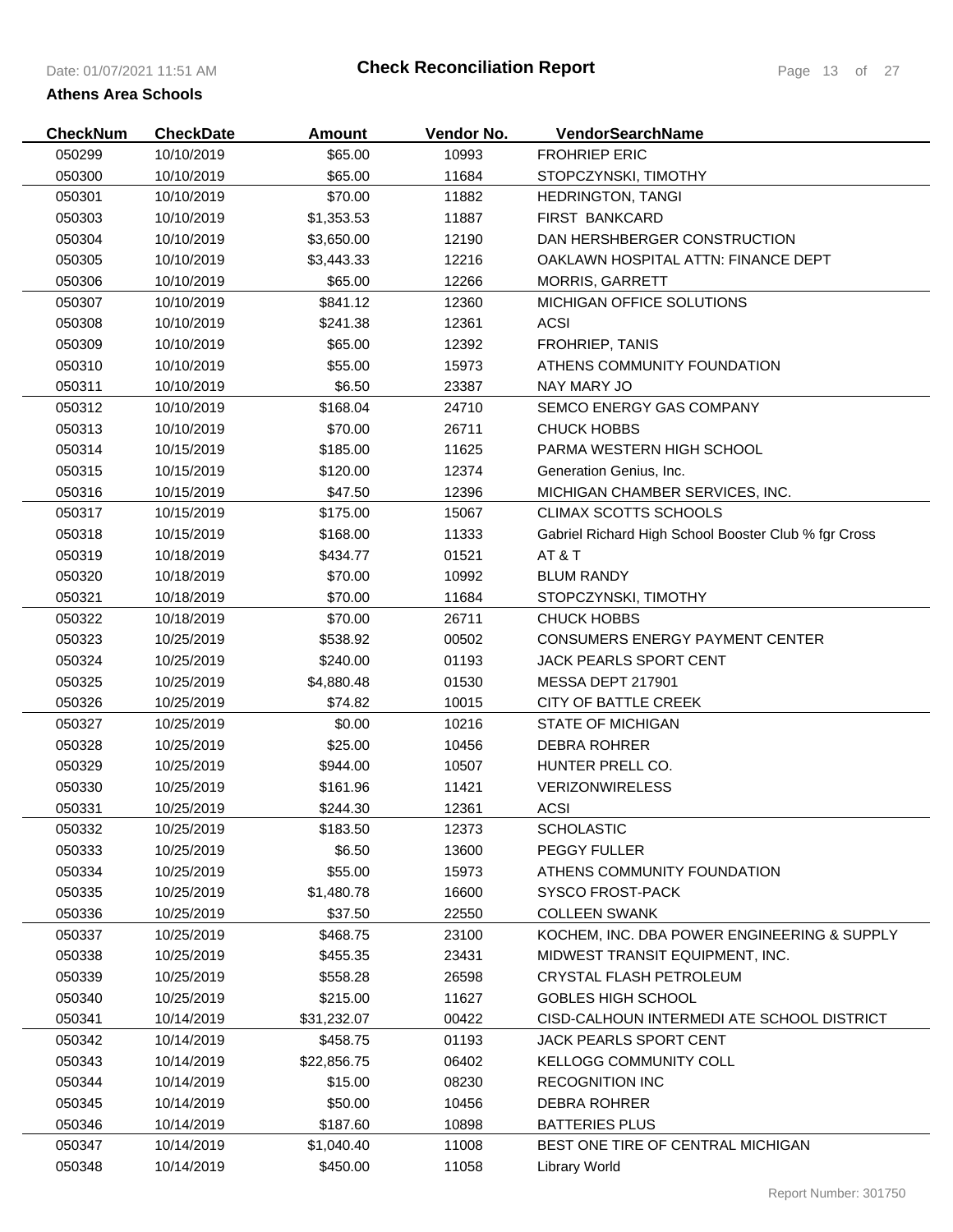| <b>CheckNum</b>  | <b>CheckDate</b> | <b>Amount</b> | Vendor No.     | <b>VendorSearchName</b>                     |
|------------------|------------------|---------------|----------------|---------------------------------------------|
| 050349           | 10/14/2019       | \$550.00      | 11604          | RW MERCER CO. INC.                          |
| 050350           | 10/14/2019       | \$97.33       | 11651          | <b>PAM BURGETT</b>                          |
| 050351           | 10/14/2019       | \$13.00       | 11827          | SMITHS FLOWER SHOP                          |
| 050352           | 10/14/2019       | \$16,450.71   | 12156          | D.M. BURR GROUP                             |
| 050353           | 10/14/2019       | \$120.00      | 12217          | FRACASSI, Gregg                             |
| 050354           | 10/14/2019       | \$100.00      | 12382          | ROSE PEST SOLUTIONS                         |
| 050355           | 10/14/2019       | \$1,192.50    | 12393          | SUMMIT FIRE PROTECTION DBA SUMMIT COMPANIES |
| 050356           | 10/14/2019       | \$906.91      | 26392          | LOWE'S BUSINESS ACCOUNT                     |
| 050357           | 10/14/2019       | \$85.00       | 26786          | <b>BRONSON HEALTHCARE GROUP</b>             |
| 050358           | 10/25/2019       | \$90.60       | 00502          | CONSUMERS ENERGY PAYMENT CENTER             |
| 050359           | 10/25/2019       | \$546.70      | 01521          | AT & T                                      |
| 050360           | 10/25/2019       | \$6,804.51    | 05573          | STATE OF MICHIGAN 38-6000745                |
| 050361           | 10/25/2019       | \$480.00      | 10216          | <b>STATE OF MICHIGAN</b>                    |
| 050362           | 10/25/2019       | \$93.80       | 10898          | <b>BATTERIES PLUS</b>                       |
| 050363           | 10/25/2019       | \$809.50      | 11008          | BEST ONE TIRE OF CENTRAL MICHIGAN           |
| 050364           | 10/25/2019       | \$105.00      | 15976          | <b>ROOTERMAN</b>                            |
| 050365           | 10/28/2019       | \$5,967.00    | 10381          | WARNER OIL COMPANY                          |
| 050366           | 10/28/2019       | \$468.41      | 15069          | <b>BESCO WATER TREATMENT</b>                |
| 050367           | 10/28/2019       | \$364.50      | 26609          | OVERHEAD DOOR CO OF BATTLE CREEK            |
| 050368           | 10/30/2019       | \$10.00       | 11311          | <b>STATE SYSTEMS RADIO</b>                  |
| 050369           | 10/30/2019       | \$850.00      | 15409          | <b>BRANCH ISD</b>                           |
| 050370           | 10/30/2019       | \$1,089.81    | 24160          | AFLAC ATTN: REMIT PROC SERV                 |
| 050371           | 10/30/2019       | \$196.04      | 12400          | <b>LAWRENCE WATTERS</b>                     |
| 050372           | 11/05/2019       | \$65.00       | 12119          | <b>JON NEDDO</b>                            |
| 050373           | 11/05/2019       | \$65.00       | 12263          | <b>MARTY THOMAS SR</b>                      |
| 050375           | 11/06/2019       | \$8,919.42    | 00502          | CONSUMERS ENERGY PAYMENT CENTER             |
| 050376           | 11/06/2019       | \$646.48      | 09785          | ATHENS AUTO SUPPLY                          |
| 050377           | 11/06/2019       | \$684.06      | 10212          | REPUBLIC SERVICE OF KALAMAZOO, MI           |
| 050378           | 11/06/2019       | \$3.00        | 11551          | U.S. OMNI ATTN: REMITTANCE DEPARTMENT       |
| 050379           | 11/06/2019       | \$19.00       | 11740          | Smith's Flower Shop                         |
| 050380           | 11/06/2019       | \$3,443.33    | 12216          | OAKLAWN HOSPITAL ATTN: FINANCE DEPT         |
| 050381           | 11/06/2019       | \$27.96       | 12258          | Sawyer, Sarah                               |
| 050382           | 11/06/2019       | \$241.37      |                |                                             |
| 050383           | 11/06/2019       | \$6.50        | 12361<br>13600 | ACSI<br><b>PEGGY FULLER</b>                 |
| 050384           | 11/06/2019       |               |                | AT & T LONG DISTANCE                        |
| 050385           | 11/06/2019       | \$23.52       | 15340          | ATHENS COMMUNITY FOUNDATION                 |
|                  |                  | \$55.00       | 15973          | <b>CEREAL CITY SCIENCE</b>                  |
| 050386<br>050387 | 11/06/2019       | \$720.00      | 21850          | NAY MARY JO                                 |
|                  | 11/06/2019       | \$6.50        | 23387          |                                             |
| 050388           | 11/06/2019       | \$390.76      | 24710          | SEMCO ENERGY GAS COMPANY                    |
| 050389           | 11/07/2019       | \$37.70       | 12400          | LAWRENCE WATTERS                            |
| 050390           | 11/07/2019       | \$2,280.00    | 10248          | <b>GERALD ANDERSON</b>                      |
| 050391           | 11/08/2019       | \$65.00       | 10361          | <b>CARY GRANT</b>                           |
| 050392           | 11/08/2019       | \$65.00       | 26711          | CHUCK HOBBS                                 |
| 050393           | 11/13/2019       | \$241.22      | 01521          | AT&T                                        |
| 050394           | 11/13/2019       | \$60.00       | 11075          | <b>SPENCER LONNIE</b>                       |
| 050395           | 11/13/2019       | \$60.00       | 12401          | <b>CHRISTOPHER KLEIN</b>                    |
| 050396           | 11/14/2019       | \$25,180.28   | 00422          | CISD-CALHOUN INTERMEDI ATE SCHOOL DISTRICT  |
| 050397           | 11/14/2019       | \$649.00      | 01193          | <b>JACK PEARLS SPORT CENT</b>               |
| 050398           | 11/14/2019       | \$4,990.83    | 01530          | MESSA DEPT 217901                           |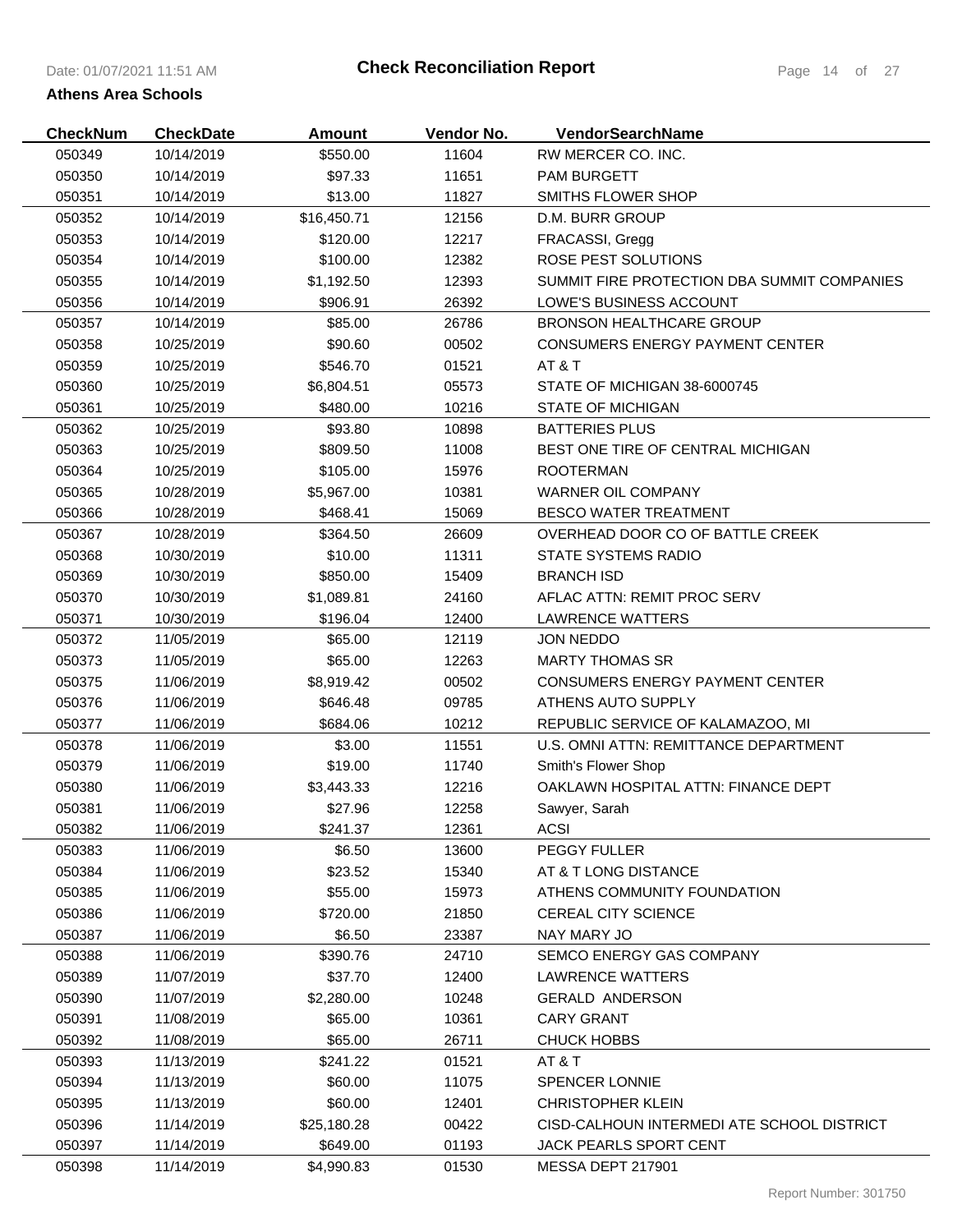| <b>CheckNum</b> | <b>CheckDate</b> | <b>Amount</b> | Vendor No. | <b>VendorSearchName</b>                     |
|-----------------|------------------|---------------|------------|---------------------------------------------|
| 050399          | 11/14/2019       | \$76.50       | 02161      | THRUN LAW FIRM P C P O BOX 2575             |
| 050400          | 11/14/2019       | \$83.86       | 08740      | AIRGAS INC. AIRGAS USA, LLC                 |
| 050401          | 11/14/2019       | \$602.71      | 10216      | <b>STATE OF MICHIGAN</b>                    |
| 050402          | 11/14/2019       | \$5,853.00    | 10381      | WARNER OIL COMPANY                          |
| 050403          | 11/14/2019       | \$50.00       | 10456      | DEBRA ROHRER                                |
| 050404          | 11/14/2019       | \$2,200.00    | 10544      | QUALITY ROOFING AND CONSTRUCTION, INC.      |
| 050405          | 11/14/2019       | \$125.00      | 10762      | STAR GLASS, LLC-BATTLE CREEK                |
| 050406          | 11/14/2019       | \$1,033.40    | 11008      | BEST ONE TIRE OF CENTRAL MICHIGAN           |
| 050407          | 11/14/2019       | \$161.96      | 11421      | <b>VERIZONWIRELESS</b>                      |
| 050408          | 11/14/2019       | \$318.29      | 11879      | UNITY SCHOOL BUS PARTS                      |
| 050409          | 11/14/2019       | \$52.95       | 11887      | FIRST BANKCARD                              |
| 050410          | 11/14/2019       | \$186.68      | 12156      | D.M. BURR GROUP                             |
| 050411          | 11/14/2019       | \$4,050.00    | 12257      | GENESEE INTERMEDIATE SCHOOL DISTRICT        |
| 050412          | 11/14/2019       | \$841.12      | 12360      | MICHIGAN OFFICE SOLUTIONS                   |
| 050413          | 11/14/2019       | \$100.00      | 12382      | ROSE PEST SOLUTIONS                         |
| 050414          | 11/14/2019       | \$1,464.75    | 21850      | CEREAL CITY SCIENCE                         |
| 050415          | 11/14/2019       | \$63.75       | 26392      | <b>LOWE'S BUSINESS ACCOUNT</b>              |
| 050416          | 11/14/2019       | \$85.00       | 26786      | BRONSON HEALTHCARE GROUP                    |
| 050417          | 11/14/2019       | \$1,650.00    | 26841      | <b>JOHN R BRUNNER</b>                       |
| 050418          | 11/20/2019       | \$52.78       | 12400      | <b>LAWRENCE WATTERS</b>                     |
| 050419          | 11/20/2019       | \$65.00       | 01193      | <b>JACK PEARLS SPORT CENT</b>               |
| 050420          | 11/20/2019       | \$773.00      | 01521      | AT & T                                      |
| 050421          | 11/20/2019       | \$169.98      | 10161      | PITNEY BOWES INC.                           |
| 050422          | 11/20/2019       | \$50.00       | 10456      | <b>DEBRA ROHRER</b>                         |
| 050423          | 11/20/2019       | \$2,195.00    | 11942      | MobyMax, LLC                                |
| 050424          | 11/20/2019       | \$1,215.00    | 12257      | <b>GENESEE INTERMEDIATE SCHOOL DISTRICT</b> |
| 050425          | 11/20/2019       | \$36.00       | 12403      | <b>OWENS, SHARON</b>                        |
| 050426          | 11/20/2019       | \$6.50        | 23387      | NAY MARY JO                                 |
| 050427          | 11/22/2019       | \$7,078.81    | 05573      | STATE OF MICHIGAN 38-6000745                |
| 050428          | 11/22/2019       | \$66.99       | 10015      | <b>CITY OF BATTLE CREEK</b>                 |
| 050429          | 11/22/2019       | \$532.00      | 11754      | SEG WORKERS COMPENSATION FUND               |
| 050430          | 11/22/2019       | \$16,424.85   | 12156      | D.M. BURR GROUP                             |
| 050431          | 11/22/2019       | \$235.53      | 12361      | <b>ACSI</b>                                 |
| 050432          | 11/22/2019       | \$55.00       | 15973      | ATHENS COMMUNITY FOUNDATION                 |
| 050433          | 11/26/2019       | \$1,974.21    | 11573      | <b>HUDL</b>                                 |
| 050434          | 11/26/2019       | \$31.75       | 11707      | <b>KATHY PARLIN</b>                         |
| 050435          | 11/26/2019       | \$4,375.00    | 12082      | EDGENUITY INC.                              |
| 050436          | 11/26/2019       | \$145.00      | 15976      | <b>ROOTERMAN</b>                            |
| 050437          | 11/27/2019       | \$1,500.00    | 01193      | JACK PEARLS SPORT CENT                      |
| 050438          | 11/27/2019       | \$5,683.11    | 10507      | HUNTER PRELL CO.                            |
| 050439          | 11/27/2019       | \$10,000.00   | 11178      | WILLIS AND JURASEK, CPA'S AND CONSULTANTS   |
| 050440          | 11/27/2019       | \$122.96      | 11707      | <b>KATHY PARLIN</b>                         |
| 050441          | 11/27/2019       | \$200.00      | 11879      | UNITY SCHOOL BUS PARTS                      |
| 050442          | 11/27/2019       | \$300.00      | 12018      | <b>BURKETT SIGNS</b>                        |
| 050443          | 11/27/2019       | \$4,338.30    | 12205      | J & L ELECTRIC, INC.                        |
| 050444          | 11/27/2019       | \$157.50      | 12405      | PARKS COMMUNICATION SOLUTIONS               |
| 050445          | 11/27/2019       | \$24.09       | 15340      | AT & T LONG DISTANCE                        |
| 050446          | 11/27/2019       | \$876.24      | 23100      | KOCHEM, INC. DBA POWER ENGINEERING & SUPPLY |
| 050447          | 11/27/2019       | \$1,434.93    | 23431      | MIDWEST TRANSIT EQUIPMENT, INC.             |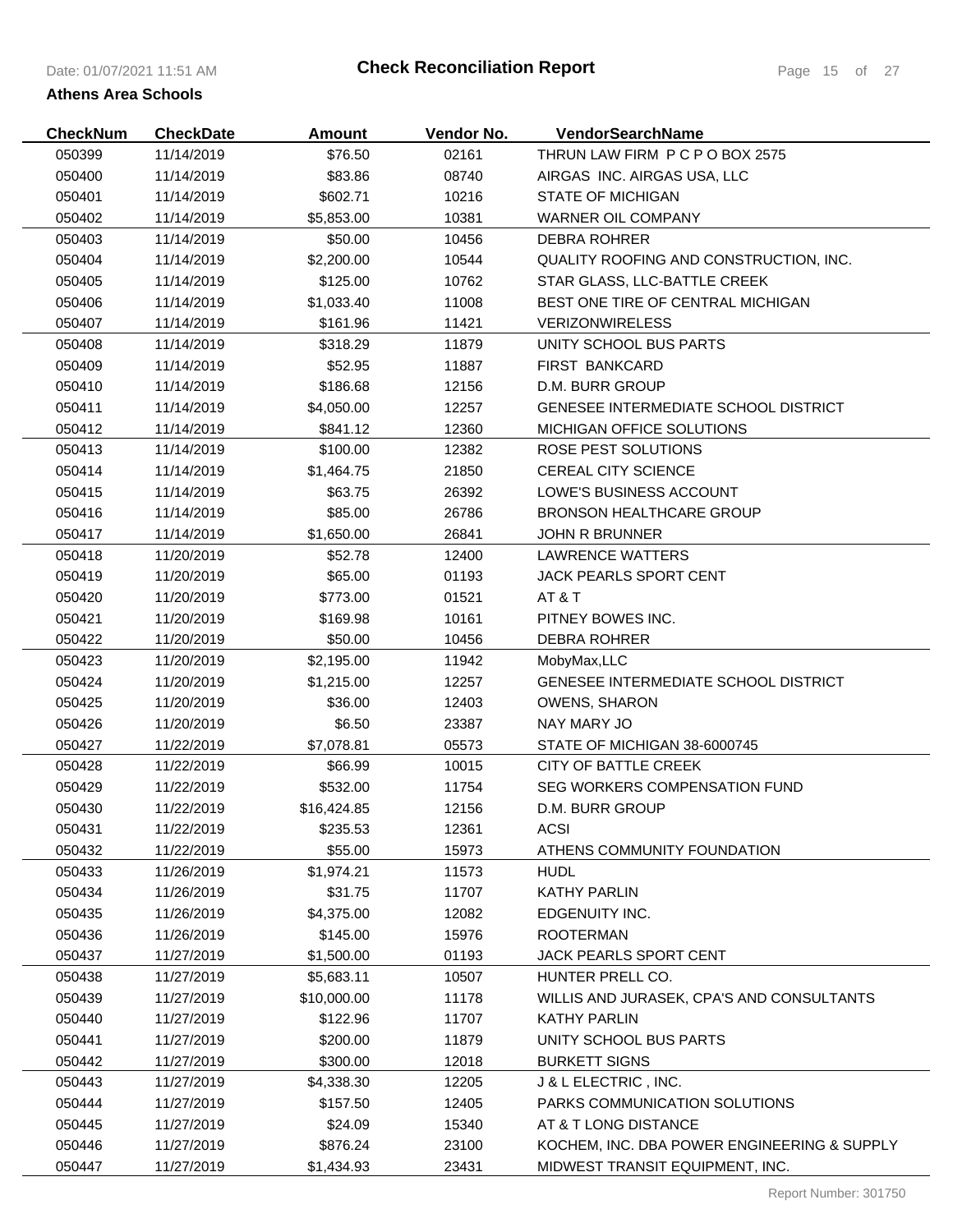| <b>CheckNum</b> | <b>CheckDate</b> | <b>Amount</b> | Vendor No. | VendorSearchName                            |
|-----------------|------------------|---------------|------------|---------------------------------------------|
| 050448          | 11/27/2019       | \$514.63      | 26598      | CRYSTAL FLASH PETROLEUM                     |
| 050449          | 12/03/2019       | \$65.00       | 10352      | <b>CORBY O'LEARY</b>                        |
| 050450          | 12/03/2019       | \$65.00       | 10361      | <b>CARY GRANT</b>                           |
| 050451          | 12/03/2019       | \$65.00       | 10704      | WASHBURN, DAN                               |
| 050452          | 12/04/2019       | \$50.00       | 10456      | <b>DEBRA ROHRER</b>                         |
| 050453          | 12/04/2019       | \$3.00        | 11551      | U.S. OMNI ATTN: REMITTANCE DEPARTMENT       |
| 050454          | 12/04/2019       | \$1,373.99    | 15321      | <b>STACHIA BAGLEY</b>                       |
| 050455          | 12/04/2019       | \$6.50        | 23387      | NAY MARY JO                                 |
| 050456          | 12/04/2019       | \$1,089.81    | 24160      | AFLAC ATTN: REMIT PROC SERV                 |
| 050458          | 12/05/2019       | \$11,110.15   | 00502      | <b>CONSUMERS ENERGY PAYMENT CENTER</b>      |
| 050459          | 12/05/2019       | \$2,612.93    | 09785      | ATHENS AUTO SUPPLY                          |
| 050460          | 12/05/2019       | \$65.00       | 10469      | ED SHELLENBERGER                            |
| 050461          | 12/05/2019       | \$65.00       | 10784      | PETE VAN GEISON                             |
| 050462          | 12/05/2019       | \$65.00       | 11676      | <b>BRAD HUBBARD</b>                         |
| 050463          | 12/05/2019       | \$727.00      | 11754      | SEG WORKERS COMPENSATION FUND               |
| 050464          | 12/05/2019       | \$14.69       | 12156      | D.M. BURR GROUP                             |
| 050465          | 12/05/2019       | \$235.53      | 12361      | <b>ACSI</b>                                 |
| 050466          | 12/05/2019       | \$55.00       | 15973      | ATHENS COMMUNITY FOUNDATION                 |
| 050467          | 12/05/2019       | \$235.72      | 17850      | SAFETY-KLEEN CORP                           |
| 050468          | 12/06/2019       | \$65.00       | 10349      | <b>MICHAEL BROWN</b>                        |
| 050469          | 12/06/2019       | \$65.00       | 10365      | RICHARD L RANDLE                            |
| 050470          | 12/06/2019       | \$50.00       | 10486      | <b>BILL DEBEAU</b>                          |
| 050471          | 12/06/2019       | \$65.00       | 10486      | <b>BILL DEBEAU</b>                          |
| 050472          | 12/06/2019       | \$65.00       | 10680      | TIMOTHY J RIZOR                             |
| 050473          | 12/06/2019       | \$50.00       | 11844      | RONALD STEWART                              |
| 050474          | 12/06/2019       | \$50.00       | 11980      | <b>FRANK FINK</b>                           |
| 050475          | 12/06/2019       | \$50.00       | 12104      | <b>BRIAN OKONIEWSKI</b>                     |
| 050476          | 12/06/2019       | \$65.00       | 12104      | <b>BRIAN OKONIEWSKI</b>                     |
| 050477          | 12/06/2019       | \$65.00       | 12118      | <b>JUSTIN GRUBKA</b>                        |
| 050478          | 12/06/2019       | \$65.00       | 12407      | <b>REEN, MICHAEL</b>                        |
| 050479          | 12/06/2019       | \$65.00       | 26711      | CHUCK HOBBS                                 |
| 050480          | 12/06/2019       | \$749.00      | 12399      | <b>TIERNEY</b>                              |
| 050481          | 12/10/2019       | \$16.61       | 00502      | <b>CONSUMERS ENERGY PAYMENT CENTER</b>      |
| 050482          | 12/10/2019       | \$241.22      | 01521      | AT & T                                      |
| 050483          | 12/10/2019       | \$81.67       | 08740      | AIRGAS INC. AIRGAS USA, LLC                 |
| 050484          | 12/10/2019       | \$12.42       | 10003      | <b>MOLLY FULLER</b>                         |
| 050485          | 12/10/2019       | \$683.67      | 10212      | REPUBLIC SERVICE OF KALAMAZOO, MI           |
| 050486          | 12/10/2019       | \$2,240.00    | 11197      | <b>CONTRACT PAPER GROUP</b>                 |
| 050487          | 12/10/2019       | \$311.49      | 11887      | <b>FIRST BANKCARD</b>                       |
| 050488          | 12/10/2019       | \$545.00      | 11959      | MICHIGAN SCIENCE OLYMPIAD                   |
| 050489          | 12/10/2019       | \$3,443.33    | 12216      | OAKLAWN HOSPITAL ATTN: FINANCE DEPT         |
| 050490          | 12/10/2019       | \$540.00      | 12257      | <b>GENESEE INTERMEDIATE SCHOOL DISTRICT</b> |
| 050491          | 12/10/2019       | \$841.12      | 12360      | <b>MICHIGAN OFFICE SOLUTIONS</b>            |
| 050492          | 12/10/2019       | \$749.00      | 12399      | <b>TIERNEY</b>                              |
| 050493          | 12/10/2019       | \$1,273.41    | 24710      | SEMCO ENERGY GAS COMPANY                    |
| 050494          | 12/10/2019       | \$47.30       | 26392      | LOWE'S BUSINESS ACCOUNT                     |
| 050495          | 12/10/2019       | \$85.00       | 26786      | <b>BRONSON HEALTHCARE GROUP</b>             |
| 050496          | 12/11/2019       | \$65.00       | 10349      | <b>MICHAEL BROWN</b>                        |
| 050497          | 12/11/2019       | \$50.00       | 12263      | <b>MARTY THOMAS SR</b>                      |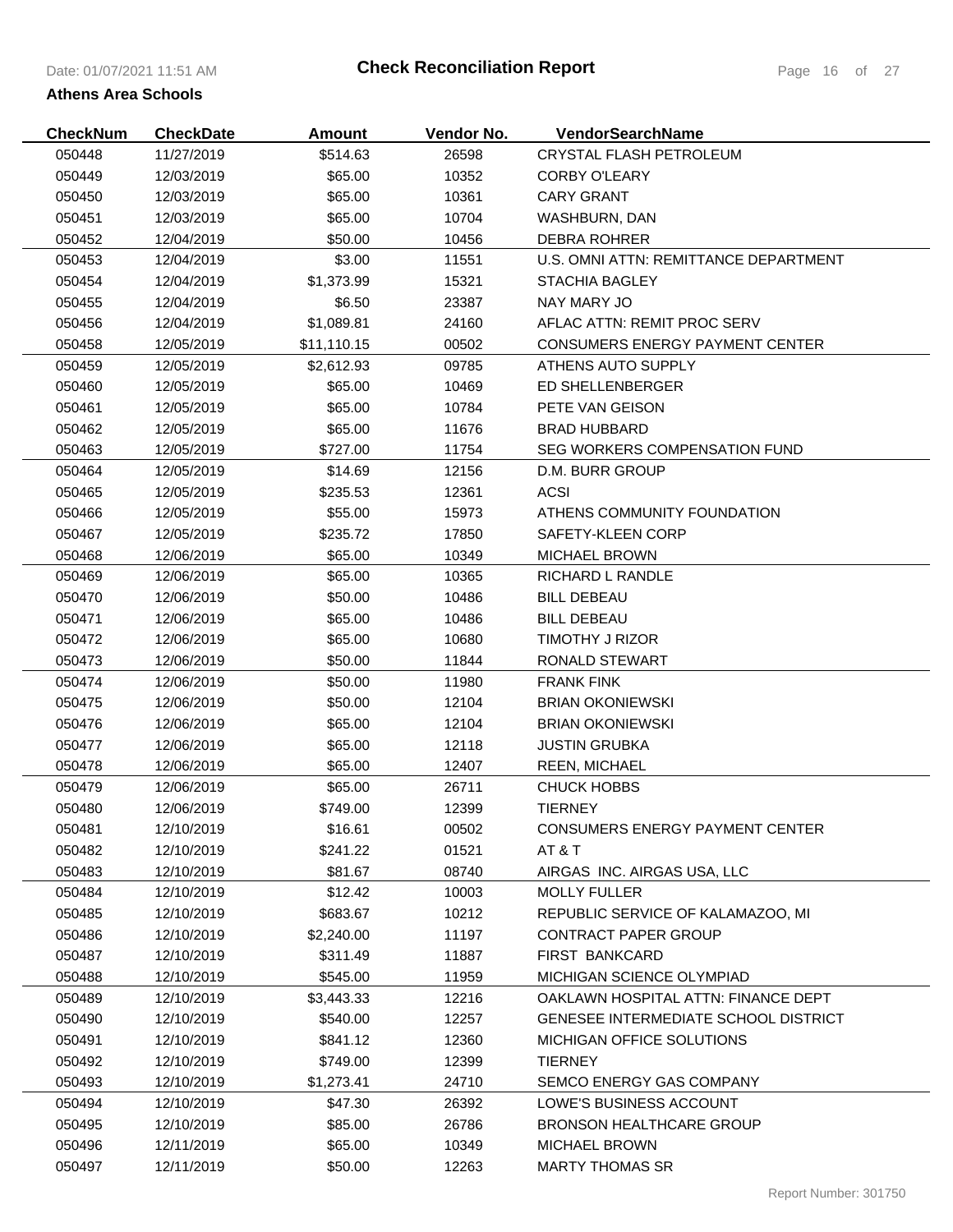| <b>CheckNum</b> | <b>CheckDate</b> | <b>Amount</b> | Vendor No. | <b>VendorSearchName</b>                    |
|-----------------|------------------|---------------|------------|--------------------------------------------|
| 050498          | 12/11/2019       | \$50.00       | 12303      | HAWKINS, JOHN                              |
| 050498          | 12/18/2019       | $-$50.00$     | 12303      | HAWKINS, JOHN                              |
| 050499          | 12/11/2019       | \$65.00       | 12408      | KOEHN, PAUL                                |
| 050500          | 12/11/2019       | \$65.00       | 12409      | <b>JONATHAN BULLOCK</b>                    |
| 050501          | 12/13/2019       | \$100.00      | 11507      | CHARLOTTE AREA TESTING, INC.               |
| 050502          | 12/13/2019       | \$0.00        | 12400      | <b>LAWRENCE WATTERS</b>                    |
| 050503          | 12/13/2019       | \$225.00      | 21850      | CEREAL CITY SCIENCE                        |
| 050504          | 12/13/2019       | \$105.56      | 12400      | <b>LAWRENCE WATTERS</b>                    |
| 050505          | 12/16/2019       | \$18.02       | 01257      | KALAMAZOO COUNTY TREASURER                 |
| 050506          | 12/16/2019       | \$170.04      | 10161      | PITNEY BOWES INC.                          |
| 050507          | 12/16/2019       | \$58.18       | 10552      | <b>HOLLAND BUS COMPANY</b>                 |
| 050508          | 12/16/2019       | \$71.00       | 10755      | CALHOUN COUNTY OFFICE OF THE SHERIFF       |
| 050509          | 12/16/2019       | \$161.96      | 11421      | <b>VERIZONWIRELESS</b>                     |
| 050510          | 12/16/2019       | \$3.00        | 11551      | U.S. OMNI ATTN: REMITTANCE DEPARTMENT      |
| 050511          | 12/16/2019       | \$69.95       | 12258      | Sawyer, Sarah                              |
| 050512          | 12/16/2019       | \$100.00      | 12382      | ROSE PEST SOLUTIONS                        |
| 050513          | 12/16/2019       | \$127.00      | 12410      | GARAGE DOORS UNLIMITED, INCORPORATED DOORS |
| 050514          | 12/16/2019       | \$65.00       | 10486      | <b>BILL DEBEAU</b>                         |
| 050515          | 12/16/2019       | \$65.00       | 11251      | <b>RUBIN ROSALIN</b>                       |
| 050516          | 12/16/2019       | \$50.00       | 11841      | <b>BACH, ERICH</b>                         |
| 050517          | 12/16/2019       | \$65.00       | 11841      | <b>BACH, ERICH</b>                         |
| 050518          | 12/16/2019       | \$50.00       | 12119      | <b>JON NEDDO</b>                           |
| 050519          | 12/16/2019       | \$50.00       | 12122      | RUTLEDGE, BILL                             |
| 050520          | 12/16/2019       | \$50.00       | 12263      | <b>MARTY THOMAS SR</b>                     |
| 050521          | 12/16/2019       | \$65.00       | 26641      | DAVE BLOUGH                                |
| 050522          | 12/16/2019       | \$65.00       | 26711      | <b>CHUCK HOBBS</b>                         |
| 050523          | 12/18/2019       | \$1,967.66    | 01521      | AT&T                                       |
| 050524          | 12/18/2019       | \$5,539.76    | 01530      | MESSA DEPT 217901                          |
| 050525          | 12/18/2019       | \$6,899.05    | 05573      | STATE OF MICHIGAN 38-6000745               |
| 050526          | 12/18/2019       | \$66.64       | 10015      | CITY OF BATTLE CREEK                       |
| 050527          | 12/18/2019       | \$6,456.00    | 10381      | WARNER OIL COMPANY                         |
| 050528          | 12/18/2019       | \$50.00       | 10456      | <b>DEBRA ROHRER</b>                        |
| 050529          | 12/18/2019       | \$50.00       | 12262      | NATHANIEL HAWKINS                          |
| 050530          | 12/18/2019       | \$250.15      | 12361      | <b>ACSI</b>                                |
| 050531          | 12/18/2019       | \$55.00       | 15973      | ATHENS COMMUNITY FOUNDATION                |
| 050532          | 12/18/2019       | \$150.00      | 21070      | CONCORD COMMUNITY SCHL                     |
| 050533          | 12/18/2019       | \$573.77      | 21850      | <b>CEREAL CITY SCIENCE</b>                 |
| 050534          | 12/18/2019       | \$6.50        | 23387      | NAY MARY JO                                |
| 050534          | 05/28/2020       | $-$ \$6.50    | 23387      | NAY MARY JO                                |
| 050535          | 12/18/2019       | \$99.32       | 23431      | MIDWEST TRANSIT EQUIPMENT, INC.            |
| 050536          | 12/18/2019       | \$1,089.81    | 24160      | AFLAC ATTN: REMIT PROC SERV                |
| 050537          | 12/18/2019       | \$1,180.00    | 26609      | OVERHEAD DOOR CO OF BATTLE CREEK           |
| 050538          | 12/18/2019       | \$508.00      | 26868      | <b>MACUL</b>                               |
| 050539          | 12/19/2019       | \$2,052.00    | 10248      | <b>GERALD ANDERSON</b>                     |
| 050540          | 12/20/2019       | \$16,424.85   | 12156      | D.M. BURR GROUP                            |
| 050541          | 12/20/2019       | \$37.70       | 12400      | <b>LAWRENCE WATTERS</b>                    |
| 050542          | 12/20/2019       | \$419.38      | 26598      | CRYSTAL FLASH PETROLEUM                    |
| 050543          | 12/20/2019       | \$342.00      | 10248      | <b>GERALD ANDERSON</b>                     |
| 050544          | 12/20/2019       | \$18.00       | 12388      | <b>BELOTE, MELISSA</b>                     |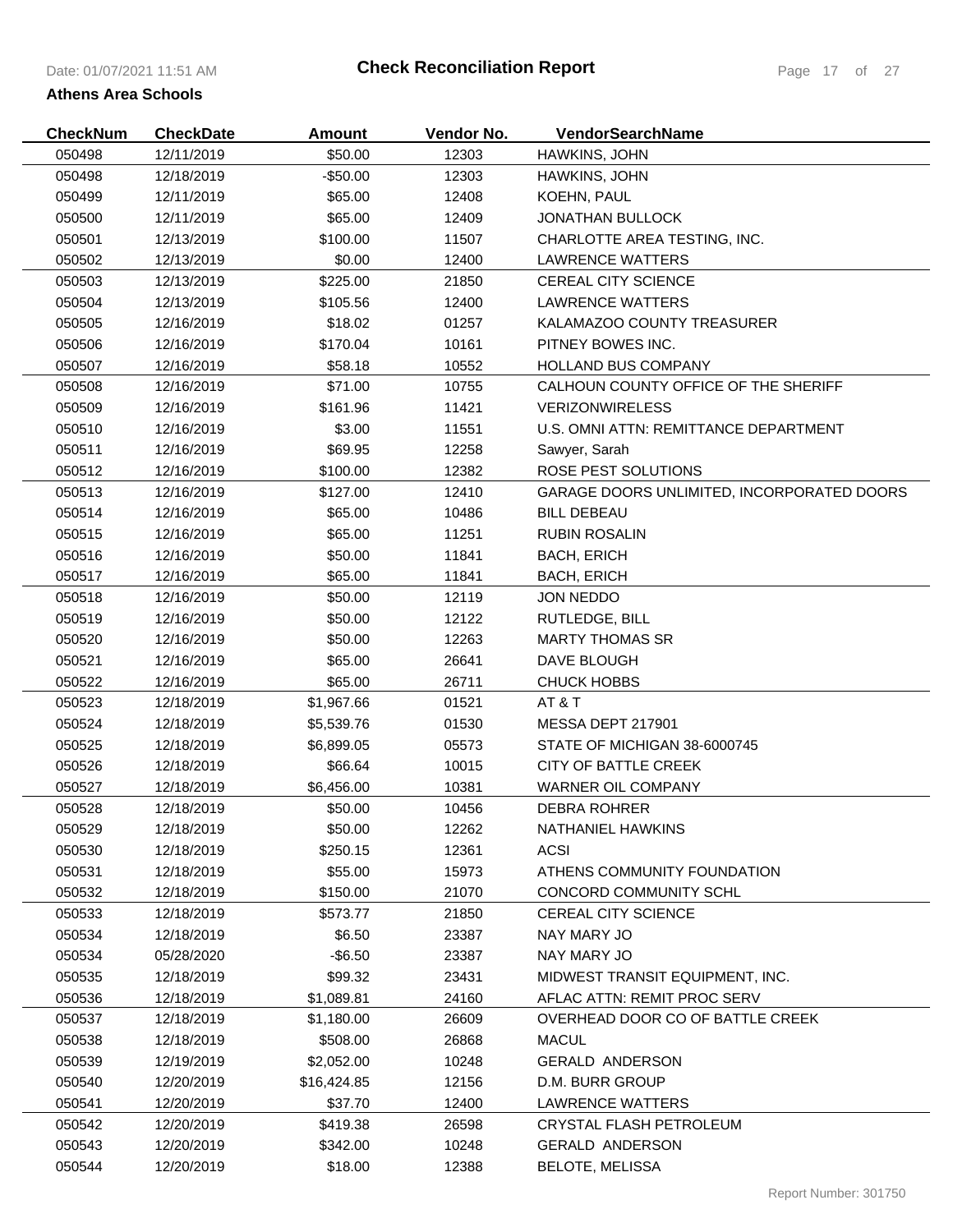| <b>CheckNum</b> | <b>CheckDate</b> | <b>Amount</b> | Vendor No. | VendorSearchName                            |
|-----------------|------------------|---------------|------------|---------------------------------------------|
| 050545          | 01/02/2020       | \$243.18      | 12361      | <b>ACSI</b>                                 |
| 050546          | 01/02/2020       | \$55.00       | 15973      | ATHENS COMMUNITY FOUNDATION                 |
| 050547          | 01/06/2020       | \$65.00       | 10361      | <b>CARY GRANT</b>                           |
| 050548          | 01/06/2020       | \$65.00       | 10361      | <b>CARY GRANT</b>                           |
| 050549          | 01/06/2020       | \$50.00       | 10401      | <b>KEVIN GARNDER</b>                        |
| 050550          | 01/06/2020       | \$50.00       | 10402      | <b>BRIAN CASE</b>                           |
| 050551          | 01/06/2020       | \$65.00       | 10704      | WASHBURN, DAN                               |
| 050552          | 01/06/2020       | \$42.10       | 10967      | SECREST, WARDLE, LYNCH, HAMPTON, TRUEX, &   |
| 050553          | 01/06/2020       | \$71.00       | 11339      | CALHOUN COUNTY SHERIFF'S OFFICE             |
| 050554          | 01/06/2020       | \$150.00      | 11826      | MAPLE VALLEY SCHOOLS                        |
| 050555          | 01/06/2020       | \$65.00       | 12094      | PATTERSON, WAYNE                            |
| 050556          | 01/06/2020       | \$175.00      | 12140      | <b>CLINTON HIGH SCHOOL</b>                  |
| 050557          | 01/06/2020       | \$50.00       | 12270      | HICKS, GLEN                                 |
| 050558          | 01/06/2020       | \$50.00       | 12284      | HENRY, TRAEVON                              |
| 050558          | 01/09/2020       | $-$ \$50.00   | 12284      | HENRY, TRAEVON                              |
| 050559          | 01/06/2020       | \$190.00      | 15067      | CLIMAX SCOTTS SCHOOLS                       |
| 050560          | 01/06/2020       | \$6.50        | 23387      | NAY MARY JO                                 |
| 050561          | 01/06/2020       | \$65.00       | 26641      | DAVE BLOUGH                                 |
| 050562          | 01/06/2020       | \$65.00       | 11691      | <b>GREGG LANGLEY</b>                        |
| 050563          | 01/06/2020       | \$247.23      | 11868      | BAILEY, LINDA                               |
| 050564          | 01/08/2020       | \$13.31       | 00220      | <b>VILLAGE OF ATHENS</b>                    |
| 050566          | 01/08/2020       | \$12,997.93   | 00502      | <b>CONSUMERS ENERGY PAYMENT CENTER</b>      |
| 050567          | 01/08/2020       | \$1,136.04    | 09785      | ATHENS AUTO SUPPLY                          |
| 050568          | 01/08/2020       | \$683.67      | 10212      | REPUBLIC SERVICE OF KALAMAZOO, MI           |
| 050569          | 01/08/2020       | \$8.31        | 11105      | <b>BRANCH COUNTY TREASURER</b>              |
| 050570          | 01/08/2020       | \$3.00        | 11551      | U.S. OMNI ATTN: REMITTANCE DEPARTMENT       |
| 050571          | 01/08/2020       | \$506.66      | 11887      | <b>FIRST BANKCARD</b>                       |
| 050572          | 01/08/2020       | \$805.00      | 11946      | MAXSCHOLAR READING INTERVENTION PROGRAMS    |
| 050573          | 01/08/2020       | \$3,443.33    | 12216      | OAKLAWN HOSPITAL ATTN: FINANCE DEPT         |
| 050574          | 01/08/2020       | \$50.00       | 12271      | ONKKA, JEFF                                 |
| 050575          | 01/08/2020       | \$841.12      | 12360      | MICHIGAN OFFICE SOLUTIONS                   |
| 050576          | 01/08/2020       | \$157.50      | 12405      | PARKS COMMUNICATION SOLUTIONS               |
| 050577          | 01/08/2020       | \$199.82      | 14100      | <b>CALHOUN CTY TREASURER</b>                |
| 050578          | 01/08/2020       | \$448.88      | 15340      | AT & T LONG DISTANCE                        |
| 050579          | 01/08/2020       | \$967.43      | 24710      | SEMCO ENERGY GAS COMPANY                    |
| 050580          | 01/10/2020       | \$40.00       | 00422      | CISD-CALHOUN INTERMEDI ATE SCHOOL DISTRICT  |
| 050581          | 01/10/2020       | \$241.22      | 01521      | AT & T                                      |
| 050582          | 01/10/2020       | \$2,400.00    | 02161      | THRUN LAW FIRM P C P O BOX 2575             |
| 050583          | 01/10/2020       | \$83.86       | 08740      | AIRGAS INC. AIRGAS USA, LLC                 |
| 050584          | 01/10/2020       | \$461.56      | 11421      | <b>VERIZONWIRELESS</b>                      |
| 050585          | 01/10/2020       | \$2,518.03    | 23100      | KOCHEM, INC. DBA POWER ENGINEERING & SUPPLY |
| 050586          | 01/10/2020       | \$640.00      | 26841      | <b>JOHN R BRUNNER</b>                       |
| 050588          | 01/10/2020       | \$434.31      | 10966      | <b>MEYER MUSIC</b>                          |
| 050589          | 01/10/2020       | \$65.00       | 10361      | <b>CARY GRANT</b>                           |
| 050590          | 01/10/2020       | \$65.00       | 10361      | <b>CARY GRANT</b>                           |
| 050591          | 01/10/2020       | \$65.00       | 11345      | <b>JON FOLEY</b>                            |
| 050592          | 01/10/2020       | \$50.00       | 11828      | STEINMILLER, DAVID                          |
| 050593          | 01/10/2020       | \$50.00       | 12262      | NATHANIEL HAWKINS                           |
| 050594          | 01/10/2020       | \$65.00       | 12262      | NATHANIEL HAWKINS                           |
|                 |                  |               |            |                                             |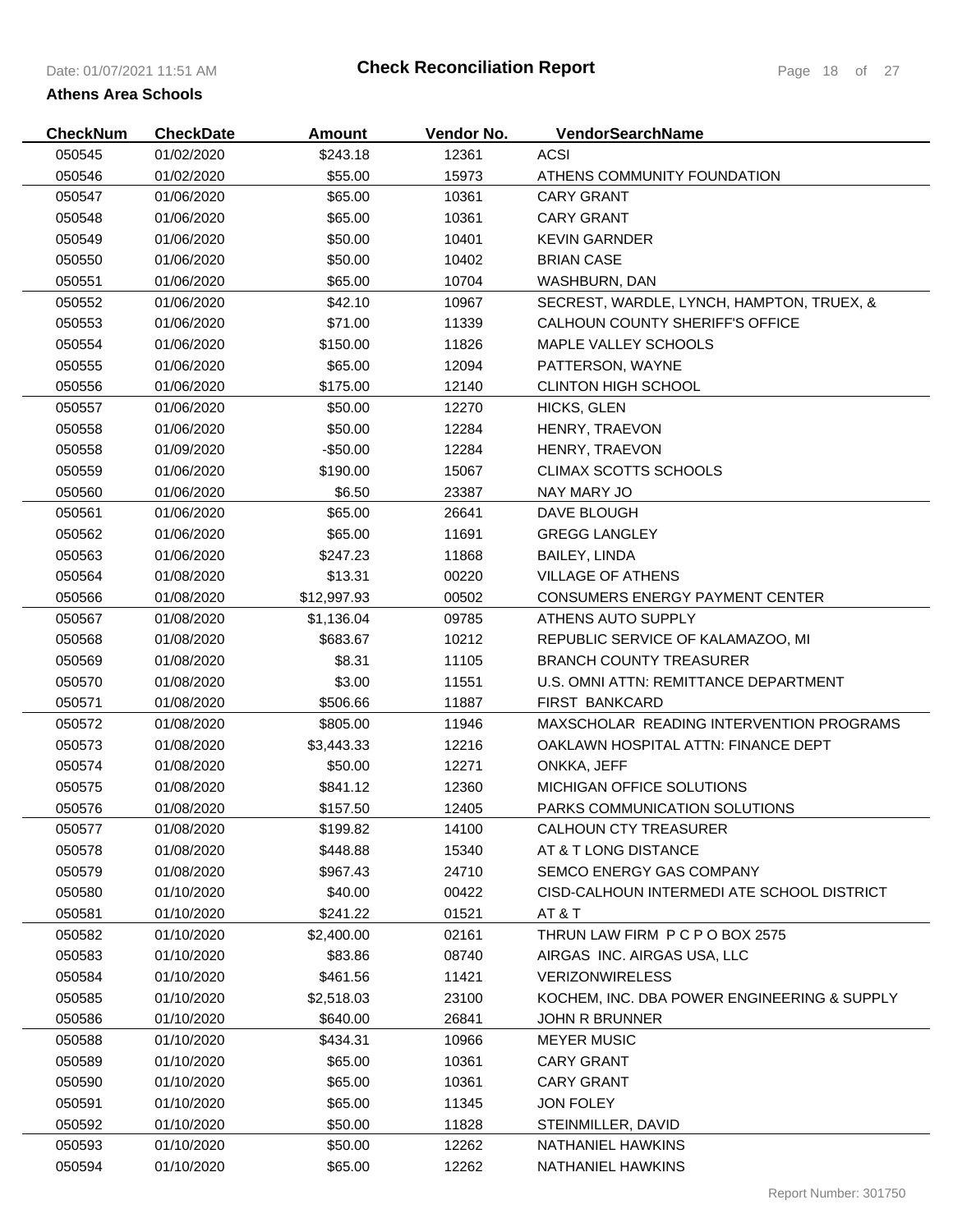| <b>CheckNum</b> | <b>CheckDate</b> | <b>Amount</b> | Vendor No. | VendorSearchName                            |
|-----------------|------------------|---------------|------------|---------------------------------------------|
| 050595          | 01/10/2020       | \$65.00       | 12407      | <b>REEN, MICHAEL</b>                        |
| 050596          | 01/10/2020       | \$65.00       | 12415      | R DAWSON                                    |
| 050597          | 01/10/2020       | \$65.00       | 26711      | <b>CHUCK HOBBS</b>                          |
| 050598          | 01/14/2020       | \$37.50       | 10456      | <b>DEBRA ROHRER</b>                         |
| 050599          | 01/14/2020       | \$250.00      | 11604      | RW MERCER CO. INC.                          |
| 050600          | 01/14/2020       | \$232.53      | 12361      | <b>ACSI</b>                                 |
| 050601          | 01/14/2020       | \$100.00      | 12382      | ROSE PEST SOLUTIONS                         |
| 050602          | 01/14/2020       | \$6.50        | 13600      | <b>PEGGY FULLER</b>                         |
| 050603          | 01/14/2020       | \$318.48      | 15321      | <b>STACHIA BAGLEY</b>                       |
| 050604          | 01/14/2020       | \$55.00       | 15973      | ATHENS COMMUNITY FOUNDATION                 |
| 050605          | 01/14/2020       | \$17.75       | 22550      | <b>COLLEEN SWANK</b>                        |
| 050606          | 01/14/2020       | \$667.02      | 23431      | MIDWEST TRANSIT EQUIPMENT, INC.             |
| 050607          | 01/15/2020       | \$71.00       | 11339      | CALHOUN COUNTY SHERIFF'S OFFICE             |
| 050608          | 01/17/2020       | \$5,180.20    | 01530      | MESSA DEPT 217901                           |
| 050609          | 01/17/2020       | \$67.27       | 12400      | <b>LAWRENCE WATTERS</b>                     |
| 050610          | 01/17/2020       | \$147.73      | 01521      | AT & T                                      |
| 050611          | 01/17/2020       | \$65.00       | 10349      | <b>MICHAEL BROWN</b>                        |
| 050612          | 01/17/2020       | \$65.00       | 11380      | <b>WARNER OFFORD</b>                        |
| 050613          | 01/17/2020       | \$65.00       | 11691      | <b>GREGG LANGLEY</b>                        |
| 050614          | 01/17/2020       | \$50.00       | 11980      | <b>FRANK FINK</b>                           |
| 050615          | 01/17/2020       | \$50.00       | 12119      | JON NEDDO                                   |
| 050616          | 01/17/2020       | \$50.00       | 12262      | NATHANIEL HAWKINS                           |
| 050617          | 01/17/2020       | \$50.00       | 12263      | <b>MARTY THOMAS SR</b>                      |
| 050618          | 01/17/2020       | \$65.00       | 12401      | CHRISTOPHER KLEIN                           |
| 050619          | 01/17/2020       | \$65.00       | 12409      | <b>JONATHAN BULLOCK</b>                     |
| 050620          | 01/17/2020       | \$65.00       | 12417      | <b>WILLI WATSON</b>                         |
| 050621          | 01/17/2020       | \$65.00       | 12418      | <b>LARRY OLLIE</b>                          |
| 050622          | 01/17/2020       | \$65.00       | 26711      | <b>CHUCK HOBBS</b>                          |
| 050623          | 01/20/2020       | \$71.00       | 11339      | CALHOUN COUNTY SHERIFF'S OFFICE             |
| 050624          | 01/23/2020       | \$456.71      | 01521      | AT & T                                      |
| 050625          | 01/23/2020       | \$435.00      | 03121      | <b>KRESA</b>                                |
| 050626          | 01/23/2020       | \$289.50      | 08230      | <b>RECOGNITION INC</b>                      |
| 050627          | 01/23/2020       | \$309.50      | 10507      | HUNTER PRELL CO.                            |
| 050628          | 01/23/2020       | \$200.00      | 11625      | PARMA WESTERN HIGH SCHOOL                   |
| 050629          | 01/23/2020       | \$16,152.06   | 12156      | D.M. BURR GROUP                             |
| 050630          | 01/23/2020       | \$805.00      | 12257      | <b>GENESEE INTERMEDIATE SCHOOL DISTRICT</b> |
| 050631          | 01/23/2020       | \$37.37       | 12400      | <b>LAWRENCE WATTERS</b>                     |
| 050632          | 01/23/2020       | \$1,337.76    | 14100      | CALHOUN CTY TREASURER                       |
| 050633          | 01/27/2020       | \$65.00       | 10365      | RICHARD L RANDLE                            |
| 050634          | 01/27/2020       | \$50.00       | 10401      | <b>KEVIN GARNDER</b>                        |
| 050635          | 01/27/2020       | \$50.00       | 10402      | <b>BRIAN CASE</b>                           |
| 050636          | 01/27/2020       | \$50.00       | 10469      | ED SHELLENBERGER                            |
| 050637          | 01/27/2020       | \$65.00       | 10948      | <b>SCOTT HECKMAN</b>                        |
| 050638          | 01/27/2020       | \$65.00       | 11076      | DOUG JONES                                  |
| 050639          | 01/27/2020       | \$65.00       | 11251      | <b>RUBIN ROSALIN</b>                        |
| 050640          | 01/27/2020       | \$65.00       | 11746      | <b>SHAWN GRIFFITH</b>                       |
| 050641          | 01/27/2020       | \$50.00       | 11844      | RONALD STEWART                              |
| 050642          | 01/27/2020       | \$65.00       | 12117      | DALE WENTELA                                |
| 050643          | 01/27/2020       | \$175.00      | 12421      | BRANCH COUNTY COMMUNITY FOUNDATION          |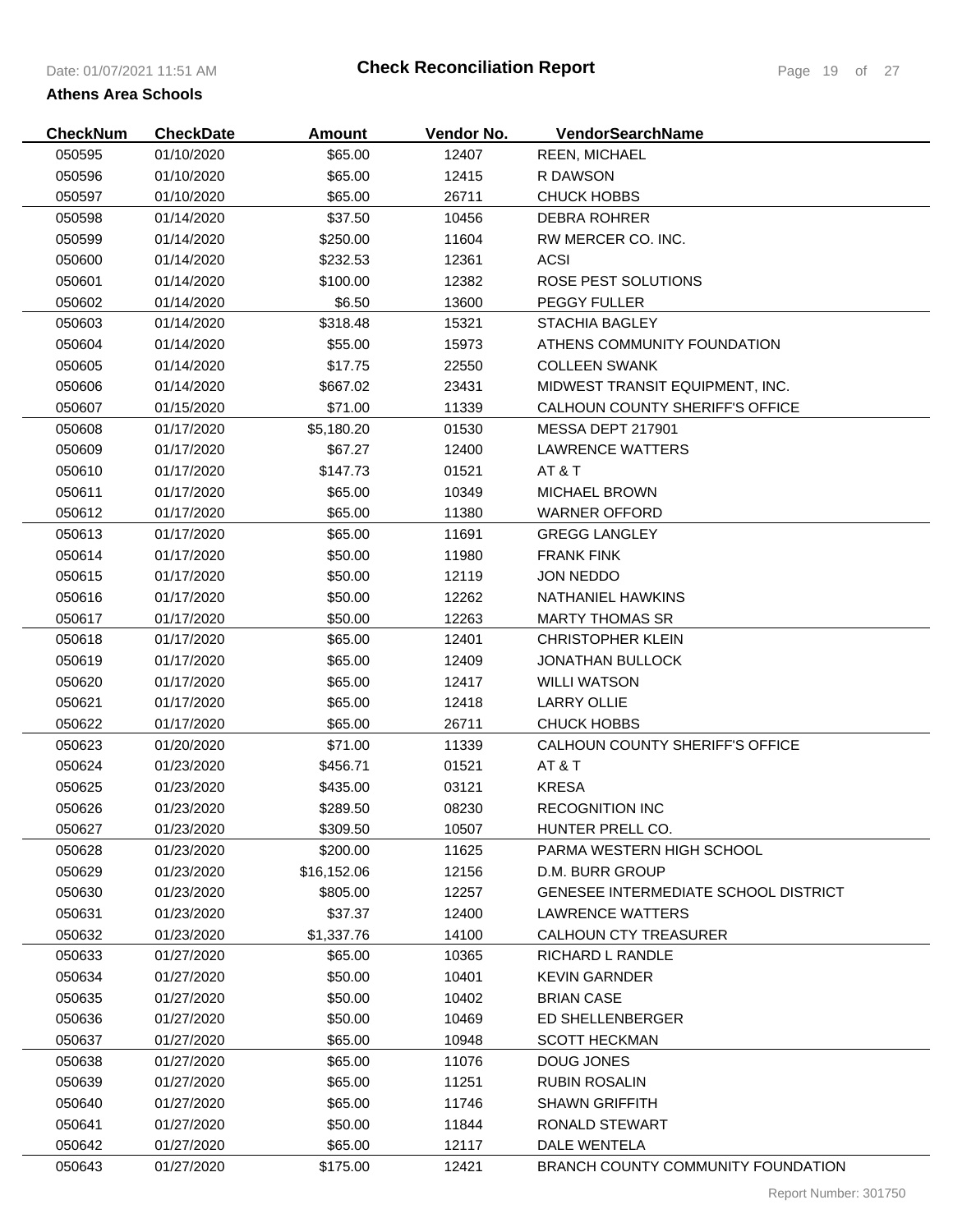| <b>CheckNum</b> | <b>CheckDate</b> | <b>Amount</b> | Vendor No. | VendorSearchName                           |
|-----------------|------------------|---------------|------------|--------------------------------------------|
| 050644          | 01/27/2020       | \$6.50        | 23387      | NAY MARY JO                                |
| 050645          | 01/27/2020       | \$65.00       | 26641      | DAVE BLOUGH                                |
| 050646          | 01/27/2020       | \$65.00       | 26711      | <b>CHUCK HOBBS</b>                         |
| 050647          | 01/28/2020       | \$1,957.00    | 10248      | <b>GERALD ANDERSON</b>                     |
| 050648          | 01/29/2020       | \$342.00      | 10248      | <b>GERALD ANDERSON</b>                     |
| 050649          | 01/30/2020       | \$30,303.66   | 00422      | CISD-CALHOUN INTERMEDI ATE SCHOOL DISTRICT |
| 050651          | 01/30/2020       | \$14,268.92   | 00502      | <b>CONSUMERS ENERGY PAYMENT CENTER</b>     |
| 050652          | 01/30/2020       | \$217.22      | 04095      | <b>HERFF JONES INC</b>                     |
| 050653          | 01/30/2020       | \$689.68      | 09785      | ATHENS AUTO SUPPLY                         |
| 050654          | 01/30/2020       | \$90.90       | 10015      | CITY OF BATTLE CREEK                       |
| 050655          | 01/30/2020       | \$2,271.08    | 10507      | HUNTER PRELL CO.                           |
| 050656          | 01/30/2020       | \$644.36      | 11238      | <b>BOSKER BRICK COMPANY</b>                |
| 050657          | 01/30/2020       | \$313.48      | 11905      | <b>KRISTIN LOEW</b>                        |
| 050658          | 01/30/2020       | \$407.66      | 12156      | D.M. BURR GROUP                            |
| 050659          | 01/30/2020       | \$232.53      | 12361      | <b>ACSI</b>                                |
| 050660          | 01/30/2020       | \$37.37       | 12400      | LAWRENCE WATTERS                           |
| 050661          | 01/30/2020       | \$26.96       | 15340      | AT & T LONG DISTANCE                       |
| 050662          | 01/30/2020       | \$55.00       | 15973      | ATHENS COMMUNITY FOUNDATION                |
| 050663          | 01/30/2020       | \$1,488.00    | 21850      | CEREAL CITY SCIENCE                        |
| 050664          | 01/30/2020       | \$218.54      | 23431      | MIDWEST TRANSIT EQUIPMENT, INC.            |
| 050665          | 01/30/2020       | \$1,600.94    | 24160      | AFLAC ATTN: REMIT PROC SERV                |
| 050666          | 01/30/2020       | \$1,225.00    | 26171      | <b>NEOLA INC SUITE 103</b>                 |
| 050667          | 01/31/2020       | \$65.00       | 10361      | <b>CARY GRANT</b>                          |
| 050668          | 01/31/2020       | \$65.00       | 10365      | <b>RICHARD L RANDLE</b>                    |
| 050669          | 01/31/2020       | \$65.00       | 10394      | DAVE BENHAM                                |
| 050670          | 01/31/2020       | \$50.00       | 10401      | <b>KEVIN GARNDER</b>                       |
| 050671          | 01/31/2020       | \$50.00       | 10402      | <b>BRIAN CASE</b>                          |
| 050672          | 01/31/2020       | \$65.00       | 10784      | PETE VAN GEISON                            |
| 050672          | 02/07/2020       | $-$ \$65.00   | 10784      | PETE VAN GEISON                            |
| 050673          | 01/31/2020       | \$65.00       | 11076      | DOUG JONES                                 |
| 050674          | 01/31/2020       | \$65.00       | 11676      | <b>BRAD HUBBARD</b>                        |
| 050675          | 01/31/2020       | \$65.00       | 11746      | <b>SHAWN GRIFFITH</b>                      |
| 050675          | 02/07/2020       | $-$ \$65.00   | 11746      | <b>SHAWN GRIFFITH</b>                      |
| 050676          | 01/31/2020       | \$50.00       | 12010      | MICHAEL ARMBRUSTER                         |
| 050677          | 01/31/2020       | \$65.00       | 12010      | MICHAEL ARMBRUSTER                         |
| 050678          | 01/31/2020       | \$50.00       | 12271      | ONKKA, JEFF                                |
| 050679          | 02/03/2020       | \$225.00      | 05231      | BATTLE CREEK PUB SCHLS                     |
| 050680          | 02/03/2020       | \$65.00       | 12046      | <b>DARWIN PETERSEN</b>                     |
| 050681          | 02/03/2020       | \$125.00      | 12287      | <b>DAVID MILHEIM</b>                       |
| 050682          | 02/04/2020       | \$684.06      | 10212      | REPUBLIC SERVICE OF KALAMAZOO, MI          |
| 050683          | 02/04/2020       | \$2,074.00    | 11499      | <b>BEACON ATHLETICS</b>                    |
| 050684          | 02/04/2020       | \$525.00      | 11508      | LOUDER THAN WORDS APPAREL LLC              |
| 050685          | 02/04/2020       | \$324.00      | 12419      | Rudis                                      |
| 050686          | 02/04/2020       | \$324.32      | 12424      | <b>CORA ARMSTRONG</b>                      |
| 050687          | 02/04/2020       | \$114.00      | 20390      | SCHOOL SPECIALTIES INC                     |
| 050688          | 02/07/2020       | \$5,637.00    | 10381      | <b>WARNER OIL COMPANY</b>                  |
| 050689          | 02/07/2020       | \$5.19        | 11109      | <b>LAMOUR'S DRUG LLC</b>                   |
| 050689          | 05/28/2020       | $-$5.19$      | 11109      | <b>LAMOUR'S DRUG LLC</b>                   |
| 050690          | 02/07/2020       | \$3.00        | 11551      | U.S. OMNI ATTN: REMITTANCE DEPARTMENT      |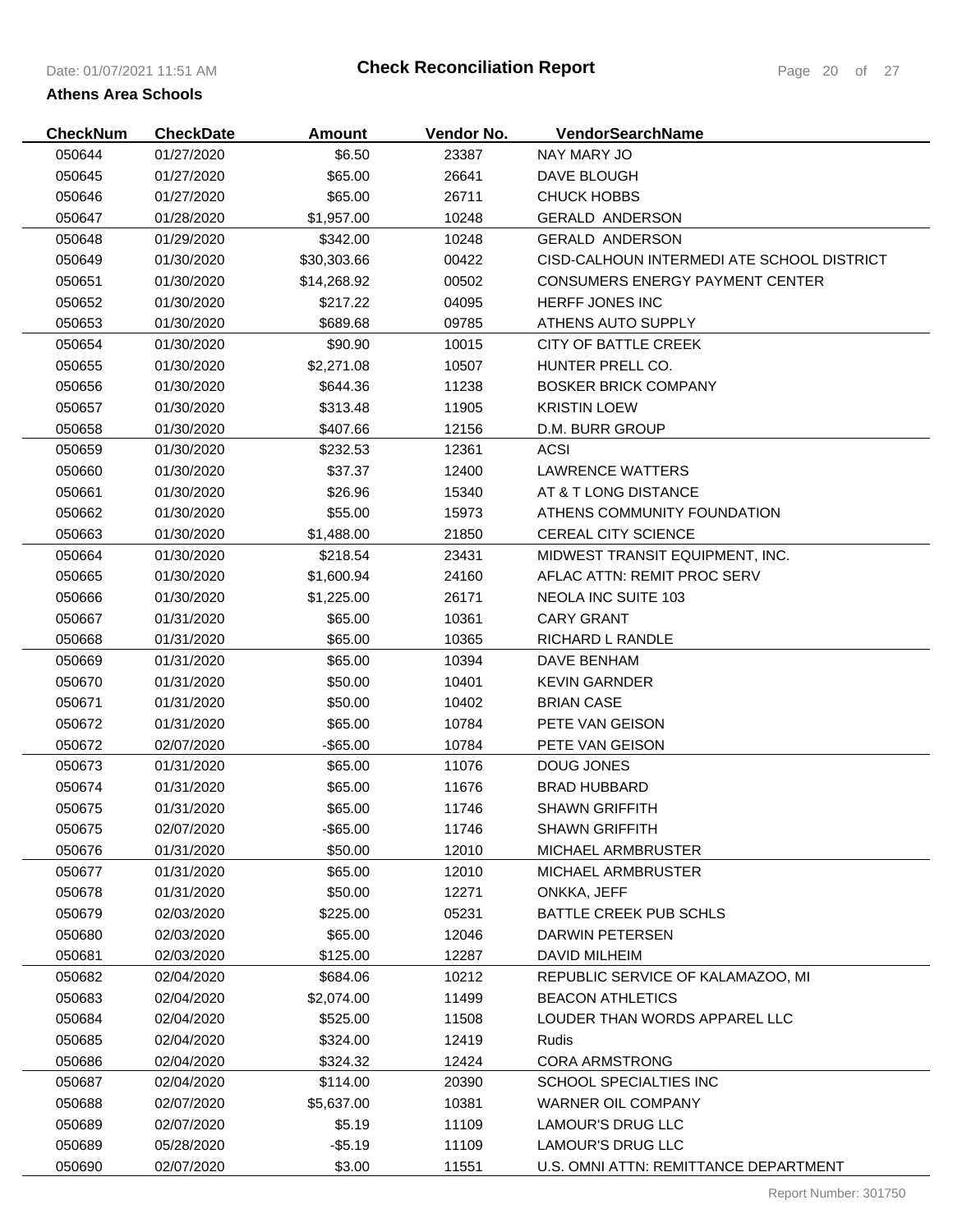| <b>CheckNum</b> | <b>CheckDate</b> | <b>Amount</b> | Vendor No. | VendorSearchName                    |
|-----------------|------------------|---------------|------------|-------------------------------------|
| 050691          | 02/07/2020       | \$343.68      | 11879      | UNITY SCHOOL BUS PARTS              |
| 050692          | 02/07/2020       | \$65.00       | 12118      | <b>JUSTIN GRUBKA</b>                |
| 050692          | 02/28/2020       | $-$ \$65.00   | 12118      | <b>JUSTIN GRUBKA</b>                |
| 050693          | 02/07/2020       | \$3,443.33    | 12216      | OAKLAWN HOSPITAL ATTN: FINANCE DEPT |
| 050694          | 02/07/2020       | \$29.90       | 12400      | LAWRENCE WATTERS                    |
| 050695          | 02/07/2020       | \$707.94      | 23431      | MIDWEST TRANSIT EQUIPMENT, INC.     |
| 050696          | 02/07/2020       | \$65.00       | 10352      | <b>CORBY O'LEARY</b>                |
| 050697          | 02/07/2020       | \$65.00       | 10361      | <b>CARY GRANT</b>                   |
| 050697          | 03/04/2020       | $-$ \$65.00   | 10361      | <b>CARY GRANT</b>                   |
| 050698          | 02/07/2020       | \$50.00       | 10401      | <b>KEVIN GARNDER</b>                |
| 050699          | 02/07/2020       | \$50.00       | 10402      | <b>BRIAN CASE</b>                   |
| 050700          | 02/07/2020       | \$65.00       | 11676      | <b>BRAD HUBBARD</b>                 |
| 050701          | 02/07/2020       | \$50.00       | 11713      | JORY WEBB                           |
| 050702          | 02/07/2020       | \$50.00       | 11844      | RONALD STEWART                      |
| 050703          | 02/07/2020       | \$65.00       | 12265      | <b>ROB WAGLEY</b>                   |
| 050704          | 02/07/2020       | \$65.00       | 12415      | R DAWSON                            |
| 050705          | 02/07/2020       | \$65.00       | 12425      | <b>WILLIAM DEBEAU</b>               |
| 050706          | 02/07/2020       | \$65.00       | 12426      | <b>BRINA OKONIEWSKI</b>             |
| 050706          | 03/04/2020       | $-$ \$65.00   | 12426      | <b>BRINA OKONIEWSKI</b>             |
| 050707          | 02/07/2020       | \$65.00       | 26711      | <b>CHUCK HOBBS</b>                  |
| 050707          | 03/04/2020       | $-$ \$65.00   | 26711      | CHUCK HOBBS                         |
| 050708          | 02/11/2020       | \$65.00       | 12104      | <b>BRIAN OKONIEWSKI</b>             |
| 050709          | 02/11/2020       | \$435.00      | 15205      | <b>MSTA</b>                         |
| 050710          | 02/14/2020       | \$16.65       | 00502      | CONSUMERS ENERGY PAYMENT CENTER     |
| 050711          | 02/14/2020       | \$241.22      | 01521      | AT&T                                |
| 050712          | 02/14/2020       | \$83.86       | 08740      | AIRGAS INC. AIRGAS USA, LLC         |
| 050713          | 02/14/2020       | \$65.00       | 10365      | RICHARD L RANDLE                    |
| 050714          | 02/14/2020       | \$50.00       | 10456      | <b>DEBRA ROHRER</b>                 |
| 050715          | 02/14/2020       | \$65.00       | 10712      | DAVID B SAUNDERS                    |
| 050716          | 02/14/2020       | \$65.00       | 11076      | DOUG JONES                          |
| 050717          | 02/14/2020       | \$65.00       | 11345      | JON FOLEY                           |
| 050718          | 02/14/2020       | \$161.58      | 11421      | <b>VERIZONWIRELESS</b>              |
| 050719          | 02/14/2020       | \$65.00       | 11608      | <b>JEFF KUCHARCZYK</b>              |
| 050720          | 02/14/2020       | \$65.00       | 11982      | <b>SCOTT GALLAWAY</b>               |
| 050721          | 02/14/2020       | \$50.00       | 12119      | <b>JON NEDDO</b>                    |
| 050722          | 02/14/2020       | \$50.00       | 12263      | <b>MARTY THOMAS SR</b>              |
| 050723          | 02/14/2020       | \$841.12      | 12360      | MICHIGAN OFFICE SOLUTIONS           |
| 050724          | 02/14/2020       | \$232.53      | 12361      | <b>ACSI</b>                         |
| 050725          | 02/14/2020       | \$100.00      | 12382      | ROSE PEST SOLUTIONS                 |
| 050726          | 02/14/2020       | \$132.09      | 12423      | <b>VELO LAW OFFICE</b>              |
| 050727          | 02/14/2020       | \$55.00       | 15973      | ATHENS COMMUNITY FOUNDATION         |
| 050728          | 02/14/2020       | \$13.00       | 23387      | NAY MARY JO                         |
| 050729          | 02/14/2020       | \$1,274.40    | 23431      | MIDWEST TRANSIT EQUIPMENT, INC.     |
| 050730          | 02/14/2020       | \$1,213.87    | 24710      | SEMCO ENERGY GAS COMPANY            |
| 050731          | 02/14/2020       | \$84.83       | 26392      | LOWE'S BUSINESS ACCOUNT             |
| 050732          | 02/17/2020       | \$37.37       | 12400      | LAWRENCE WATTERS                    |
| 050733          | 02/21/2020       | \$22.42       | 12400      | LAWRENCE WATTERS                    |
| 050734          | 02/21/2020       | \$747.10      | 01521      | AT & T                              |
| 050735          | 02/21/2020       | \$5,180.20    | 01530      | MESSA DEPT 217901                   |
|                 |                  |               |            |                                     |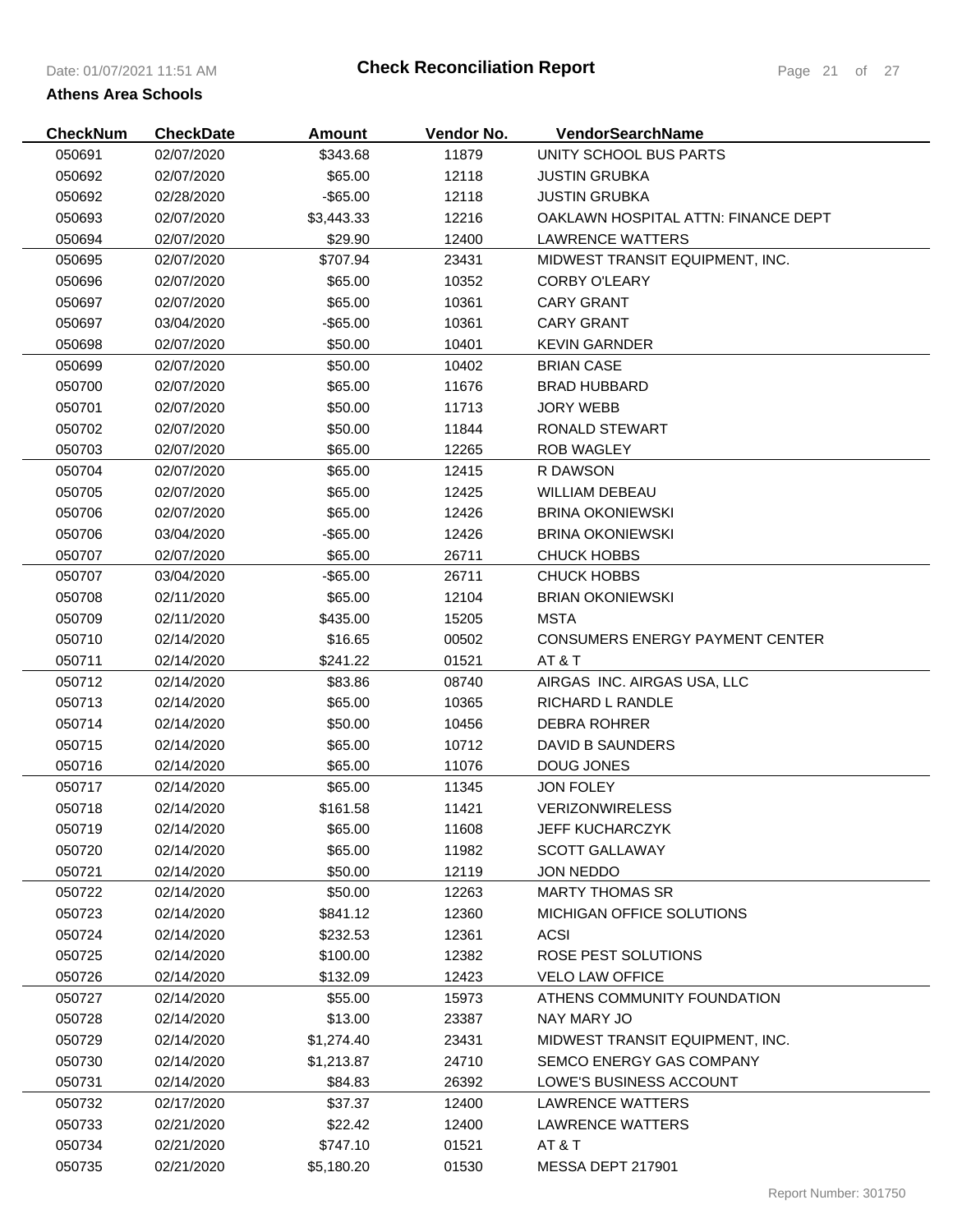# 050736 02/21/2020 \$65.00 10395 RANDY H HOUTZ 050736 03/04/2020 -\$65.00 10395 RANDY H HOUTZ 02/21/2020 \$65.00 10736 CHAD RAKOCY **CheckNum CheckDate Amount Vendor No. VendorSearchName Athens Area Schools**

| 050737 | 03/04/2020 | $-$ \$65.00 | 10736 | <b>CHAD RAKOCY</b>                               |
|--------|------------|-------------|-------|--------------------------------------------------|
| 050738 | 02/21/2020 | \$290.00    | 10856 | COLE JACY                                        |
| 050739 | 02/21/2020 | \$65.00     | 11065 | <b>TYLER LOSINSKI</b>                            |
| 050739 | 03/04/2020 | $-$ \$65.00 | 11065 | <b>TYLER LOSINSKI</b>                            |
| 050740 | 02/21/2020 | \$30.00     | 11876 | <b>MFAC</b>                                      |
| 050741 | 02/21/2020 | \$1,311.13  | 11887 | <b>FIRST BANKCARD</b>                            |
| 050742 | 02/21/2020 | \$50.00     | 11980 | <b>FRANK FINK</b>                                |
| 050742 | 03/04/2020 | $-$50.00$   | 11980 | <b>FRANK FINK</b>                                |
| 050743 | 02/21/2020 | \$65.00     | 12103 | <b>KRIS BROWN</b>                                |
| 050744 | 02/21/2020 | \$50.00     | 12119 | <b>JON NEDDO</b>                                 |
| 050745 | 02/21/2020 | \$119.99    | 12217 | FRACASSI, Gregg                                  |
| 050746 | 02/21/2020 | \$50.00     | 12263 | <b>MARTY THOMAS SR</b>                           |
| 050747 | 02/21/2020 | \$50.00     | 12263 | <b>MARTY THOMAS SR</b>                           |
| 050748 | 02/21/2020 | \$65.00     | 12293 | <b>DANNY LEWIS</b>                               |
| 050749 | 02/21/2020 | \$90.00     | 12427 | PORTA PHONE                                      |
| 050750 | 02/21/2020 | \$65.00     | 12428 | <b>TODD GOODING</b>                              |
| 050751 | 02/21/2020 | \$155.00    | 15976 | <b>ROOTERMAN</b>                                 |
| 050752 | 02/21/2020 | \$606.79    | 26598 | CRYSTAL FLASH PETROLEUM                          |
| 050753 | 02/28/2020 | \$591.00    | 01193 | JACK PEARLS SPORT CENT                           |
| 050754 | 02/28/2020 | \$22,743.24 | 06402 | <b>KELLOGG COMMUNITY COLL</b>                    |
| 050755 | 02/28/2020 | \$28.75     | 10003 | <b>MOLLY FULLER</b>                              |
| 050756 | 02/28/2020 | \$58.50     | 10015 | CITY OF BATTLE CREEK                             |
| 050757 | 02/28/2020 | \$0.00      | 10303 | <b>SCHOLASTIC BOOK FAIRS</b>                     |
| 050758 | 02/28/2020 | \$65.00     | 10364 | <b>ERIC EARL</b>                                 |
| 050759 | 02/28/2020 | \$65.00     | 10365 | RICHARD L RANDLE                                 |
| 050760 | 02/28/2020 | \$50.00     | 10456 | <b>DEBRA ROHRER</b>                              |
| 050761 | 02/28/2020 | \$1,527.31  | 10507 | HUNTER PRELL CO.                                 |
| 050762 | 02/28/2020 | \$108.78    | 10552 | <b>HOLLAND BUS COMPANY</b>                       |
| 050763 | 02/28/2020 | \$0.00      | 11424 | <b>LTW Apparel LLC</b>                           |
| 050764 | 02/28/2020 | \$0.00      | 11670 | The Parent Institute                             |
| 050765 | 02/28/2020 | \$65.00     | 11676 | <b>BRAD HUBBARD</b>                              |
| 050766 | 02/28/2020 | \$106.51    | 11707 | <b>KATHY PARLIN</b>                              |
| 050767 | 02/28/2020 | \$35.00     | 11989 | MIKE GARVEY MHSAA Skinfold Assessor              |
| 050768 | 02/28/2020 | \$140.00    | 11997 | GALESBURG AUGUSTA COMMUNITY SCHOOLS              |
| 050769 | 02/28/2020 | \$65.00     | 12118 | <b>JUSTIN GRUBKA</b>                             |
| 050770 | 02/28/2020 | \$0.00      | 12208 | WEST MICHIGAN OFFICE INTERIORS                   |
| 050771 | 02/28/2020 | \$270.00    | 12257 | <b>GENESEE INTERMEDIATE SCHOOL DISTRICT</b>      |
| 050772 | 02/28/2020 | \$233.44    | 12361 | <b>ACSI</b>                                      |
| 050773 | 02/28/2020 | \$107.57    | 12423 | <b>VELO LAW OFFICE</b>                           |
| 050774 | 02/28/2020 | \$0.00      | 14590 | ADAMS/REMCO INC PO BOX 3968                      |
| 050775 | 02/28/2020 | \$55.00     | 15973 | ATHENS COMMUNITY FOUNDATION                      |
| 050776 | 02/28/2020 | \$1,089.81  | 24160 | AFLAC ATTN: REMIT PROC SERV                      |
| 050777 | 02/28/2020 | \$0.00      | 25040 | <b>HOBART SALES &amp; SERVICE FOOD EQUIPMENT</b> |
| 050778 | 02/28/2020 | \$157.32    | 12156 | D.M. BURR GROUP                                  |
| 050779 | 02/28/2020 | \$29.90     | 12400 | <b>LAWRENCE WATTERS</b>                          |
| 050780 | 02/28/2020 | \$310.00    | 14590 | ADAMS/REMCO INC PO BOX 3968                      |
|        |            |             |       | Report Number: 301750                            |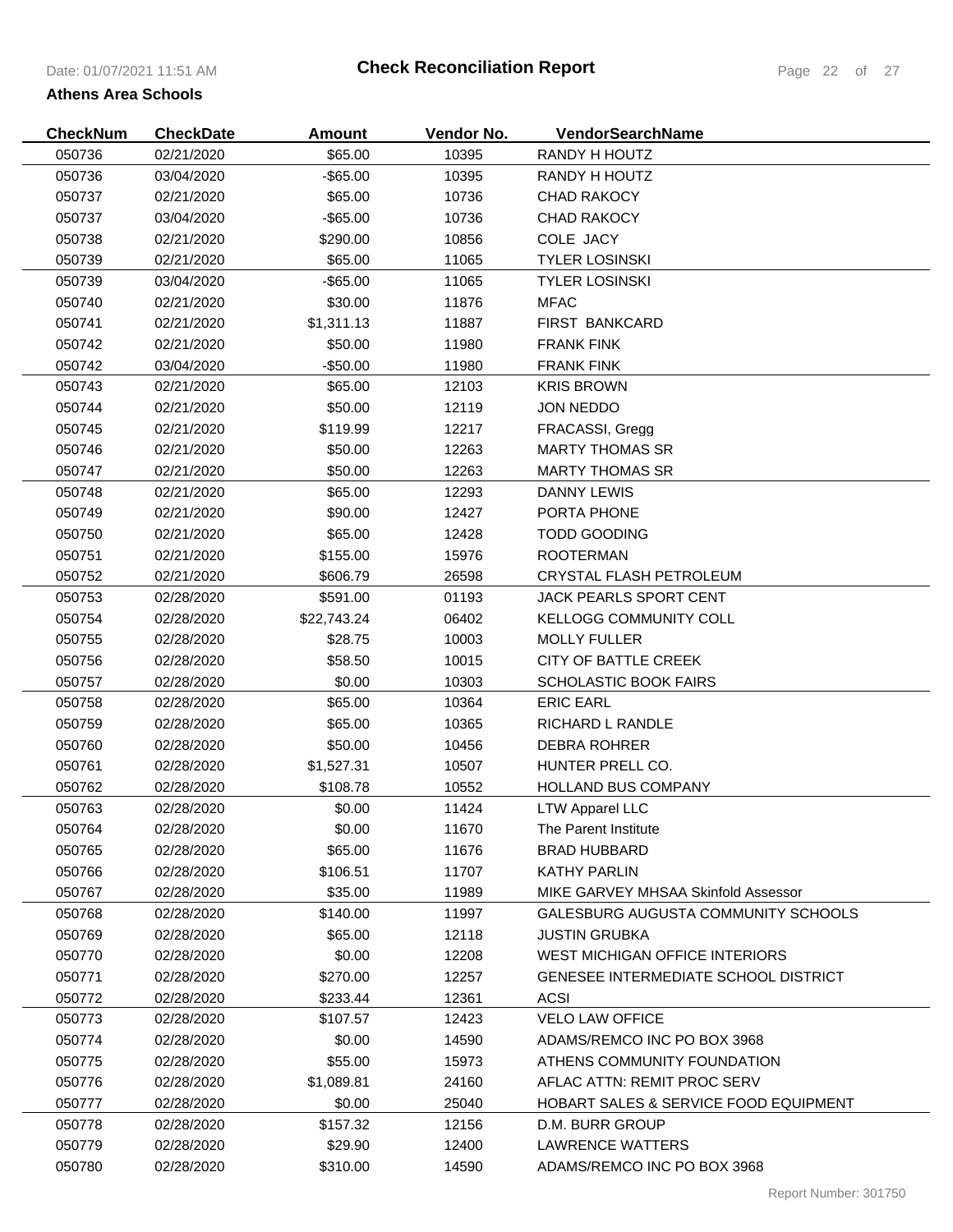| <b>CheckNum</b> | <b>CheckDate</b> | <b>Amount</b> | Vendor No. | <b>VendorSearchName</b>                |
|-----------------|------------------|---------------|------------|----------------------------------------|
| 050781          | 02/28/2020       | \$50.00       | 11844      | RONALD STEWART                         |
| 050782          | 03/03/2020       | \$0.00        | 12297      | ALOFT DETROIT AT THE DAVID WHITNEY     |
| 050783          | 03/03/2020       | \$877.84      | 12297      | ALOFT DETROIT AT THE DAVID WHITNEY     |
| 050784          | 03/06/2020       | \$1,786.21    | 09785      | ATHENS AUTO SUPPLY                     |
| 050785          | 03/06/2020       | \$1,800.95    | 11163      | <b>PMG</b>                             |
| 050786          | 03/06/2020       | \$3.00        | 11551      | U.S. OMNI ATTN: REMITTANCE DEPARTMENT  |
| 050787          | 03/06/2020       | \$727.00      | 11754      | SEG WORKERS COMPENSATION FUND          |
| 050788          | 03/06/2020       | \$1,500.00    | 12430      | <b>NOREDINK</b>                        |
| 050789          | 03/06/2020       | \$4,490.00    | 26841      | <b>JOHN R BRUNNER</b>                  |
| 050791          | 03/06/2020       | \$13,670.61   | 00502      | <b>CONSUMERS ENERGY PAYMENT CENTER</b> |
| 050792          | 03/06/2020       | \$282.58      | 10142      | <b>WALTER DUBBELD</b>                  |
| 050793          | 03/06/2020       | \$219.82      | 10142      | <b>WALTER DUBBELD</b>                  |
| 050794          | 03/06/2020       | \$330.60      | 10142      | <b>WALTER DUBBELD</b>                  |
| 050795          | 03/06/2020       | \$729.71      | 10212      | REPUBLIC SERVICE OF KALAMAZOO, MI      |
| 050796          | 03/06/2020       | \$1,082.15    | 11887      | <b>FIRST BANKCARD</b>                  |
| 050797          | 03/06/2020       | \$16,559.72   | 12156      | D.M. BURR GROUP                        |
| 050798          | 03/06/2020       | \$3,443.33    | 12216      | OAKLAWN HOSPITAL ATTN: FINANCE DEPT    |
| 050799          | 03/06/2020       | \$841.12      | 12360      | <b>MICHIGAN OFFICE SOLUTIONS</b>       |
| 050800          | 03/06/2020       | \$22.21       | 15340      | AT & T LONG DISTANCE                   |
| 050801          | 03/06/2020       | \$914.99      | 24710      | SEMCO ENERGY GAS COMPANY               |
| 050802          | 03/06/2020       | \$21.97       | 26145      | <b>DOWD SHIRLEY</b>                    |
| 050803          | 03/10/2020       | \$2,318.00    | 10248      | <b>GERALD ANDERSON</b>                 |
| 050804          | 03/10/2020       | \$19.00       | 11740      | Smith's Flower Shop                    |
| 050805          | 03/10/2020       | \$16,152.06   | 12156      | D.M. BURR GROUP                        |
| 050806          | 03/10/2020       | \$850.00      | 15409      | <b>BRANCH ISD</b>                      |
| 050807          | 03/10/2020       | \$1,426.06    | 24110      | DRUM HEATING & COOLING                 |
| 050808          | 03/10/2020       | \$71.00       | 11339      | CALHOUN COUNTY SHERIFF'S OFFICE        |
| 050809          | 03/11/2020       | \$85.30       | 08740      | AIRGAS INC. AIRGAS USA, LLC            |
| 050810          | 03/11/2020       | \$170.04      | 10161      | PITNEY BOWES INC.                      |
| 050811          | 03/11/2020       | \$71.00       | 11339      | CALHOUN COUNTY SHERIFF'S OFFICE        |
| 050812          | 03/11/2020       | \$1,584.00    | 11838      | MIDWEST COMMUNICATION SERVICES, INC.   |
| 050813          | 03/11/2020       | \$233.44      | 12361      | <b>ACSI</b>                            |
| 050814          | 03/11/2020       | \$100.00      | 12382      | ROSE PEST SOLUTIONS                    |
| 050815          | 03/11/2020       | \$119.83      | 12423      | <b>VELO LAW OFFICE</b>                 |
| 050816          | 03/11/2020       | \$55.00       | 15973      | ATHENS COMMUNITY FOUNDATION            |
| 050817          | 03/11/2020       | \$62.94       | 26392      | LOWE'S BUSINESS ACCOUNT                |
| 050818          | 03/13/2020       | \$50.00       | 10456      | <b>DEBRA ROHRER</b>                    |
| 050819          | 03/13/2020       | \$5,081.60    | 11101      | HUEPENBECKER, JOE                      |
| 050820          | 03/13/2020       | \$161.58      | 11421      | <b>VERIZONWIRELESS</b>                 |
| 050821          | 03/13/2020       | \$204.41      | 11641      | PENNOCK TRAVIS                         |
| 050822          | 03/13/2020       | \$59.80       | 12400      | <b>LAWRENCE WATTERS</b>                |
| 050823          | 03/13/2020       | \$2,090.00    | 12429      | <b>JOURNEYED</b>                       |
| 050824          | 03/13/2020       | \$2,647.51    | 11101      | HUEPENBECKER, JOE                      |
| 050825          | 03/13/2020       | \$34.28       | 11707      | <b>KATHY PARLIN</b>                    |
| 050826          | 03/13/2020       | \$119.03      | 11904      | <b>MARVIN TAYLOR</b>                   |
| 050827          | 03/17/2020       | \$281.89      | 01521      | AT & T                                 |
| 050828          | 03/17/2020       | \$5,180.20    | 01530      | MESSA DEPT 217901                      |
| 050829          | 03/17/2020       | \$51.75       | 10003      | <b>MOLLY FULLER</b>                    |
| 050830          | 03/17/2020       | \$360.00      | 10544      | QUALITY ROOFING AND CONSTRUCTION, INC. |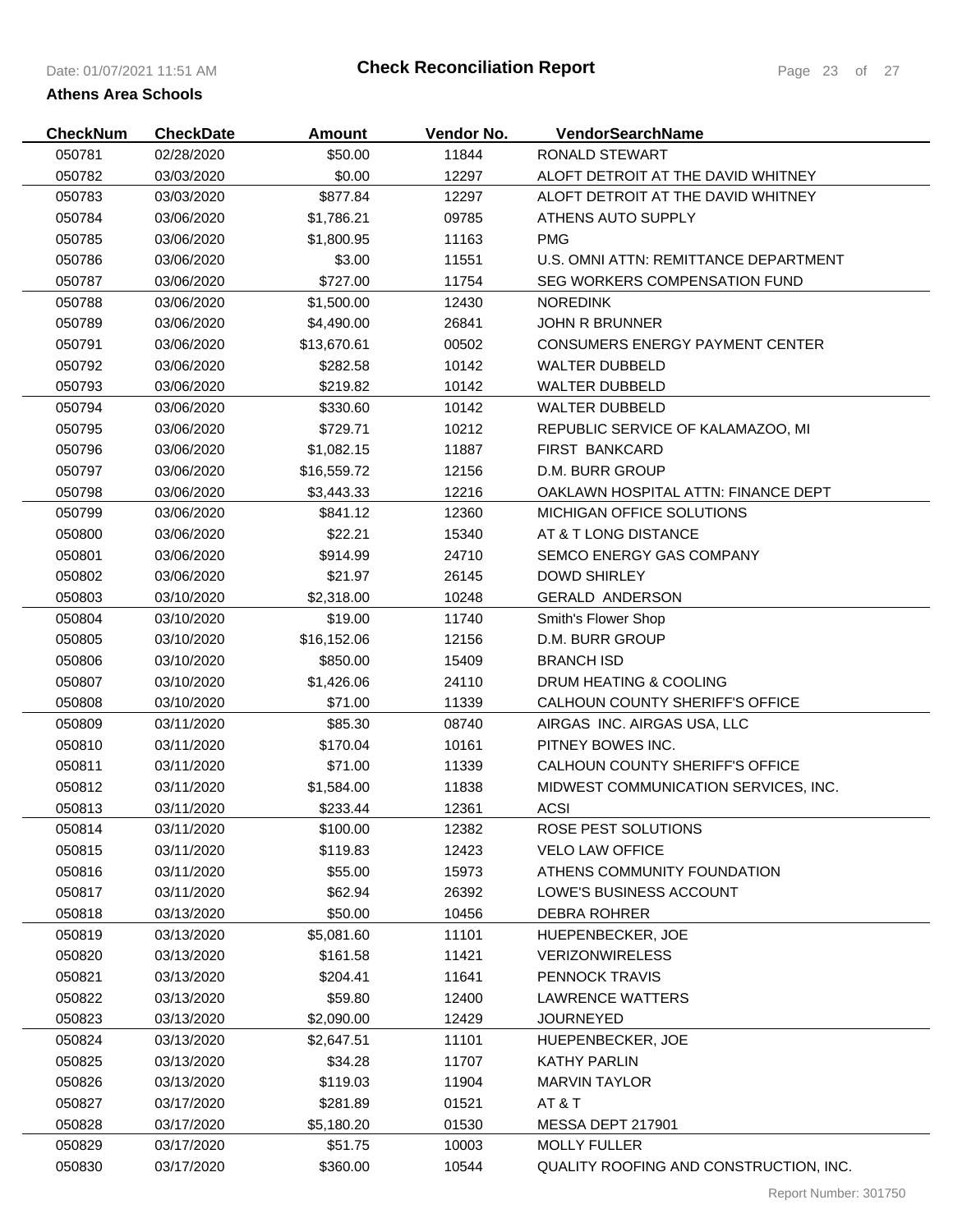# Date: 01/07/2021 11:51 AM **Athens Area Schools**

| <b>CheckNum</b>  | <b>CheckDate</b>         | <b>Amount</b> | Vendor No.     | <b>VendorSearchName</b>                    |
|------------------|--------------------------|---------------|----------------|--------------------------------------------|
| 050831           | 03/17/2020               | \$59.95       | 10762          | STAR GLASS, LLC-BATTLE CREEK               |
| 050832           | 03/17/2020               | \$3,525.00    | 11419          | <b>INACOMP TSG</b>                         |
| 050833           | 03/17/2020               | \$60.32       | 12437          | <b>FLAGHOUSE INC.</b>                      |
| 050834           | 03/17/2020               | \$556.62      | 23431          | MIDWEST TRANSIT EQUIPMENT, INC.            |
| 050835           | 03/17/2020               | \$81.79       | 26532          | TOWER PINKSTER TITUS ASSOCIATES, INC.      |
| 050836           | 03/17/2020               | \$433.50      | 26609          | OVERHEAD DOOR CO OF BATTLE CREEK           |
| 050837           | 03/19/2020               | \$90.96       | 10015          | CITY OF BATTLE CREEK                       |
| 050838           | 03/19/2020               | \$133.53      | 10552          | HOLLAND BUS COMPANY                        |
| 050839           | 03/19/2020               | \$137.54      | 12041          | <b>GESINK ALLISON</b>                      |
| 050840           | 03/19/2020               | \$243.18      | 12361          | <b>ACSI</b>                                |
| 050841           | 03/19/2020               | \$117.38      | 12423          | <b>VELO LAW OFFICE</b>                     |
| 050842           | 03/19/2020               | \$55.00       | 15973          | ATHENS COMMUNITY FOUNDATION                |
| 050843           | 03/19/2020               | \$400.37      | 23431          | MIDWEST TRANSIT EQUIPMENT, INC.            |
| 050843           | 03/31/2020               | $-$400.37$    | 23431          | MIDWEST TRANSIT EQUIPMENT, INC.            |
| 050844           | 03/20/2020               | \$1,089.81    | 24160          | AFLAC ATTN: REMIT PROC SERV                |
| 050845           | 03/31/2020               | \$795.00      | 10034          | CDW GOVERNMENT, INC.                       |
| 050846           | 03/31/2020               | \$771.70      | 11008          | BEST ONE TIRE OF CENTRAL MICHIGAN          |
| 050848           | 04/02/2020               | \$13,158.19   | 00502          | CONSUMERS ENERGY PAYMENT CENTER            |
| 050849           | 04/02/2020               | \$461.79      | 01521          | AT&T                                       |
| 050850           | 04/02/2020               | \$306.00      | 02161          | THRUN LAW FIRM P C P O BOX 2575            |
| 050851           | 04/02/2020               | \$3,195.00    | 10381          | WARNER OIL COMPANY                         |
| 050852           | 04/02/2020               | \$217.00      | 10507          | HUNTER PRELL CO.                           |
| 050853           | 04/02/2020               | \$403.15      | 10547          | <b>PRINTLINK</b>                           |
| 050854           | 04/02/2020               | \$137.70      | 10898          | <b>BATTERIES PLUS</b>                      |
| 050855           | 04/02/2020               | \$45.65       | 10967          | SECREST, WARDLE, LYNCH, HAMPTON, TRUEX, &  |
| 050856           | 04/02/2020               | \$150.00      | 11604          | RW MERCER CO. INC.                         |
| 050857           | 04/02/2020               | \$25.00       | 11910          | <b>HOMETOWN GAZETTE</b>                    |
| 050858           | 04/02/2020               | \$172.00      | 12225          | RADIO COMMUNICATIONS, INC.                 |
| 050859           | 04/02/2020               | \$375.39      | 20390          | SCHOOL SPECIALTIES INC                     |
| 050860           | 04/02/2020               | \$116.69      | 23431          | MIDWEST TRANSIT EQUIPMENT, INC.            |
| 050861           | 04/06/2020               | \$5,104.61    | 00422          | CISD-CALHOUN INTERMEDI ATE SCHOOL DISTRICT |
| 050862           | 04/06/2020               | \$16.82       | 00502          | <b>CONSUMERS ENERGY PAYMENT CENTER</b>     |
|                  |                          |               |                | AIRGAS INC. AIRGAS USA, LLC                |
| 050863<br>050864 | 04/06/2020<br>04/06/2020 | \$93.25       | 08740<br>09785 | ATHENS AUTO SUPPLY                         |
|                  |                          | \$4,349.45    |                |                                            |
| 050865           | 04/06/2020               | \$723.35      | 10212          | REPUBLIC SERVICE OF KALAMAZOO, MI          |
| 050866           | 04/06/2020               | \$2,223.00    | 10248          | <b>GERALD ANDERSON</b>                     |
| 050867           | 04/06/2020               | \$3.00        | 11551          | U.S. OMNI ATTN: REMITTANCE DEPARTMENT      |
| 050868           | 04/06/2020               | \$175.00      | 12273          | PROMAXIMA MANUFACTURING LLC                |
| 050869           | 04/06/2020               | \$841.12      | 12360          | MICHIGAN OFFICE SOLUTIONS                  |
| 050870           | 04/06/2020               | \$117.38      | 12423          | <b>VELO LAW OFFICE</b>                     |
| 050871           | 04/06/2020               | \$92.80       | 12437          | <b>FLAGHOUSE INC.</b>                      |
| 050872           | 04/06/2020               | \$55.00       | 15973          | ATHENS COMMUNITY FOUNDATION                |
| 050873           | 04/06/2020               | \$679.50      | 06402          | KELLOGG COMMUNITY COLL                     |
| 050874           | 04/06/2020               | \$1,234.67    | 24710          | SEMCO ENERGY GAS COMPANY                   |
| 050875           | 04/06/2020               | \$243.18      | 12361          | <b>ACSI</b>                                |
| 050875           | 04/20/2020               | $-$243.18$    | 12361          | <b>ACSI</b>                                |
| 050876           | 04/08/2020               | \$900.00      | 01193          | <b>JACK PEARLS SPORT CENT</b>              |
| 050877           | 04/08/2020               | \$2,430.00    | 04888          | ATHENS AREA SCHOOL-ACT ACTIVITY FUND       |
| 050878           | 04/09/2020               | \$635.08      | 24110          | DRUM HEATING & COOLING                     |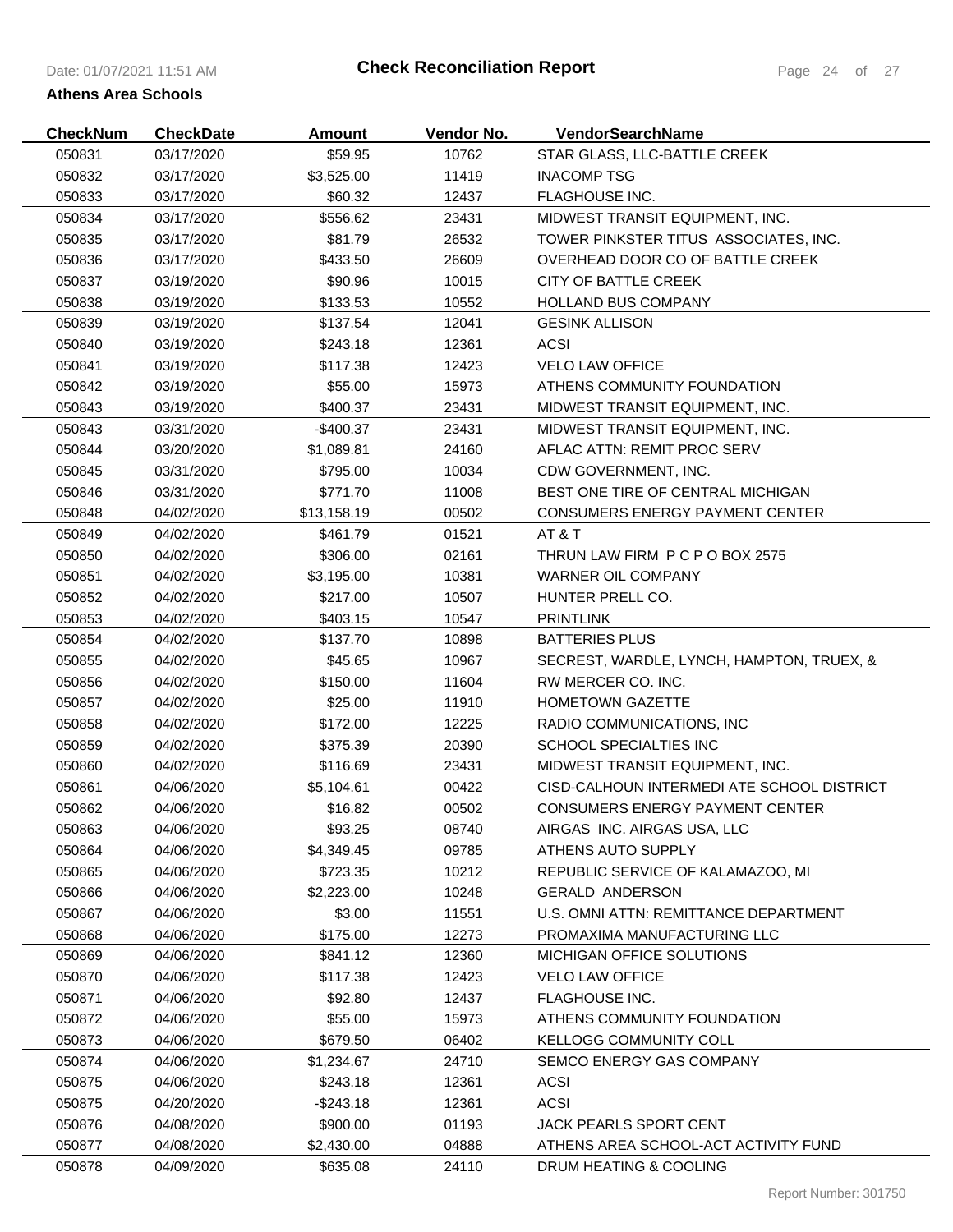| <b>CheckNum</b> | <b>CheckDate</b> | <b>Amount</b> | Vendor No. | <b>VendorSearchName</b>                        |
|-----------------|------------------|---------------|------------|------------------------------------------------|
| 050879          | 04/09/2020       | \$186.50      | 11636      | <b>BUD'S TOWING - MARSHALL</b>                 |
| 050880          | 04/09/2020       | \$1,662.10    | 11887      | <b>FIRST BANKCARD</b>                          |
| 050881          | 04/09/2020       | \$328.48      | 20390      | <b>SCHOOL SPECIALTIES INC</b>                  |
| 050882          | 04/13/2020       | \$11.69       | 00220      | <b>VILLAGE OF ATHENS</b>                       |
| 050883          | 04/13/2020       | \$1,800.95    | 11163      | <b>PMG</b>                                     |
| 050884          | 04/13/2020       | \$3,180.00    | 11197      | CONTRACT PAPER GROUP                           |
| 050885          | 04/13/2020       | \$75.00       | 12472      | <b>KRESA PRINT CENTER</b>                      |
| 050886          | 04/14/2020       | \$5,180.20    | 01530      | MESSA DEPT 217901                              |
| 050887          | 04/14/2020       | \$161.40      | 11421      | <b>VERIZONWIRELESS</b>                         |
| 050888          | 04/14/2020       | \$314.64      | 12156      | D.M. BURR GROUP                                |
| 050889          | 04/14/2020       | \$100.00      | 12382      | ROSE PEST SOLUTIONS                            |
| 050890          | 04/23/2020       | \$150.00      | 00422      | CISD-CALHOUN INTERMEDI ATE SCHOOL DISTRICT     |
| 050891          | 04/23/2020       | \$711.11      | 01521      | AT&T                                           |
| 050892          | 04/23/2020       | \$48.60       | 10015      | <b>CITY OF BATTLE CREEK</b>                    |
| 050893          | 04/23/2020       | \$325.00      | 10544      | QUALITY ROOFING AND CONSTRUCTION, INC.         |
| 050894          | 04/23/2020       | \$117.38      | 12423      | <b>VELO LAW OFFICE</b>                         |
| 050895          | 04/23/2020       | \$55.00       | 15973      | ATHENS COMMUNITY FOUNDATION                    |
| 050896          | 04/23/2020       | \$215.72      | 17850      | SAFETY-KLEEN CORP                              |
| 050897          | 04/23/2020       | \$10.50       | 21850      | <b>CEREAL CITY SCIENCE</b>                     |
| 050898          | 04/23/2020       | \$1,089.81    | 24160      | AFLAC ATTN: REMIT PROC SERV                    |
| 050899          | 04/23/2020       | \$268.77      | 26598      | CRYSTAL FLASH PETROLEUM                        |
| 050900          | 04/27/2020       | \$200.00      | 12167      | <b>SCAA</b>                                    |
| 050901          | 04/27/2020       | \$3,000.00    | 12341      | <b>SCHWEITZER</b>                              |
| 050902          | 04/28/2020       | \$280.00      | 00422      | CISD-CALHOUN INTERMEDI ATE SCHOOL DISTRICT     |
| 050903          | 04/28/2020       | \$648.88      | 05231      | <b>BATTLE CREEK PUB SCHLS</b>                  |
| 050904          | 04/28/2020       | \$200.00      | 10297      | KATZ WELL DRILLING, INC.                       |
| 050905          | 04/28/2020       | \$243.90      | 11904      | <b>MARVIN TAYLOR</b>                           |
| 050906          | 04/28/2020       | \$32.06       | 15340      | AT & T LONG DISTANCE                           |
| 050907          | 04/29/2020       |               | 00422      | CISD-CALHOUN INTERMEDI ATE SCHOOL DISTRICT     |
| 050909          | 04/29/2020       | \$25,180.28   | 00502      | <b>CONSUMERS ENERGY PAYMENT CENTER</b>         |
| 050910          | 05/11/2020       | \$9,710.75    | 00502      | <b>CONSUMERS ENERGY PAYMENT CENTER</b>         |
| 050911          | 05/11/2020       | \$16.84       | 03121      | <b>KRESA</b>                                   |
|                 |                  | \$600.00      |            |                                                |
| 050912          | 05/11/2020       | \$709.19      | 09785      | ATHENS AUTO SUPPLY                             |
| 050913          | 05/11/2020       | \$1,145.80    | 10044      | HONEYWELL BUILDING INTERNATIONAL INC. BUILDING |
| 050914          | 05/11/2020       | \$175.73      | 10077      | JOHN DEERE FINANCIAL                           |
| 050915          | 05/11/2020       | \$716.63      | 10212      | REPUBLIC SERVICE OF KALAMAZOO, MI              |
| 050916          | 05/11/2020       | \$3.00        | 11551      | U.S. OMNI ATTN: REMITTANCE DEPARTMENT          |
| 050917          | 05/11/2020       | \$5,165.00    | 12216      | OAKLAWN HOSPITAL ATTN: FINANCE DEPT            |
| 050918          | 05/11/2020       | \$117.38      | 12423      | <b>VELO LAW OFFICE</b>                         |
| 050919          | 05/11/2020       | \$10,461.58   | 12474      | <b>GREENMARK EQUIPMENT</b>                     |
| 050920          | 05/11/2020       | \$14,758.61   | 12474      | <b>GREENMARK EQUIPMENT</b>                     |
| 050921          | 05/11/2020       | \$55.00       | 15973      | ATHENS COMMUNITY FOUNDATION                    |
| 050922          | 05/11/2020       | \$567.14      | 20390      | SCHOOL SPECIALTIES INC                         |
| 050923          | 05/11/2020       | \$796.94      | 22550      | <b>COLLEEN SWANK</b>                           |
| 050924          | 05/11/2020       | \$819.11      | 24710      | SEMCO ENERGY GAS COMPANY                       |
| 050925          | 05/12/2020       | \$1,561.60    | 01530      | MESSA DEPT 217901                              |
| 050926          | 05/12/2020       | \$90.85       | 08740      | AIRGAS INC. AIRGAS USA, LLC                    |
| 050927          | 05/12/2020       | \$8,455.97    | 12156      | D.M. BURR GROUP                                |
| 050928          | 05/12/2020       | \$841.12      | 12360      | MICHIGAN OFFICE SOLUTIONS                      |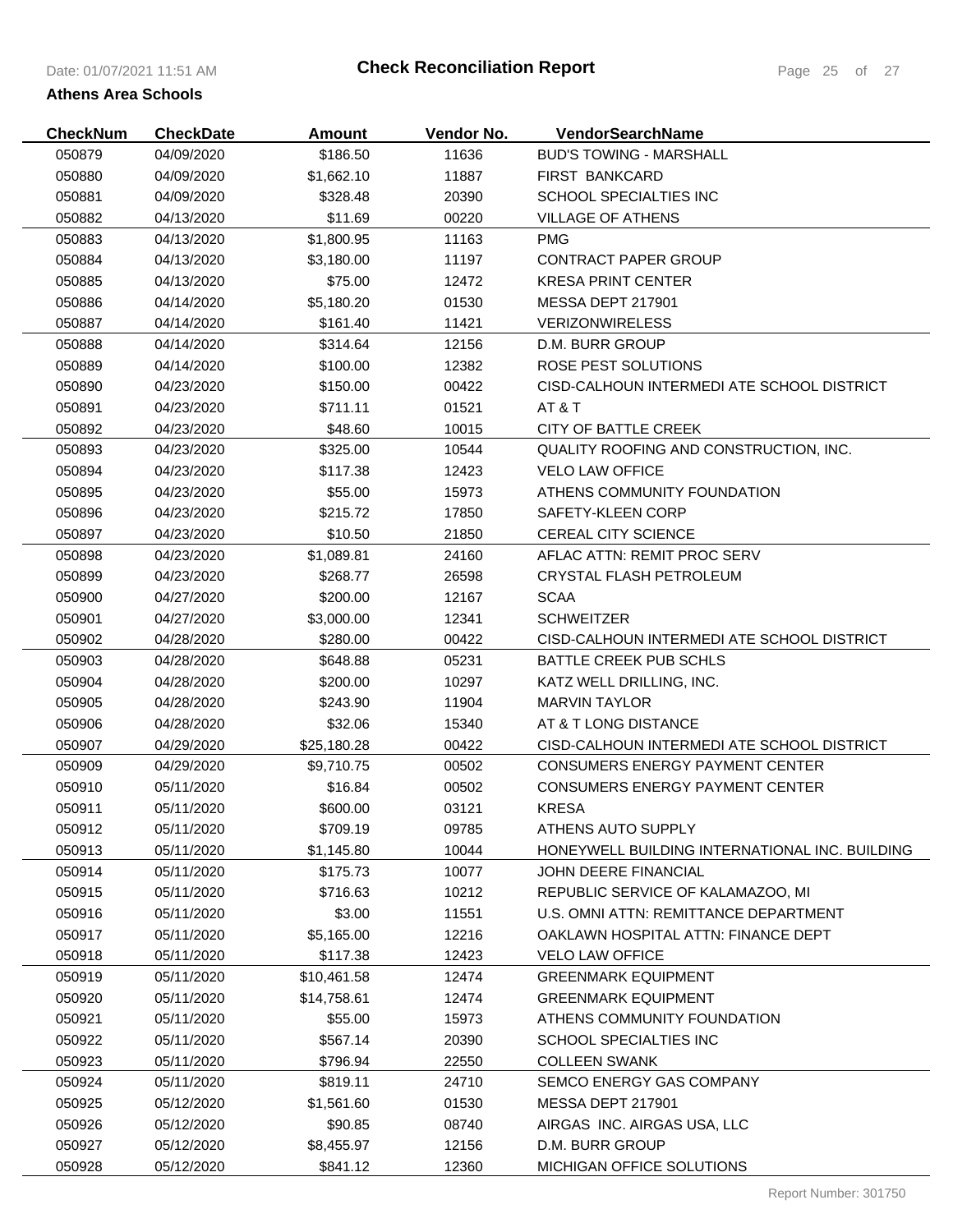| <b>CheckNum</b> | <b>CheckDate</b> | <b>Amount</b> | Vendor No. | VendorSearchName                       |
|-----------------|------------------|---------------|------------|----------------------------------------|
| 050929          | 05/12/2020       | \$100.00      | 12382      | ROSE PEST SOLUTIONS                    |
| 050930          | 05/19/2020       | \$741.63      | 01521      | AT & T                                 |
| 050931          | 05/19/2020       | \$38.82       | 10015      | <b>CITY OF BATTLE CREEK</b>            |
| 050932          | 05/19/2020       | \$2,000.00    | 10072      | <b>PURCHASE POWER</b>                  |
| 050933          | 05/19/2020       | \$153.80      | 10552      | <b>HOLLAND BUS COMPANY</b>             |
| 050934          | 05/19/2020       | \$250.00      | 10762      | STAR GLASS, LLC-BATTLE CREEK           |
| 050935          | 05/19/2020       | \$161.48      | 11421      | <b>VERIZONWIRELESS</b>                 |
| 050936          | 05/19/2020       | \$117.38      | 12423      | <b>VELO LAW OFFICE</b>                 |
| 050937          | 05/19/2020       | \$55.00       | 15973      | ATHENS COMMUNITY FOUNDATION            |
| 050939          | 05/28/2020       | \$6,817.09    | 00502      | <b>CONSUMERS ENERGY PAYMENT CENTER</b> |
| 050940          | 05/28/2020       | \$2,166.00    | 10248      | <b>GERALD ANDERSON</b>                 |
| 050941          | 05/28/2020       | \$153.80      | 10552      | <b>HOLLAND BUS COMPANY</b>             |
| 050942          | 05/28/2020       | \$250.00      | 10762      | STAR GLASS, LLC-BATTLE CREEK           |
| 050943          | 05/28/2020       | \$494.81      | 10966      | <b>MEYER MUSIC</b>                     |
| 050944          | 05/28/2020       | \$5.19        | 11109      | <b>LAMOUR'S DRUG LLC</b>               |
| 050945          | 05/28/2020       | \$11,000.00   | 12257      | GENESEE INTERMEDIATE SCHOOL DISTRICT   |
| 050946          | 05/28/2020       | \$140.62      | 15321      | <b>STACHIA BAGLEY</b>                  |
| 050947          | 05/28/2020       | \$17.95       | 15340      | AT & T LONG DISTANCE                   |
| 050948          | 05/28/2020       | \$6.50        | 23387      | NAY MARY JO                            |
| 050949          | 05/28/2020       | \$1,089.81    | 24160      | AFLAC ATTN: REMIT PROC SERV            |
| 050950          | 05/28/2020       | \$134.84      | 12424      | <b>CORA ARMSTRONG</b>                  |
| 050951          | 05/29/2020       | \$1,150.00    | 10544      | QUALITY ROOFING AND CONSTRUCTION, INC. |
| 050952          | 05/29/2020       | \$2,100.00    | 11554      | LOEW LAWN CARE % KRISTIN M. LOEW       |
| 050953          | 06/04/2020       | \$760.75      | 09785      | ATHENS AUTO SUPPLY                     |
| 050954          | 06/04/2020       | \$150.00      | 11302      | MID-AMERICA APPRAISAL CO.              |
| 050955          | 06/04/2020       | \$3.00        | 11551      | U.S. OMNI ATTN: REMITTANCE DEPARTMENT  |
| 050956          | 06/04/2020       | \$127.28      | 12423      | <b>VELO LAW OFFICE</b>                 |
| 050957          | 06/04/2020       | \$98.51       | 12490      | <b>KEVIN CULP</b>                      |
| 050958          | 06/04/2020       | \$55.00       | 15973      | ATHENS COMMUNITY FOUNDATION            |
| 050959          | 06/04/2020       | \$113.59      | 23383      | <b>MELISSA HAMILTON</b>                |
| 050960          | 06/04/2020       | \$3,115.00    | 26841      | <b>JOHN R BRUNNER</b>                  |
| 050961          | 06/17/2020       | \$16.87       | 00502      | <b>CONSUMERS ENERGY PAYMENT CENTER</b> |
| 050962          | 06/17/2020       | \$93.25       | 08740      | AIRGAS INC. AIRGAS USA, LLC            |
| 050963          | 06/17/2020       | \$38.82       | 10015      | <b>CITY OF BATTLE CREEK</b>            |
| 050964          | 06/17/2020       | \$3,180.00    | 10034      | CDW GOVERNMENT, INC.                   |
| 050965          | 06/17/2020       | \$104.59      | 10126      | JONES SCHOOL SUPPLIES INC.             |
| 050966          | 06/17/2020       | \$170.04      | 10161      | PITNEY BOWES INC.                      |
| 050967          | 06/17/2020       | \$706.07      | 10212      | REPUBLIC SERVICE OF KALAMAZOO, MI      |
| 050968          | 06/17/2020       | \$647.00      | 10507      | HUNTER PRELL CO.                       |
| 050969          | 06/17/2020       | \$141.85      | 10552      | <b>HOLLAND BUS COMPANY</b>             |
| 050970          | 06/17/2020       | \$161.48      | 11421      | <b>VERIZONWIRELESS</b>                 |
| 050971          | 06/17/2020       | \$186.77      | 11707      | <b>KATHY PARLIN</b>                    |
| 050972          | 06/17/2020       | \$1,328.15    | 11887      | <b>FIRST BANKCARD</b>                  |
| 050973          | 06/17/2020       | \$25.36       | 11904      | <b>MARVIN TAYLOR</b>                   |
| 050974          | 06/17/2020       | \$89.29       | 12077      | BATTLE CREEK COMMUNITY FOUNDATION      |
| 050975          | 06/17/2020       | \$45.49       | 12111      | UNITED PETROLEUM EQUIP                 |
| 050976          | 06/17/2020       | \$4,417.22    | 12156      | D.M. BURR GROUP                        |
| 050977          | 06/17/2020       | \$3,443.33    | 12216      | OAKLAWN HOSPITAL ATTN: FINANCE DEPT    |
| 050978          | 06/17/2020       | \$841.12      | 12360      | MICHIGAN OFFICE SOLUTIONS              |